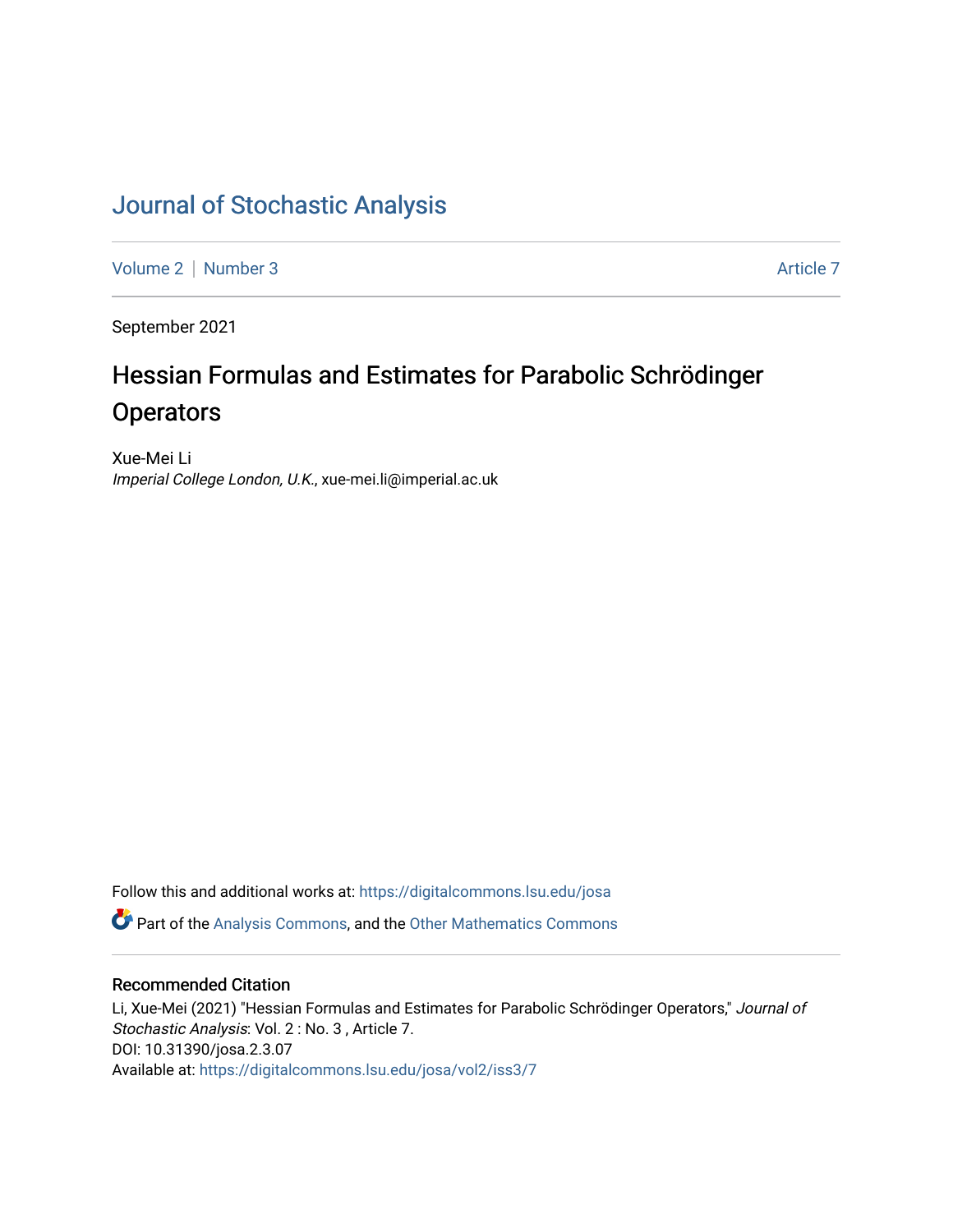Journal of Stochastic Analysis Vol. 2, No. 3 (2021) Article 7 (53 pages) DOI: 10.31390/josa.2.3.07



# HESSIAN FORMULAS AND ESTIMATES FOR PARABOLIC SCHRÖDINGER OPERATORS

XUE-MEI LI\*

*Dedicated to the memory of Professor Hiroshi Kunita*

ABSTRACT. We study the Cauchy problem for the parabolic equation  $\frac{\partial}{\partial t} = \mathcal{L}$  and the h-Brownian motion which is the Markov process with the weighted Laplacian  $\frac{1}{2} \Delta^h :=$  $\frac{1}{2}\Delta + \nabla h$  where  $\Delta$  the Laplace-Beltrami operator on M, and  $h, V$  real valued functions on M and L is the weighted Schrödinger operator  $\mathcal{L} = \frac{1}{2}\Delta + \nabla h - V$ .

We first obtain new geometric criteria for the gradient stochastic differential equation (SDE) with generator  $\frac{1}{2}\Delta^h$ : non-explosion, strong 1-completeness, moment bounds, and exponential integrability. We then study the linearisation problem associated with the gradient SDE, introduce also a doubly damped stochastic parallel transport on tensors, involving only geometric quantities. Together with the stochastic damped transport this allows to obtain a new Hessian formula for the weighted heat semi-group, obtained with a hybrid formula  $Hess(P_t^h f)(v_2, v_1) = \mathbb{E} [\nabla df(W_t(v_2), W_t(v_1))] +$  $\mathbb{E}\left[ df(W_t^{(2)}(v_1,v_2)) \right]$ , and a corresponding formula for  $e^{t\mathcal{L}}$ . These formulae are then used for obtaining path integration formula for  $\text{Hess}\,P_t^{h,V}f(v_1,v_2)$ , a 2nd order Feynman - Kac formula, based on path integration, not involving any derivatives of f or V.

With these intrinsic second order Feynman-Kac formula, global estimates are obtained for these semi-groups, their derivatives, and that of their fundamental solutions are obtained. These estimates are in terms of bounds on Ric  $-2$  Hess h, on the curvature operator, and on the cyclic sum of the gradient of the Ricci tensor.

Finally, for manifolds with a pole, we prove that the Hessian of the fundamental solution is the product of an exact Gaussian term with a term involving the semi-classical bridge, the latter is further estimated to lead to Hessian estimates. Precise estimates are then obtained for the derivatives of the logarithmic heat kernels.

#### 1. Introduction

Many years ago, after I solved the open problem on the existence of a global smooth solution flow for stochastic differential equations on a non-compact manifold, Professor Kunita wrote to me that he was writing a survey on stochastic flows and he would be pleased if I would send him a paragraph detailing my new results on this, to which I replied naïvely that I did not obtain any new results – assuming Professor Kunita was

Received 2021-4-15; Accepted 2021-7-12; Communicated by S. Aida, D. Applebaum, Y. Ishikawa, A. Kohatsu-Higa, and N. Privault.

<sup>2010</sup> *Mathematics Subject Classification.* Primary: 60Gxx, 60Hxx, 58J65; secondary: 35Kxx, 58Jxx, 58cxx.

*Key words and phrases.* Weighted Laplacian, potential, Schrödinger operator, Hessian estimates, nonexplosion, second order Feynman-Kac formula.

<sup>\*</sup> Corresponding author.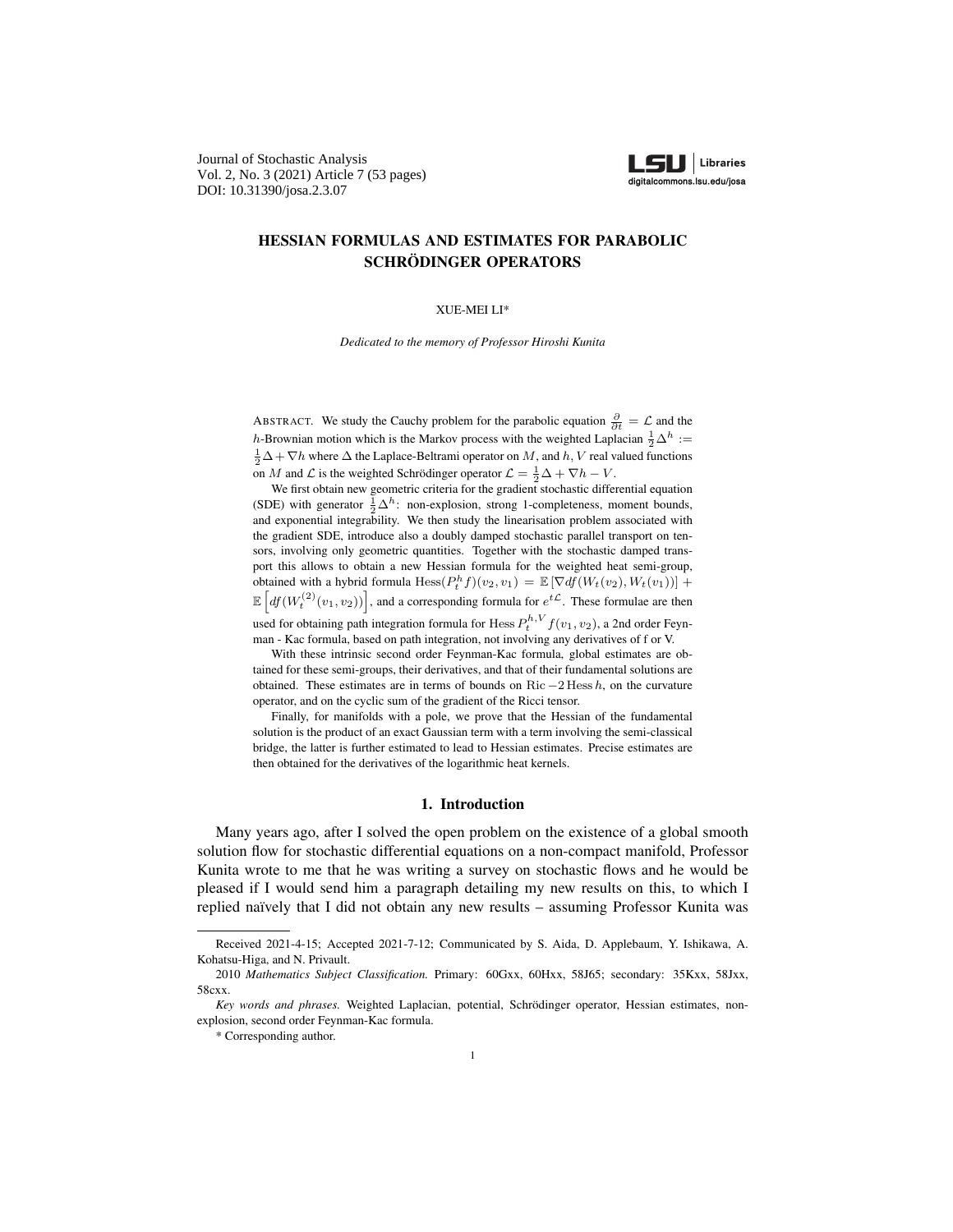expecting me to have worked out significant following ups, having started to work on other fields, I was too ashamed that I did not have further work on this subject that was worth mentioning. Belatedly and years later, I learnt that he was asking for a summary of my previous work. Although this article contains an array of results focusing on the Hessian of heat semigroups, we do include new results on the strong 1-completeness. The latter is a generalisation for the global smooth solution flow problem, it is concerned with continuous dependence on the initial data restricted to the image of a curve, which has application to the intertwining of semi-groups. Professor Kunita 's celebrated contribution to the stochastic flow problem is immortalised in his beautiful monograph [57], we think it befitting to dedicate this article to his memory. This article was first posted in the Arxiv [66], see also [69].

1.1. The Parabolic Schrödinger Operator. Let  $M$  be a complete connected smooth Riemannian manifold of dimension n greater than 1,  $\Delta$  the Laplace-Beltrami operator on  $M,$ 

$$
\Delta^h = \Delta + 2L_{\nabla h}
$$

the Bismut-Witten (or weighted) Laplacian, where  $h$  is a real valued smooth function on  $M, \nabla$  denotes the gradient operator and also stands for the Levi-Civita connection. For a real valued bounded and Hölder continuous function V on M, let  $P_t^{h,V} f$  denotes the solution to the equation

$$
\frac{\partial}{\partial t} f_t = \left(\frac{1}{2}\Delta^h - V\right) f_t, \text{ for } t > 0; \n\lim_{t \downarrow 0} f_t = f.
$$
\n(1.1)

where  $V$  is a real-valued bounded and locally Hölder continuous function on  $M$ . We denote by  $p_t^{h,V}$  the fundamental solution of (1.1). If  $h = 0$  or / and  $V = 0$  the corresponding subscripts will be dropped. There is a vast literature on parabolic Schrödinger operators on a complete Riemannian manifold, see the books Cycon, Froese, Kirsh and Simon [25], Davies and Safanov [26], and Simon [83] and the reference therein. We mention in particular Molchanov, Azencott, Donnelly, Elworthy and Truman, Aizenman and Simon, P. Li and Yau [73, 14, 28, 33, 6, 59]. Our aim is to understand the Hessian of the weighted heat kernels and the fundamental solutions of the weighted Schrödinger operators, on complete Riemannian manifolds, and obtain global Hessian estimates with precise asymptotics. In particular we study the second order derivative of the logarithmic kernel  $\log p_t^h$ , the latter plays a role in the  $L^2$  analysis of the space of continuous paths on a Riemannian manifold and are also related to parabolic Harnack inequalities, and Talagrand's conjecture. On  $\mathbb{R}^n$ , one has

$$
p_t(x, y) = (2\pi t)^{-\frac{n}{2}} e^{-\frac{|x-y|^2}{2t}}, \qquad \nabla \cdot \log p_t(\cdot, y_0) = -\frac{d\nabla d(x_0, y)}{t}
$$

$$
\frac{\nabla dp_t}{p_t} = -\frac{1}{t} + \frac{d^2(x_0, y)}{t^2}.
$$

The hear kernel enjoys Gaussian type upper and lower bounds. How closely the derivative bounds follow the Euclidean case? We will see they are mirrored very well by manifolds with a pole. We also give global estimates for more general manifolds.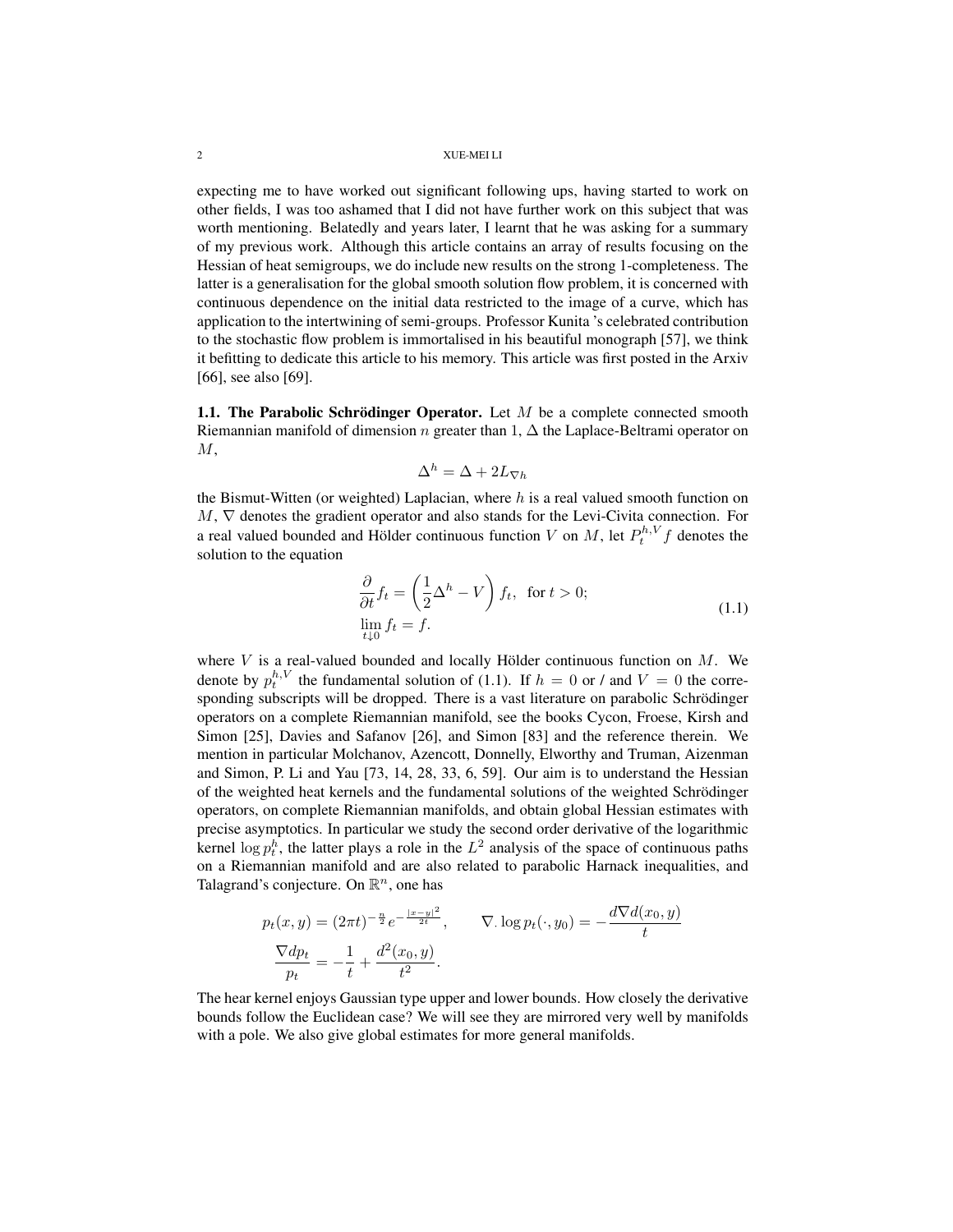1.2. The fundamental solution. In order to obtain information on the fundamental solution  $p_t^{h,V}$ , one might wish to use the Brownian bridge. This does not work very well. For example, the usual formula for  $\nabla p_t$  using the Brownian bridge is circular as the Brownian bridge is a Markov process with Markov generator  $\frac{1}{2}\Delta + \nabla \log p_{T-t}(\cdot, y_0)$  where  $T$  being the terminal time and  $y_0$  the terminal value. The extension of the operator to differential 1-forms is  $\frac{1}{2}\Delta + \nabla^2 \log p_{T-t}(\cdot, y_0)$ . However it is possible to obtain information on the Hessian of the Schrödinger kernel from that on  $p_t^h$ . Although our aim is to obtain precise estimates for the weighted schrodinger kernel on manifolds with a pole, we ¨ did obtain Hessian estimates for  $P_t^{h,V} f$  and on Hess  $p_t^h$  on general complete Riemannian manifolds, generalising those in Sheu, Norris, Hsu, Aida, Stroock-Turetsky and XD Li [80, 76, 55, 1, 84, 61]. These are proved under conditions  $C2$  and  $C1(c)$  presented in §3.

Our second aim is to study the stochastic system with generator  $\frac{1}{2}\Delta^h$ , this will allow us to obtain path integration formulas of first and second order, which in turn allow to obtain the estimates for the derivatives of the logarithmic kernels.

**Definition 1.1.** An h-Brownian motion  $(x_t, t \geq 0)$  we mean a Markov process with generator  $\frac{1}{2}\Delta^h$ . An *h*-Brownian bridge  $(z_s^t, s \ge 0)$  is the *h*-Brownian motion conditioned to reach a point  $y_0$  at a given time t. (Gradient SDEs are defined and studied in §4.)

The *h*-Brownian motion gives a probabilisitic representation for  $P_t^h$  and for the Feynman - Kac semigroup via Feynman - Kac's path integration formula,

$$
P_t^{h,V} f(x_0) = \mathbb{E}\left[f(x_t)e^{-\int_0^t V(x_s)ds}\right];
$$
\n(1.2)

while the h-Brownian bridge plays the role of the  $\delta$ -measure at  $y_0$  leading to the following formula for the Feynman - Kac kernel

$$
p_t^{h,V}(x_0, y_0) = p_t(x_0, y_0) \mathbb{E}\left[e^{-\int_0^t V(z_s^t) ds}\right].
$$
 (1.3)

Feynman-Kac formulae and Feynman-path integrals are effective tools in a range of studies. For their use in connection with stochastic processes see the book Freidlin [45] and more recently, Sturm, Albeverio, Mazzucchi and Gueneysu, Albverio, Kawabi and Rockner, Li and Thompson, and Rincon [85, 8, 52, 7, 71, 79].

In this article, we obtain second order Feynman-Kac formula, they are path integration formulas for the derivatives  $\nabla^2 P_t^{h,V}$ , allowing to obtain global estimates for  $\nabla^2 \log p_t(x, y)$ . We strive to obtain these on the most general manifolds.

1.3. Motivation. One motivation for this is to seek and study a probability measure on loop spaces over manifolds that plays the role of Lebesgue measure in finite dimensions and the role of Gaussian measures on linear spaces. A candidate for this is the probability distributions of Brownian bridge from x to y at time 1. The Brownian bridge on  $[0, t]$  for  $t < 1$  is equivalent to that of the Brownian motion measure. It is the Brownian motions conditioned to reach a point  $y$  at time 1, a Markov process with generator

$$
\frac{1}{2}\Delta^h + \nabla \log p_{1-t}^h(x, y), \qquad t < 1.
$$

It is essential to show that  $\lim_{t\to 1} y_t = 1$ , which involves estimating  $\nabla \log p_t^h$ .

It is desirable to study the property of the Brownian bridge measure. For example, is there an  $L^2$  Hodge-De Rham theory? What is its tail behaviour? Indeed it was shown in [3] that Poincaré inequalities implies exponential integrability of 'Lipschitz continuous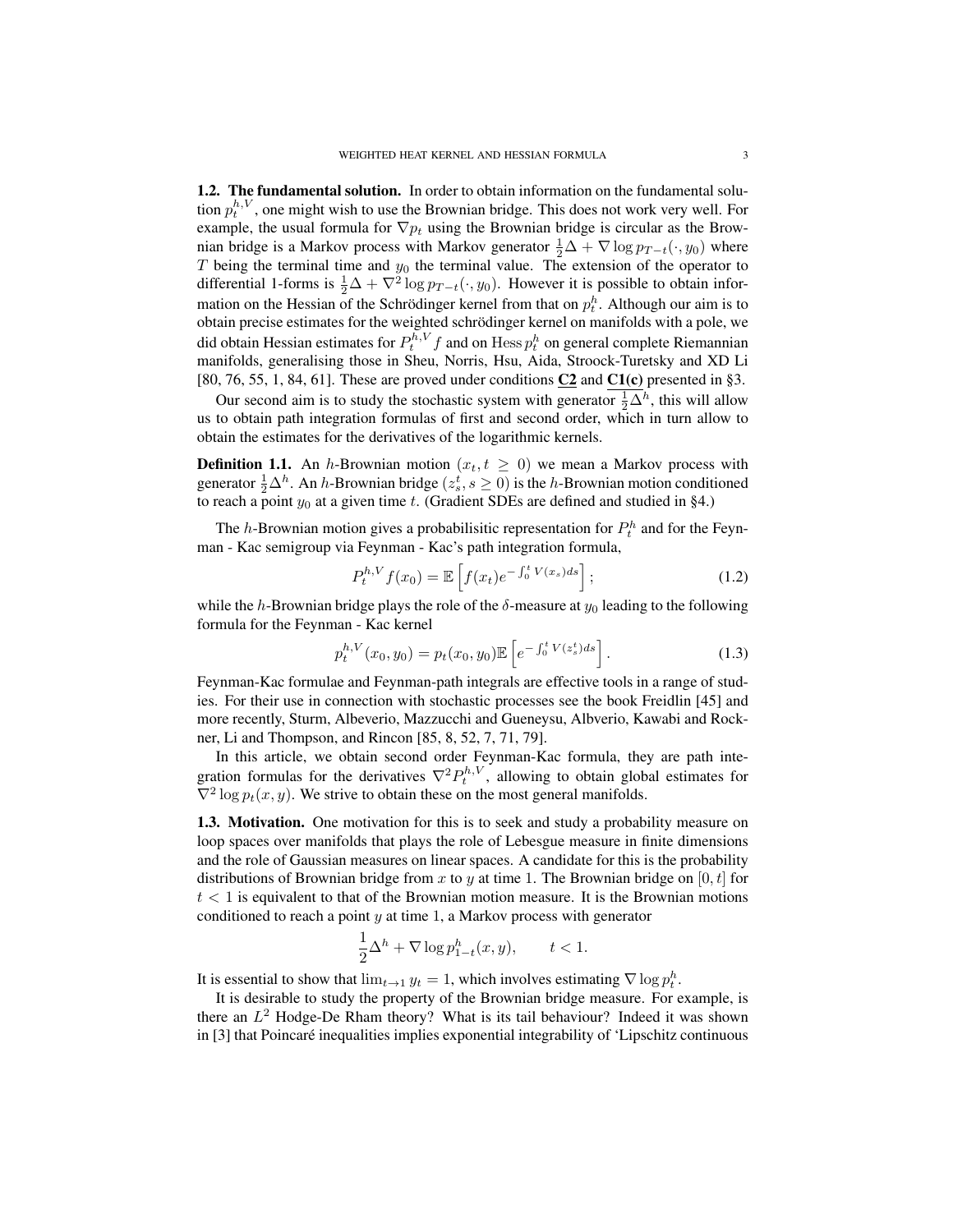functions'. Despite the collective effort from the community, surprisingly very little is known on the validity of Poincare inequalities. For the Euclidean space this was the ´ celebrated work by L. Gross [51], for Lie groups see [5, 30, 43] and for the hyperbolic space see [1, 20]. See also [46, 11, 47] for defective inequalities. It appears that a key ingredient for the inequality to hold for all smooth cylindrical functions is estimates on the derivatives of the heat kernel.

1.4. On Manifolds with a pole. A good illustration for what we seek is for manifolds diffeomorphoc to  $\mathbb{R}^n$ . If  $y_0$  is a pole, the heat kernel and its derivatives are expected to be also Gaussian like, but we will need to discount the growth of the volume at a point away from  $y_0$ . It is reasonable to base the study on an approximate ansatz :

$$
k_t(\cdot, y_0) = (2\pi t)^{-\frac{n}{2}} e^{-\frac{d^2(\cdot, y_0)}{2t}} J_{y_0}^{-\frac{1}{2}},
$$

where  $J_{y_0}$  is the Jacobian determinant of the exponential map at  $y_0$ , also called the Ruse invariant, Walker and Elworthy[89, 34]. For the hyperbolic space,

$$
J = \left(\frac{1}{d}\sinh d\right)^{n-1} \qquad \Phi = -\frac{(n-1)^2}{8} + \frac{(n-1)(n-3)}{8} \left(d^{-2} - \sinh^{-2}(d)\right).
$$

Upper and lower bounds of the following form  $C \frac{1}{V(x,\sqrt{t})} e^{-\frac{d^2(x,y)}{Ct}}$  where  $V(x,\sqrt{t})$ is the volume of the geodesic ball at x of radius  $\sqrt{t}$ , was first proven for manifolds of bounded geometry, see Donnelley [28] and also Cheeger, Gromov and Taylor [18]. It is remarkable that this extends to manifolds whose curvature is bounded between two constants and to manifolds of non-negative curvature Cheng, P. Li and Yau, P. Li and Yau [22, 59].

Our ansatz for the Hessian of  $p_t$  on manifolds with a pole  $y_0$  is of the form,

$$
\nabla dp_T^{h,V} = e^{h(y_0) - h(x_0)} k_t(x_0, y_0) A_T.
$$
\n(1.4)

**Definition 1.2.** A point  $y_0$  is a pole for a manifold M if the exponential map at  $y_0$  is a diffeomorphism from the tangent space  $T_{y_0}M$  at  $y_0$  to M. We denote by  $J_{y_0}$  its Jacobian determinant of the exponential map, and let  $\Phi = \frac{1}{2} J_{y_0}^{\frac{1}{2}} \Delta J_{y_0}^{-\frac{1}{2}}$ .

Manifold with negative sectional curvature are manifolds with every point a pole. Take for example the constant negative curvature hyperbolic space is in dimension 3, then

$$
p_t(x, y_0) = (2\pi t)^{-\frac{3}{2}} e^{-\frac{t}{2}} e^{-\frac{d^2(x, y_0)}{2t}} J_{y_0}^{-\frac{1}{2}}(x),
$$
  

$$
J_{y_0}(x) = (\frac{\sinh d(x, y_0)}{d(x, y_0)})^2.
$$

Even for the constant curvature hyperbolic space, computations for the derivatives of the heat kernel on are already messy. Fortunately Elworthy and Truman [33] obatained an 'elementary formula' of for the heat kernel:

$$
p_t(x_0,y_0)=k_t(x_0,y_0)\mathbb{E}\left(e^{\int_0^t \Phi(\tilde{x}_s)ds}\right),\,
$$

which we can extend to its derivatives. Here  $y_0$  is a pole and  $\tilde{x}_t$  is a strong Markov process with time dependent Markov generator  $\frac{1}{2}\Delta + \nabla \log k_{T-t}(\cdot, y_0)$  where  $0 < t \leq T$ . The semi-classical bridge can be considered as an approximation to the delta measure. It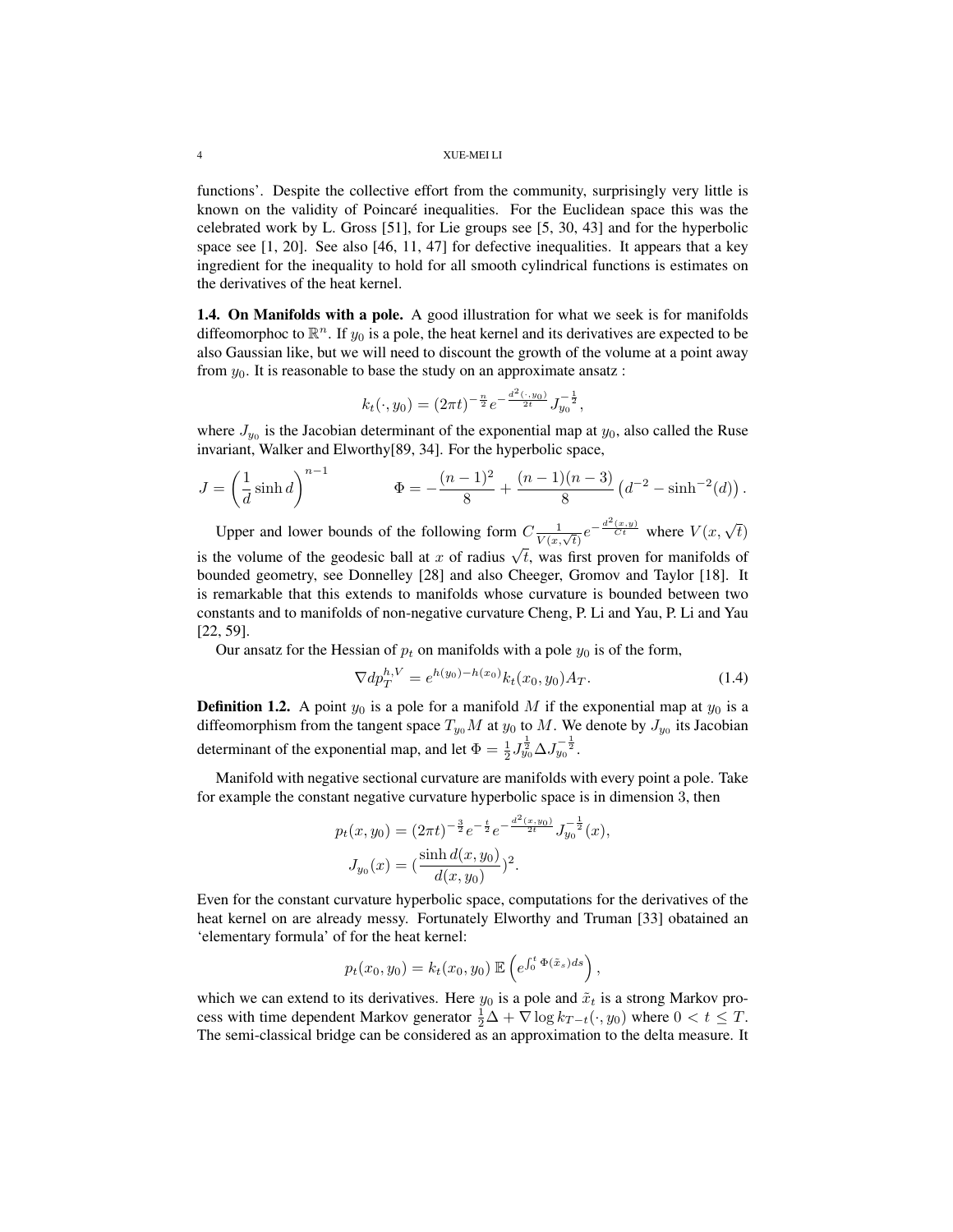enjoys the excellent property: its radial part is the *n*-dimensional Bessel bridge. The estimates will crucially depend on that of the Bessel bridge. Gaussian upper bound follows readily from the 'elementary formula',

$$
p_t^V(x_0, y_0) = k_t(x_0, y_0) \mathbb{E}\left(e^{\int_0^t (\Phi - V)(\tilde{x}_s)ds}\right).
$$
 (1.5)

Unlike the standard representation by the Brownian bridge,  $(1.3)$ , this representation becomes amenable for the heat kernel estimates as soon as the Riemannian metric on  $M$  is not trivial.

The elementary formula was generalised in Watling [91] and used by M. Ndumu [74] to obtain very nice heat kernel estimates. Using elementary formulas for the study of the heat kernel were pioneered by M. Ndumu [75] and S. Aida [2]. In [2] the estimates are obtained under assumptions on the derivatives of Ruse invariant and on the derivatives of the distance function to the pole, also the gradient of the Ricci curvature are assumed to be bounded. Very recently the semi-classical measure on the pinned path space is studied in Li [68] and gradient estimates for the Schrödinger operator  $\frac{1}{2}\Delta^h - V$  are obtained in Li and Thompson [71], where the Ruse invariant is not differentiated.

The Hessian formula we obtain is of a similar form:

$$
\nabla dp(t, v_1, v_2) = (2\pi t)^{-\frac{n}{2}} e^{-\frac{d^2(\cdot, y_0)}{2t}} J_{y_0}^{-\frac{1}{2}} \mathbb{E}\left[e^{\int_0^t \Phi(\tilde{x}_s)ds} (\tilde{N}_t + \tilde{Q}_t)\right].
$$

To obtain estimates on  $\nabla \log p_t$ , we use this together with similar expressions for the the gradient from [71], it is then sufficient to estimate  $\tilde{N}_t + \tilde{Q}_t$  and assume a bound on  $\Phi$ .

By Lemmas 9.5, 9.7, we see the following hold under C4(a)(b).

$$
\left| \tilde{N}_t \right|_{L^p(\Omega)} \le c(p,n) \left( a_1(\alpha, p, T) + e^{|K|t} \frac{d^2(x_0, y_0)}{t^2} + a_2(K, t) \frac{1}{t} \right),
$$
  

$$
\left| \tilde{Q}_t \right|_{L^p(\Omega)} \le c(p,n) \left( b_4(2p) \frac{d(x_0, y_0)}{t} + b_4(2p) \frac{1}{\sqrt{t}} + b_3(2) \frac{1}{\sqrt{t}} + A \right).
$$

We observe that  $\frac{d(x_0, x_t)}{\sqrt{t}}$ , where  $x_t$  is a Brownian motion, is or order  $\sqrt{t}$ . The constants in these are explicitly given in terms of  $J_{y_0}$ , bound on the Ricci curvature Ric and the curvature operator  $\Vert \mathcal{R} \Vert$ , and also on a curvature term  $\Vert \Theta \Vert$  which we define shortly.

Our method departs, slightly, from that of Elworthy and Truman [33]. We take advantage of the equivalence of the semi-classical bridge with the h-Brownian motion before the terminal time and navigating the singularity at the terminal time, this latter requires careful analysis. For the second order derivative of  $P_t^h$  the singularity problems becomes pronounced. We are also able to avoid differentiating the damped stochastic parallel translations along the semi-classical bridge. Instead we use the damped stochastic parallel translation equations for the  $h$  Brownian motion, and run them along semi-classical bridge paths.

The ansatz  $(1.4)$ , which we will deduce under condition  $C_4$ , would lead easily to an exact Gaussian bound for the Hessian of  $p_t$ , and we will prove the correction term  $A_t$  has the appropriate short time asymptotics. We explain now the geometric formulas appeared earlier.

1.5. Intrinsic geometric quantities. The results in this article are obtained under conditions on the bilinear form Ric  $-2$  Hess h where Ric denotes the Ricci curvature and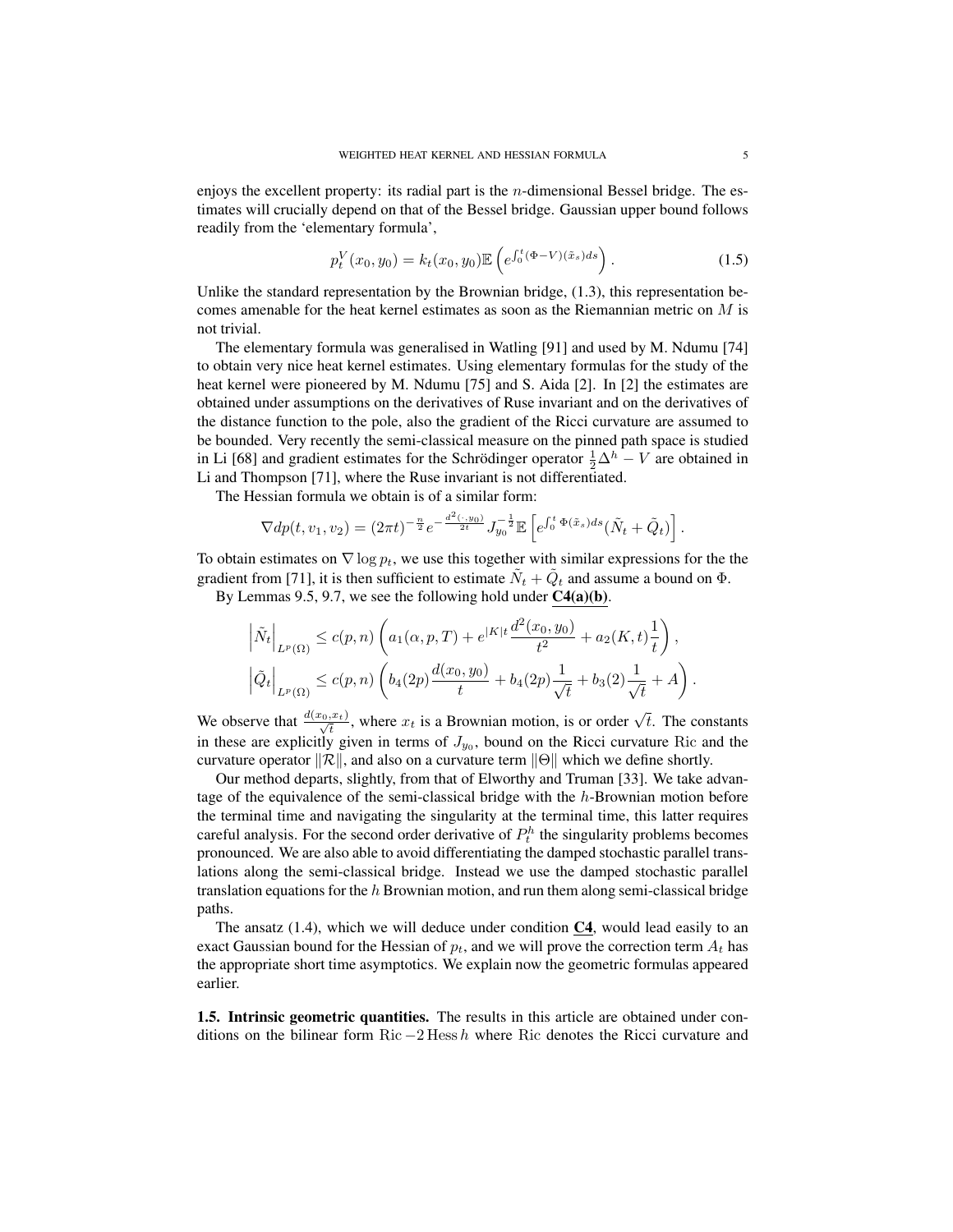Hess h denotes the second derivative of h on the curvature operator  $\mathcal{R}$ , and on a curvature  $\Theta^h$  which we define below, the cyclic sum of  $\nabla$  Ric<sup>#</sup>. If M is a symmetric space, the gradient of the curvature vanishes, hence Θ describes a symmetry property of the manifold.

**Definition 1.3.** For  $v_1, v_2, v_3 \in T_{x_0}M$ ,

$$
\langle \Theta(v_2)v_1, v_3 \rangle = \left(\nabla_{v_3} \text{Ric}^{\sharp}\right)(v_1, v_2) - \left(\nabla_{v_1} \text{Ric}^{\sharp}\right)(v_3, v_2) - \left(\nabla_{v_2} \text{Ric}^{\sharp}\right)(v_1, v_3),
$$

$$
\Theta^h(v_2, v_1) = \frac{1}{2}\Theta(v_2)(v_1) + \nabla^2(\nabla h)(v_2, v_1) + \mathcal{R}(\nabla h, v_2)(v_1).
$$
(1.6)

We will first obtain a second order Feynman-Kac formula for general manifold, this is a formula for the Hessians of the semigroups, they are denoted by  $\text{Hess}\,P_t^{h,V}f$  and Hess  $p_t^{h,V}$ . In such formulas <u>neither</u> the initial function f nor the potential function is differentiated, and then use them for estimates.

1.6. Doubly damped stochastic parallel translation equation. We are in a position to introduce a new concept: the doubly damped stochastic parallel translation equation. This is a stochastic equation driven by  $\frac{1}{2}$  Ric<sup>#</sup>  $-\nabla^2 h$ ,  $\mathcal{R}$  and  $\Theta^h$ , and use it to develop a probabilistic representation for the Hessian of the solution without potential. Such a probabilistic representation for the hessian was proved in Elworthy and Li [37], where the solutions of a gradient stochastic differential equation (SDE) together with its linearised and the twice linearised equations are used; a local Hessian formula was presented in Arnaudon, Plank and Thalmaier [10] where  $V = 0$ ; also a formula for  $\Delta P_t f$  was given in Elworthy and Li [38] not involving the derivative of the Ricci curvature. Differentiation formulas of all orders for heat kernels was obtained in Norris [76], generalising a formula in Bismut [17] for  $\nabla \log p_t$  in terms of the Brownian bridge, see also Driver and Thalmaier [31].

The stochastic damped parallel translation process  $(W_t)$  is given by an ODE driven by the zero order part of the wighted Laplacian on differential 1-forms,  $\Delta^h = -\nabla^*\nabla (\frac{1}{2} \text{Ric}^{\sharp} - \nabla^2 h)$ . They are also the local conditional expectations of the derivative flows, with respect to the filtration of  $(x_t)$ , the latter are solutions of the linearised gradient SDE. Thus  $dP_tf(v) = \mathbb{E} df(W_t(v))$ . Using the solutions  $W_t^{(2)}$  to the doubly damped stochastic parallel translation equation, we prove that

$$
\nabla df(v_1, v_2) = \mathbb{E}\nabla df(W_t(v_2), W_t(v_1)) + \mathbb{E}df(W_t^{(2)}(v_2, v_1)),
$$

holds under conditions  $C1(a)$ ,  $C3$ , and  $C5(g)$  in §3.

**1.7. Commutative relations.** The Hessian of  $P_t^h$  does not satisfy the commutative relations enjoyed by d and  $\Delta^h$ ,  $de^{\frac{1}{2}\Delta^h}f = e^{\frac{1}{2}\Delta^h}(df)$  and  $\Delta^h e^{\frac{1}{2}\Delta^h}f = e^{\frac{1}{2}\Delta^h}(\Delta^h f)$ , explaining the involvement of  $\Theta^h$  in the doubly damped stochastic parallel translation whose solutions are in fact the local conditional expectations of the spatial derivatives of  $W_t$ .

To avoid differentiating the potential term, we use the variation of constant formula and has the following formal expression:

Hess 
$$
P_t^{h,V} f(v_1, v_2)
$$
 = Hess  $P_t^h f(v_1, v_2)$  +  $\int_0^t$  Hess  $(P_{t-r}^h (VP_r^{h,V} f))(v_1, v_2) dr$ .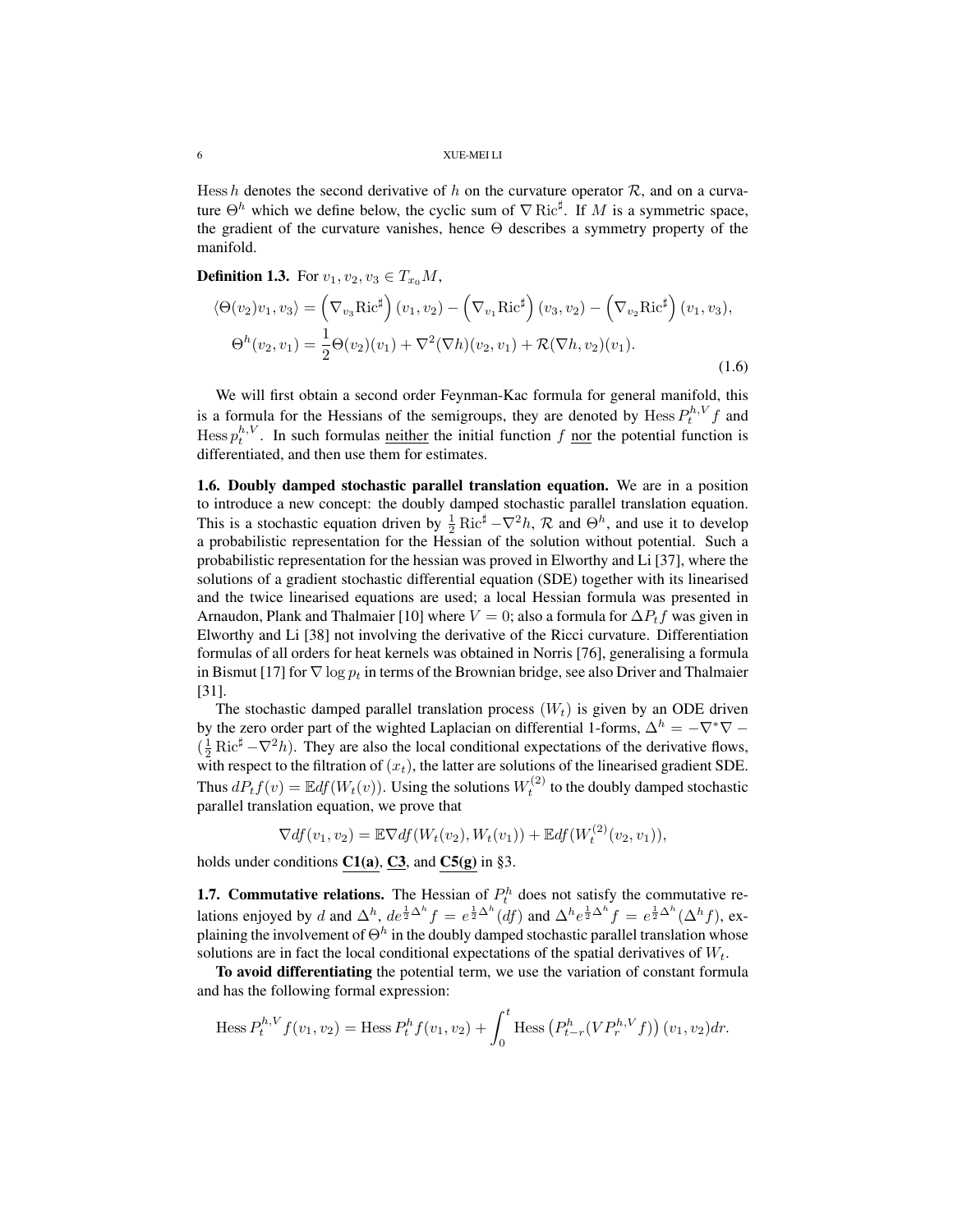Every time the differentiation is shifted from the initial value  $f$  to the heat kernel, we see a loss of integrability in time of the order of  $\frac{1}{\sqrt{2}}$  $\frac{1}{t}$ . In particular | Hess  $P_{t-r}^h$  is of order  $\frac{1}{t-r}$ and the integral given above has a formal singularity at  $r = t$ . See Theorem 7.6 which is proved under condition  $C1$ . Another type of singularity will present itself when we work on the Feynman-Kac kernel  $p_t^{h,V}$ .

We outline the paper. In §2 we introduce the notation, discuss the intuitive ideas, motivations and related work. The main results and *geometric conditions* will be presented in §3. In §4 moment estimates and the strong 1-completeness for gradient SDEs are obtained. In §5 we prove the primitive Hessian formula, define and study the doubly damped stochastic parallel translation equation estimating the norm of its solutions and proving their exponential integrability, and estimate the relevant terms in the Hessian formulas given in §7. The immediate consequences of the Hessian formulas are the basic Hessian estimates for general manifolds §8. In §9 we justify the 'exact Gaussian formulas' for the Hessians in terms of the semi-classical bridge, leading to exact Gaussian estimates, §10, for  $\nabla^2 p_t$ .

#### 2. Preliminaries

We begin with explaining the intrinsic ideas behind the damped stochastic parallel translation, with heat equations on differential one forms and the derivative flow of a gradient SDE. We then discuss estimates on the moments of the derivative flows and the continuous dependence of the solution flow of an SDE on its initial value. Finally we remarks on Hessian estimates for the logarithms of the heat kernels.

Throughout this paper  $\{\Omega, \mathcal{F}, \mathcal{F}_t, \mathbb{P}\}\$  denotes the underlying probability space with filtration  $\mathcal{F}_t$  satisfying the usual hypothesis. Let  $\{B_t^i\}$  be a family of independent onedimensional Brownian motions and we write  $B_t = (B_t^1, \ldots, B_t^m)$ . The notation  $\circ dB_s$ indicates Stratonovich integration.

2.1. Heat equation for differential 1- form and damped parallel translation. Let  $Ric_x : T_xM \times T_xM \to \mathbb{R}$  denote the Ricci curvature,  $Ric_x \to T_xM \to T_xM$  be the linear map given by  $\langle \text{Ric}_x^{\sharp} u, v \rangle = \text{Ric}_x(u, v)$ . Similarly  $(\nabla^2 h)^{\sharp} = \nabla \cdot \nabla h$ . We also denote by  $\text{Ric}_x^{\ \sharp}$  the corresponding operator on differential 1-forms. Let  $\delta^h$  denote the  $L^2$  adjoint of the differential d with respect to the weighted volume measure  $e^{2h}dx$ , then  $\Delta^h = -(d + \delta^h)^2$ . Furthermore  $d + \delta^h$  is essentially self-adjoint on the space of smooth functions (and on smooth differential forms) with compact supports, on which d and  $\Delta^h$ commute, Li [62]. In particular  $dP_t^h f$  solves the following equation on differential 1forms with initial condition the exact differential 1-form  $df$ ,

$$
\frac{\partial}{\partial t}\phi_t = \frac{1}{2}(\nabla)^{h,*}\nabla\phi_t + \left(-\frac{1}{2}\text{Ric}^{\sharp} + (\nabla^2 h)^{\sharp}\right)\phi_t,
$$

where  $(\nabla)^{h,*}$  is the adjoint of  $\nabla$  with respect to  $e^{2h}dx$ .

It is therefore not surprising that probability representations for  $dP_t^h f$  involves the solution to the following damped stochastic parallel equation

$$
\frac{DW_t}{dt} = \left(-\frac{1}{2}\text{Ric}_{x_t}^{\sharp} + (\nabla^2 h)^{\sharp}\right)(W_t),\tag{2.1}
$$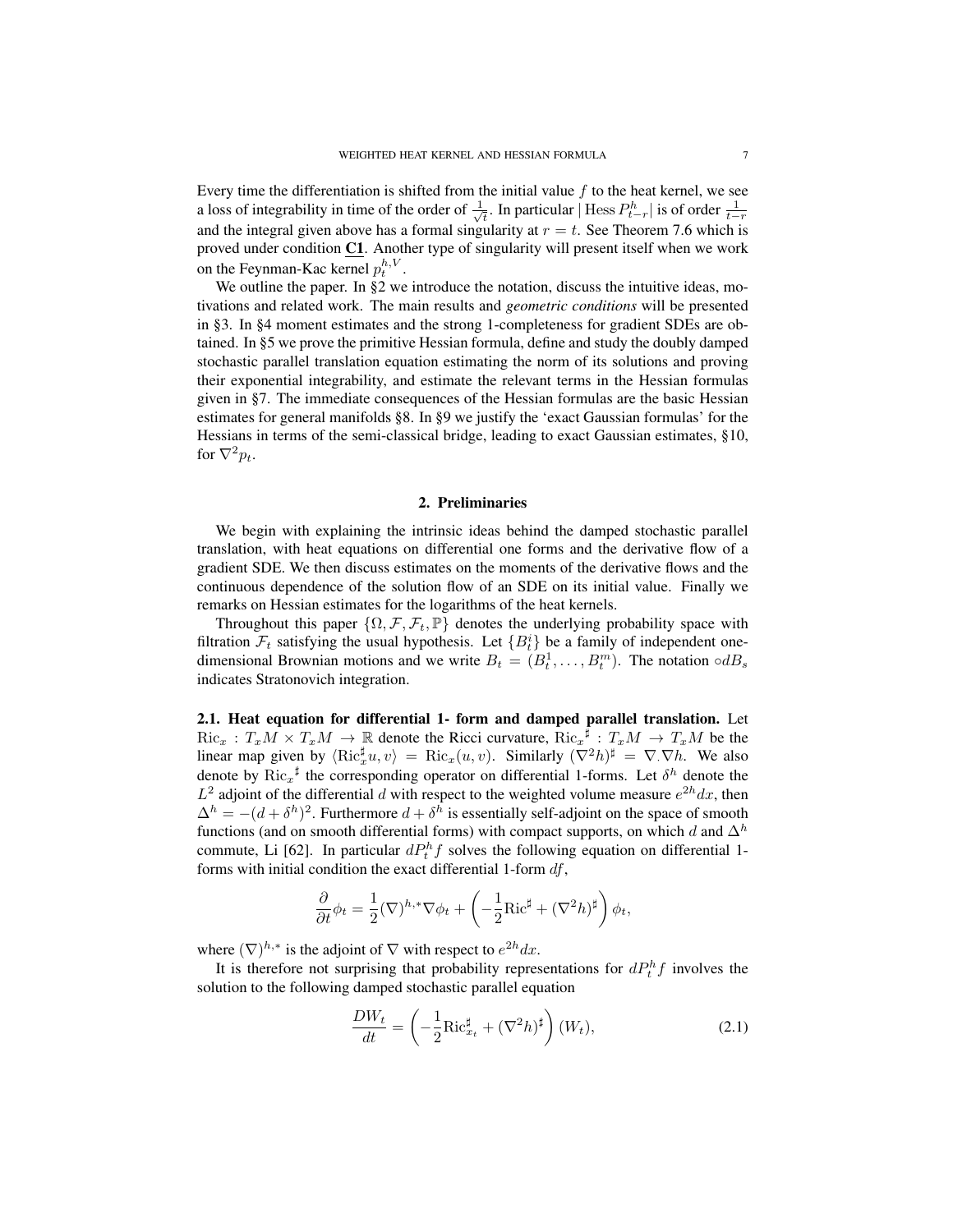Its solution with initial value  $v_0$  will be denoted by  $W_t(v_0)$ . It is a stochastic process of finite variation. Here the equation is defined path by path, for each  $\omega$ ,  $\frac{DW_t(\omega)}{dt} = \sqrt{t} \frac{d}{dt} / t^{-1}$ and  $/|t| \equiv /|t(x, \omega)|$  is the stochastic parallel translation along the the h-Brownian paths. The stochastic process  $W_t$  takes values in  $\mathbb{L}(T_{x_0}M; T_{x_t}M)$ .

The following probabilistic representation,

$$
e^{\frac{1}{2}t\Delta}df(v) = \mathbb{E}df(W_t(v)),
$$

was given in H. Airault [4], initially for  $h = 0$  and for compact manifolds. The formula holds in fact for Brownian motion with a general drift.

2.2. Linearised SDE, the derivative flow, and strong 1-completeness. For  $r \geq 2$ , let  $\{X_i\}_{i=1}^m$  be  $C^{r+1}$  vector fields,  $X_0$  a  $C^r$  vector field. Let  $(F_t(x), t < \xi(x))$  denote the maximal solution to the SDE

$$
dx_t = \sum_{i=1}^{m} X_i(x_t) \circ dB_t^i + X_0(x_t)dt = X(x_t) \circ dB_t + X_0(x_t)dt.
$$
 (2.2)

with initial value x. For a fixed point  $x_0 \in M$  we write  $x_t = F_t(x_0)$  for simplicity. The SDE is said to be *complete or conservative* if for every  $x, \xi(x) = \infty$  almost surely, which does not necessarily mean that for a common set  $\omega$  of measure zero,  $F_t(x)$  has infinite life time for every  $x$ . The completeness property is determined by the generator of the SDE. Assume the SDE is complete. Another useful commutation relation, should it hold, is

$$
dP_tf(v)=\mathbb{E}df(TF_t(v)),
$$

where  $TF_t(v)$  is the *derivative flows* of (2.2),

Definition 2.1. The derivative flow is solution to the linearised SDE:

$$
Dv_t = \sum_{i=1}^m \nabla X_i(v_t) \circ dB_t^i + \nabla X_0(v_t)dt.
$$

Let  $\mathcal{F}_t^{x_0} = \sigma\{x_s : s \leq t\}$  and  $v \in T_{x_0}M$ . Then  $W_t(v)$  is the local conditional expectation of  $TF_t(v)$ , and if the latter is integrable,

$$
W_t(v) = \mathbb{E}\{T_{x_0}F_t(v)|\mathcal{F}_t^{x_0}\}.
$$

Definition 2.2. We say an SDE is *strongly complete* or it has a *global smooth solution flow* if  $(t, x) \mapsto F_t(x, \omega)$  is continuous on  $\mathbb{R}_+ \times M$  almost surely.

For one dimensional manifolds, the two concepts are equivalent. It is common to believe that well posedness implies strong completeness, or the first exit time of the solution from a set with smooth boundary is continuous with respect to the initial value. See e.g. Li and Scheutzow [70] for discussions on counter examples. Consider  $\dot{z} = z^2$  on the complex plane, a solution of which has finite life time if and only if its initial value is a non-zero real number. Indeed for  $\delta \neq 0$  and  $x_0 \neq 0$ , consider  $z(t) = \frac{x_0(1+i\delta)}{1-x_0(1+i\delta)t}$ . Its norm is bounded in time and so for sufficiently large  $a > 0$ , its first exit time from the ball of radius a is infinity, unless  $\delta = 0$ ; while the solution from  $x_0$  will exit the ball in finite time. For an SDE, even if the solutions from any given point does not explode, the solution must restart from random initial points for which the uncountability of the exceptional zero measure sets must be taken into consideration. If the system is strongly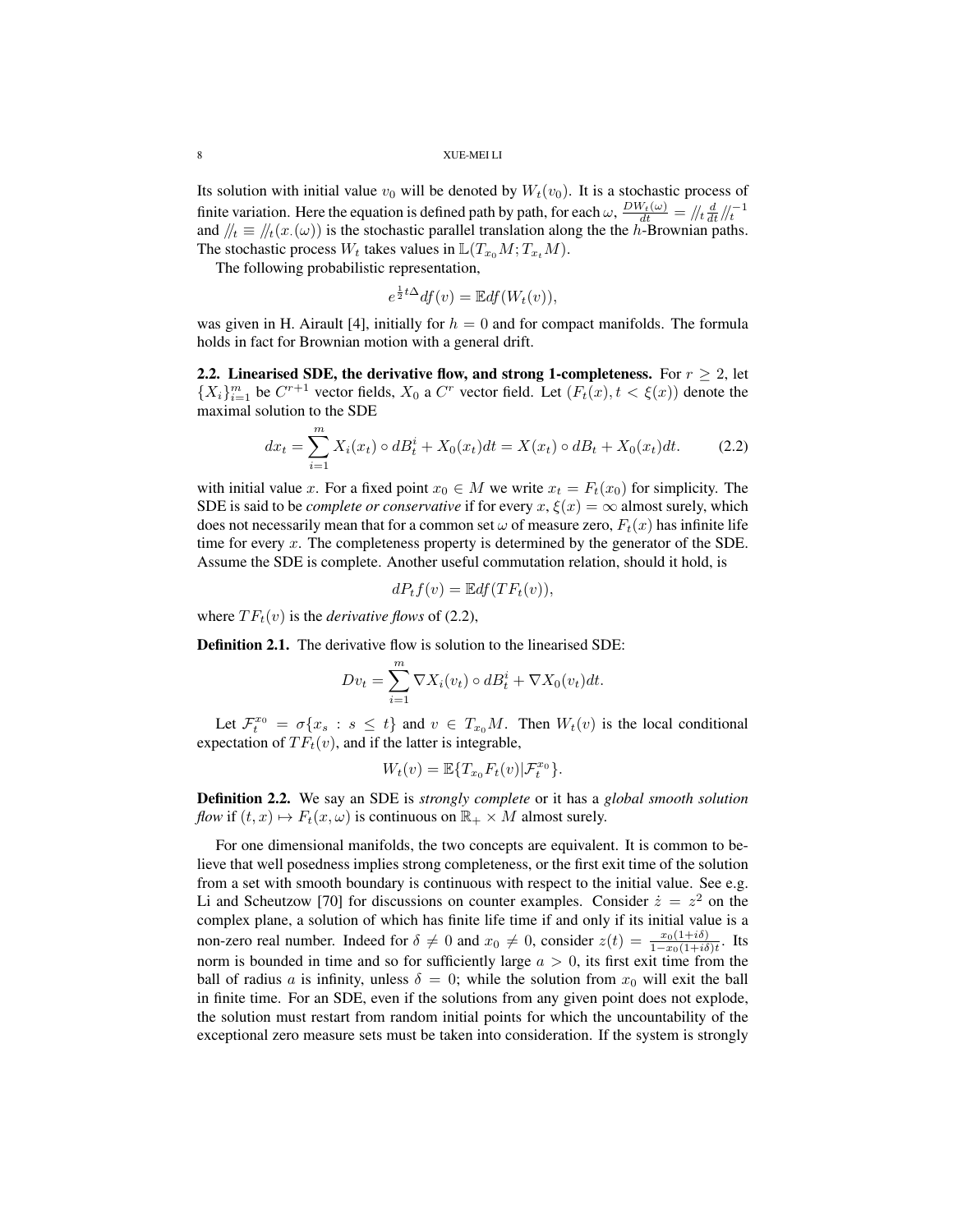complete then for every  $t, x \mapsto F_t(x, \omega)$  is  $C^r$ . It is sufficient to use a weaker notion of strong completeness.

**Definition 2.3.** [64] The SDE is strongly 1-complete if for any smooth curves  $\sigma : [0, 1] \rightarrow$ M,  $F_t(\sigma(s), \omega)$  is continuous in  $(s, t)$  almost surely for all  $t \in [0, T]$  and  $s \in [0, 1]$  for some  $T > 0$ .

This is a weaker concept than the existence of a global smooth solution flow. Between strong 1-completeness and strong completeness there is a range of notions: the strong p-completeness for  $p = 2, \ldots, n - 1$ . Roughly speaking the flow takes a p-dimensional sub-manifold to a p-dimensional sub-manifold. If  $p = n - 1$ , this is equivalent to strong completeness. If  $M = \mathbb{R}^n$ ,  $X_i$  are globally Lipschitz continuous and the stochastic integral are in Itô form, then the strong completeness follows from the fixed point theorem. For compact manifolds, the complete SDE can be lifted to a complete SDE on the group of diffeomorphism over  $M$  and the strong completeness follows. Because of the difficulty in localising, we introduce the derivative flow method to obtain strong completeness for non-compact manifolds and for SDEs on  $\mathbb{R}^n$  without Lipschitz conditions.

We illustrate the use of this in the lemma below is taken from Li [64, Cor 9.2], we make a slight improvement on this, replacing the continuity of  $|T_{\sigma(s)}F_t|$  in  $L^1$  there by a more intrinsic condition.

**Lemma 2.4.** *Suppose that (2.2) is strongly 1-complete with*  $\mathbb{E}[TF_t]$  *finite. Suppose that*  $s \mapsto |W_t(\dot{\sigma}(s))|$  *is continuous in*  $L^1$ *. If* f *is*  $BC^1$  *then for*  $v \in T_{x_0}M$  *and*  $x_0 \in M$ *,*  $d(P_t^h f)(v) = \mathbb{E}[df(W_t(v))].$ 

*Proof.* Take a normal geodesic curve  $\sigma$ :  $[0, \ell] \rightarrow M$  with initial value  $x_0$  and initial velocity v. By the strong 1-completeness, for almost all  $\omega$ ,  $F_t(\sigma(s))$  is differentiable with respect to s and  $d(P_tf)(v) = \lim_{s\to 0} \mathbb{E}\left(\frac{1}{s}\int_0^s df\left(T_{\sigma(r)}F_t\left(\sigma(r),\omega\right)\right)dr\right)$ . If  $T_{\sigma(r)}F_t(\sigma(r))$ is integrable, then  $\mathbb{E} \{TF_t(\dot{\sigma}(r)) | \mathcal{F}_t^{\sigma(r)}\}$  is  $W_t(\dot{\sigma}(r))$ , from which we see that

$$
d(P_t f)(v) = \lim_{s \to 0} \frac{1}{s} \int_0^s \mathbb{E}[df(W_t(\dot{\sigma}(r))] dr.
$$

By the strong 1-completeness  $W_t(\dot{\sigma}(r))$  is continuous in r. If it is continuous in  $L^1$  and  $f \in BC^1$  we may take  $r \to 0$  to obtain  $\mathbb{E} df(W_t)$  on the right hand side.

*Remark* 2.5. If  $\sup_{s \in [0,\ell]} \mathbb{E}[W_t(\dot{\sigma}(s))]^{1+\delta}$  is finite for some  $\delta > 0$ , then  $s \mapsto |W_t(\dot{\sigma}(s))|$ is continuous in  $L^1$ , which holds in particular under one of the conditions from  $C5(a)$  to C5(d). See Lemma 4.2.

The derivative flow describes the evolution of the distance,  $d(F_t(x), F_t(y))$ , between two solutions with initial values x and y respectively. We denote by  $v_t := TF_t(v_0)$  its solution with initial value  $v_0 \in T_{x_0}M$ . Then, c.f [63],

$$
|v_t|^p = |v_0|^p + p \sum_{i=1}^m \int_0^t |v_s|^{p-2} \langle \nabla_{v_s} X^i, v_s \rangle dB_s^i + \frac{p}{2} \int_0^t |v_s|^{p-2} H_p(x_s)(v_s, v_s) ds, \tag{2.3}
$$

where for  $v \in T_xM$ ,

$$
H_p(x)(v, v) = \sum_{i=1}^m \langle \nabla^2 X^i(X^i, v), v \rangle + \sum_{i=1}^m \langle \nabla_{\nabla_v X^i} X^i, v \rangle + \sum_{i=1}^m |\nabla X^i(v)|^2 + (p-2) \frac{1}{|v|^2} \sum_{i=1}^m \langle \nabla_v X^i, v \rangle^2 + 2 \langle \nabla_v X_0, v \rangle.
$$
 (2.4)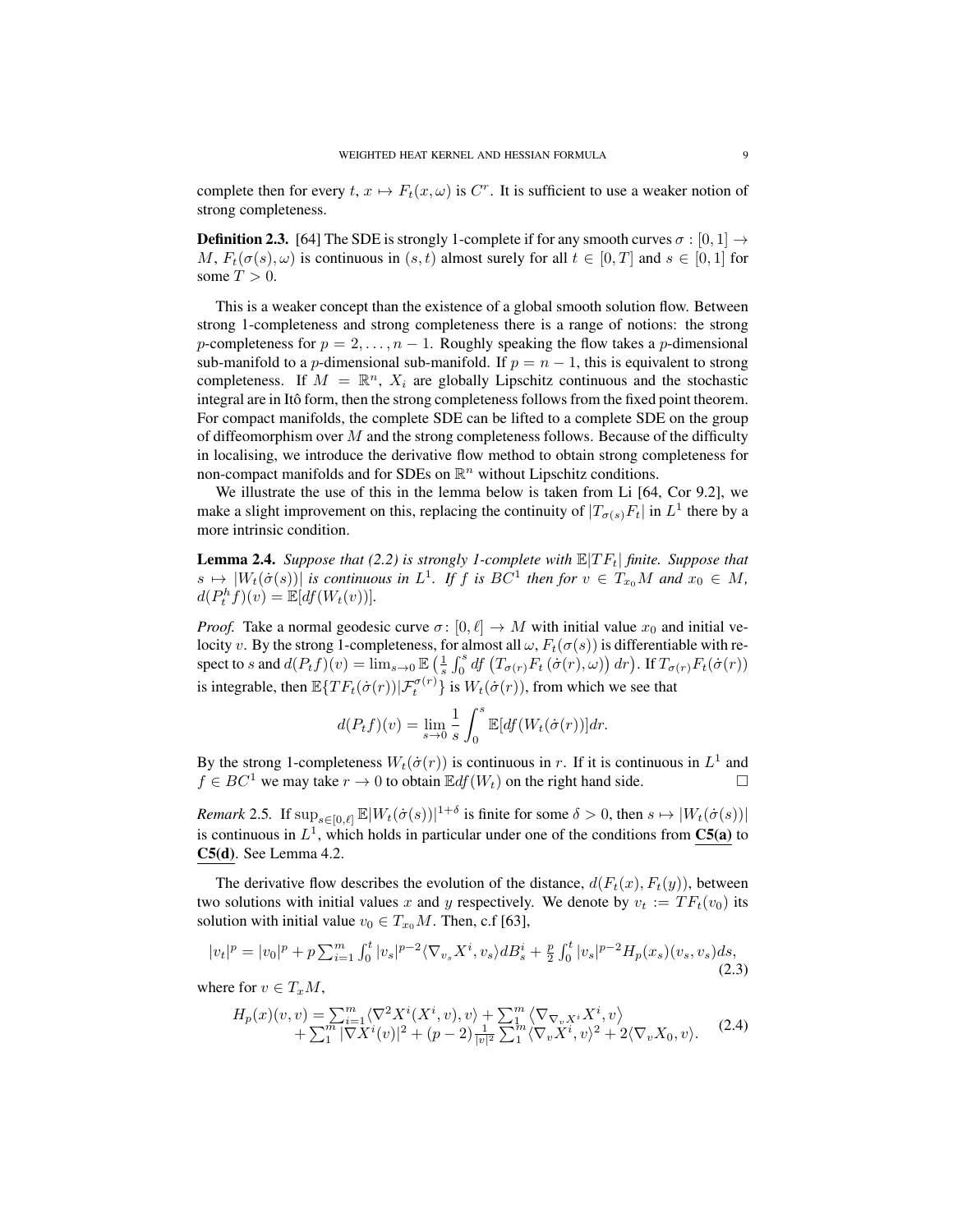set

$$
\overline{H}_p(x) = \sup_{|v|=1, v \in T_x M} H_p(v, v)
$$
\n(2.5)

If  $\overline{H}_1$  is bounded above, then  $\sup_{x \in D} \mathbb{E} \sup_{s \le t} |T_x F_s|$  is finite for every compact set D and the SDE is strongly 1-complete. If for a number  $p \ge 1$  and a function  $f : M \to \mathbb{R}$ satisfying that

$$
\sup_{x \in D} \mathbb{E} \exp\left(6p^2 \int_0^t f(F_s(x)) \chi_{s < \xi(x)} ds\right) < \infty,\tag{2.6}
$$

the following two conditions hold, (a)  $\sum_{i=1}^{m} |\nabla X_i|^2 \leq f$ , (b)  $\overline{H}_p \leq 6f$ . Then

$$
\sup_{x\in D}\mathbb{E}\sup_{s\leq t}|T_xF_s|^p<\infty
$$

for every compact set  $K$  and the SDE is strongly 1-complete. For a weaker criterion see Li [64, Thm. 3.1 & 5.3]. For  $\sup_{x \in D} \mathbb{E} |T_x F_t|^p$  to be finite, we may use localising techniques to remove condition (a). See also Chen and Li [19] for the case where the coefficients are not smooth.

**2.3. Hessian Estimates.** Finally we comment on  $\log p_t$ . The gradient and the Hessian of  $p_t$  have been considered in the study of parabolic Harnack inequalities, see Li and Yau, Hamilton, Aizenman and Simon [59, 53, 6], also the book by Jost [56]. For bounded strict elliptic second order differential operators on  $\mathbb{R}^n$ , they are obtained in Sheu [80]. For compact manifolds the relevant small time gradient estimate was given and used in Driver [29]. The remarkable Hessian estimates  $|\nabla^2 \log p_t| \leq C(\frac{1}{\sqrt{\epsilon}})$  $\frac{1}{t} + \frac{d}{t}$ <sup>2</sup> and indeed 'off cut-locus' estimates for derivatives of all order are given in Malliavin and Stroock [72] with generalisation to that in Hsu, Aida, Atroock-Turetsky-98 [55, 1, 84], and more recently, XD Li [61], see also Engoulatov, Coulhon and Zhang [41, 23].

These estimates are naturally relevant in the study of loop spaces (continuous loops), where the Brownian bridge measure is used as a reference measure playing the role of the Lebesque measure on  $\mathbb{R}^n$ . The basic questions concerning the Brownian bridge measures include the tail behaviour of the measure, Poincare and Logarithmic Sobolev inequalities (LSI), which we discuss further later. One also wish to obtain a Hodge decomposition theorem of the space of  $L^2$  spaces of differential forms and to seek a Hodge deRham theorem linking the topology of the infinite dimensional pinned path space with the cohomology defined by the Hodge decomposition, Shigekawa, Fang and Franchi, Elworthy and Li, Elworthy and Li, and Aida [81, 44, 39, 40, 1].

If  $M = \mathbb{R}^n$ , the Brownian bridge measure is Gaussian for which L. Gross [51] proved his celebrated logarithmic Sobolev inequality, this extends to pinned path spaces over Lie groups, Airault and Malliavin, Driver and Lohrenz, and Frang [5, 30, 43]. Although there are progress, for example see Gong and Rockner and Wu [46], Arnaudon and Simon [11], Gong and Ma [47],, a counter example of a manifold for which Poincare inequality ´ does not hold on its loop space was given in Eberle [32]. Further positive results were established in Chen-Li-Wu and Aida [20, 1], the first is for the hyperbolic space and the latter was for asymptotically Euclidean manifolds. It is likely that the validity of the Poincare inequality for the natural metric induced by stochastic parallel translation ´ measures how far the Brownian bridge deviates from a Gaussian measure. In particular we have the conjecture.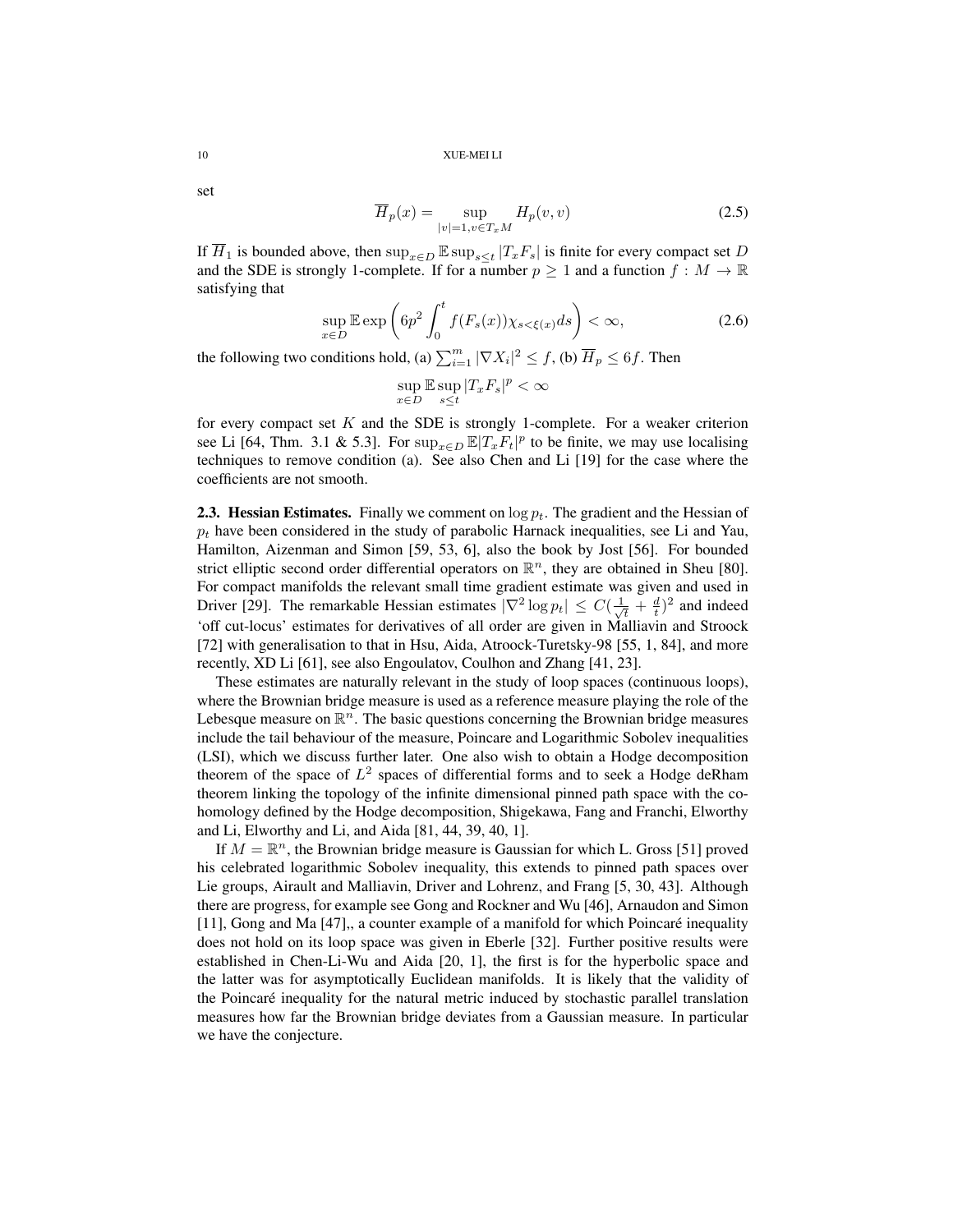**Conjecture.** Poincaré inequality on the loop space, with reference measure the Brownian bridge measure, does not hold on the spheres.

#### 3. Main Results

Let  $(x_t)$  be an h-Brownian with initial value  $x_0$ ,  $/|t| \equiv |t|/|t|/|t| \rightarrow |t|/|t|$  the stochastic parallel translation, and  $W_t: T_{x_0}M \to T_{x_t}M$  the damped stochastic parallel translation so that for almost every  $\omega$ ,  $\sqrt{t^{-1}} W_t(\omega)$  is a matrix valued stochastic process solving a linear ODE given by  $-\frac{1}{2}/\ell_t^{-1}Ric^{\sharp}/\ell_t + \sqrt{\ell_t^{-1}}\nabla^2h(\ell/\ell_t)$ .

Let  $v_1, v_2 \in T_{x_0}M$ , fix  $W_t(v_1)$ ,  $W_t(v_2)$ . We introduce the doubly damped stochastic parallel translation equation, along the  $h$ -Brownian paths:

$$
DW_t^{(2)}(v_1, v_2) = \left(-\frac{1}{2}\text{Ric}_{x_t}^{\sharp} + \nabla \cdot \nabla h\right) \left(W_t^{(2)}(v_1, v_2)\right) dt + \frac{1}{2}\Theta^h(W_t(v_2))(W_t(v_1))dt + \mathcal{R}(d\{x_t\}, W_t(v_2))W_t(v_1),
$$
\n
$$
W_0^{(2)}(v_1, v_2) = v_2, \qquad v_1, v_2 \in T_{x_0}M,
$$
\n(3.1)

where  $d\{x_t\}$  denotes integration with respect to the martingale part of  $(x_t)$ , see Definition 7.1.

Definition 3.1. The solution to the doubly damped covariant stochastic integral equation, denoted by  $W_t^{(2)}(v_1, v_2)$ , is called the doubly damped stochastic parallel translation.

Unlike the damped stochastic parallel translation, which is a process of finite variation and whose norm has a pointwise upper bound  $||W_t||^2 \le e^{-\int_0^t \rho^h(x_s)ds}$ , the doubly damped one has a non-trivial martingale part. The estimates on  $||W_t^{(2)}||$  are given in §5. Its exponential integrability requires growth conditions on the curvature  $\mathcal R$  and  $\Theta$ . These estimates are also essential for validating taking the time of the semi-classical Brownian bridge to the terminal time in the forthcoming formula for the hessian of the Feynman-Kac formula for manifolds with a pole, see e.g.§9.1, Lemmas 6.1 and 6.3.

3.1. Geometric Conditions and strong completeness. We state the set of conditions to which we refer throughout this paper. Let  $R$  denote the curvature and  $\Theta$  is the cyclic sum of the covariant derivatives of the Ricci curvature defined by  $(1.6)$ . Let  $ST_xM$  denotes the unit tangent space at  $x, v_i \in T_xM$ , and let  $\{E_i\}$  be an o.n.b. of the tangent space  $T_xM$ . Denote by  $\|\mathcal{R}(\cdot, v_2)v_1\|$  the Hilbert-Schmidt norm of the linear map  $\mathcal{R}(\cdot, v_2)v_1$  :  $T_xM \to T_xM$ ,

$$
\|\mathcal{R}(\cdot,v_2)v_1\| := \left(\sum_{i=1}^n |\mathcal{R}(E_i,v_2)(v_1)|^2\right)^{\frac{1}{2}}.
$$

$$
\|\mathcal{R}_x\| = \sup_{v_1, v_2 \in ST_xM} \|\mathcal{R}(\cdot, v_2)v_1\|, \quad \|\Theta^h\| = \sup_{v_1, v_2 \in ST_xM} \left\{ |\Theta^h(v_2)v_1| \right\}.
$$
 (3.2)

Set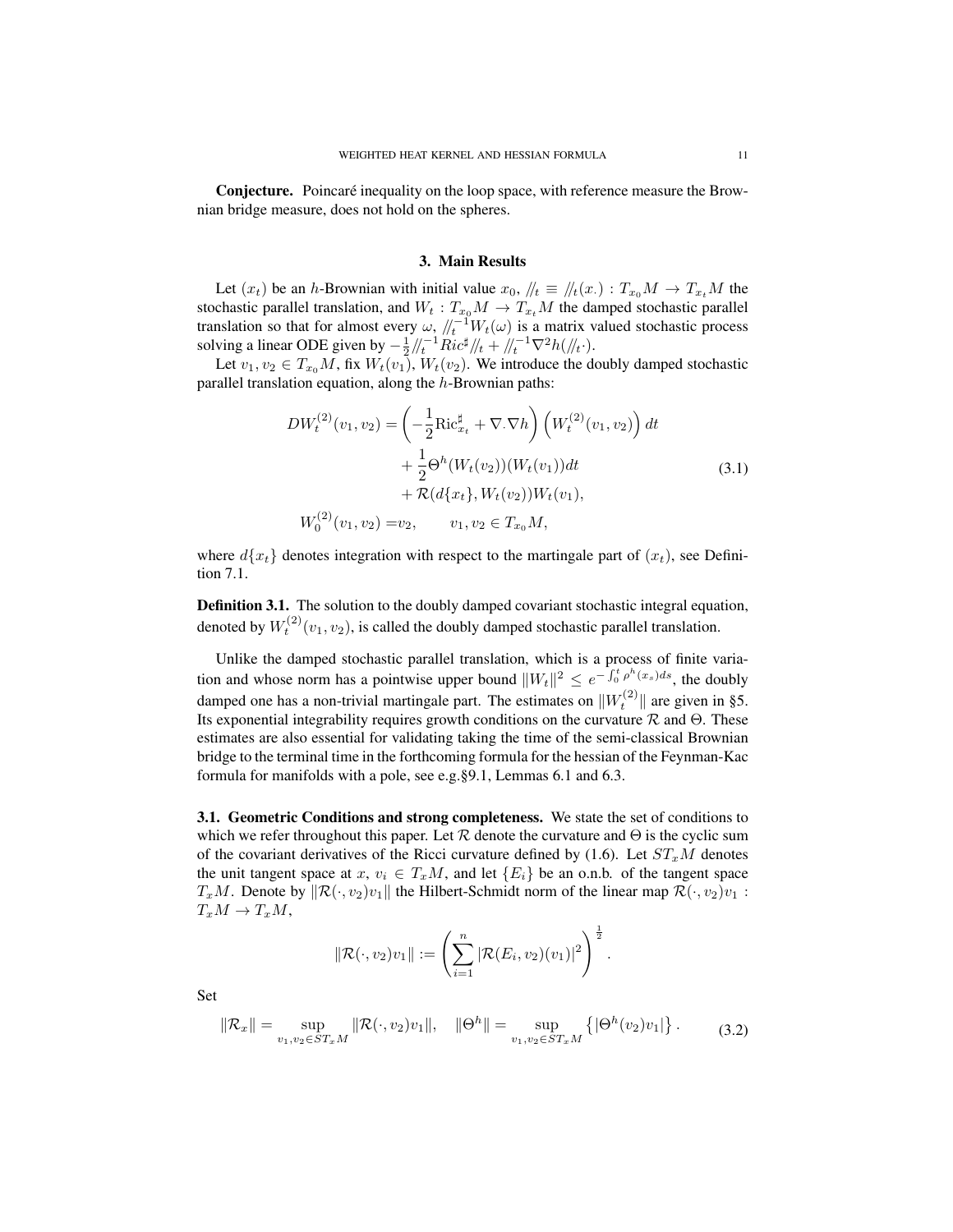We then fix an isometric immersion of the manifold in an Euclidean space  $\mathbb{R}^m$  and denote by  $\alpha_x$  its second fundamental form. Set

$$
H_1(v, v) = -\operatorname{Ric}(v, v) + 2 \operatorname{Hess}(h)(v, v) + |\alpha_x(v, \cdot)|_{\text{HS}}^2 - |\alpha_x(v, v)|^2
$$
  
\n
$$
H_2(v, v) = -\operatorname{Ric}(v, v) + 2 \operatorname{Hess}(h)(v, v) + |\alpha_x(v, \cdot)|_{\text{HS}}^2.
$$
\n(3.3)

We first observe that  $|\alpha_x(v, \cdot)|_{\text{HS}}^2 \ge |\alpha_x(v, v)|^2$  and if  $m = n + 1$ , then

$$
H_1 = -\operatorname{Ric} + 2\operatorname{Hess}(h).
$$

Set for  $p = 1, 2$ ,

$$
\overline{H}_p(x) = \sup_{|v|=1, x \in T_x M} H_p(v, v),
$$
  

$$
\rho^h(x) = \inf_{v \in T_x M, |v|=1} {\text{Ric}(v, v) - 2 \text{ Hess}(h)(v, v)}.
$$

We remark that  $H_1$  or  $H_2$  does not appear in the Hessian formula nor in the estimates. The controls over  $\overline{H}^p$  leading to  $L^p$  boundedness of the derivative flows on any compact time interval and the bounds are locally uniform in space.

We are going to gather conditions together. Condition C1 is used to obtain precise formulas; Condition C2 is used to obtain exponential integrability of the doubly damped process; Conditions  $C2$  and  $C1(c)$  are used to obtain Hessian estimates on a general complete Riemannian manifold;  $\overline{C4}$  is used to obtain estimates on manifolds with a pole.

Let  $K \in \mathbb{R}, c, C, \delta, \delta_1, \delta_2$  are positive constants. Let  $\alpha_2$  be a sufficiently small positive number. Let  $r$  denotes the distance function from a given point. The following conditions, some of overlapping are used for a variety of results:

Condition 3.2 (**C1.**). (a) 
$$
\rho^h \ge -K
$$
;  
\n(b)  $\sup_{s\le t} \mathbb{E}(\|W_s^{(2)}\|^2) < \infty$ ;  
\n(c) for all  $f \in BC^2(M; \mathbb{R}), v_1, v_2 \in T_{x_0}M$ ,  
\n $\text{Hess}(P_t f)(v_2, v_1) = \mathbb{E} [\nabla df(W_t(v_2), W_t(v_1))] + \mathbb{E} \left[ df(W_t^{(2)}(v_2, v_1)) \right].$  (3.4)

*Condition* 3.3 (C<sub>2</sub>.).

 $|\rho^h| \le K$ ,  $||\mathcal{R}_x|| \le ||\mathcal{R}||_{\infty}$ ,  $||\Theta^h||^2 \le c + \delta r^2$ 

for  $\delta$  sufficiently small.

*Condition* 3.4 (**C3.**).  $\|\Theta^h\| + \|\mathcal{R}\| \leq ce^{Cr}$  for  $C < \alpha_2$ .

The following is from **Proposition 5.6.** 

Proposition 3.5. *Assume* C1(a)*+*C3*. If furthermore a gradient SDE is strongly one complete with square integrable derivative flow, locally uniform in time and in space, then* C1(c) *holds.*

Proposition 3.6. *By Lemma 5.5, Conditions* C1(a) *+* C3 *imply* C1(b) *hold.*

*Condition* 3.7 (**C4.**). Let  $y_0$  be a pole.

(a)  $\rho^h \geq -K$ ,  $|\nabla \log J| + |\nabla h| \leq ce^{\delta_1 r^2}$  where  $\delta_1 < \alpha_2$ , and **C3**.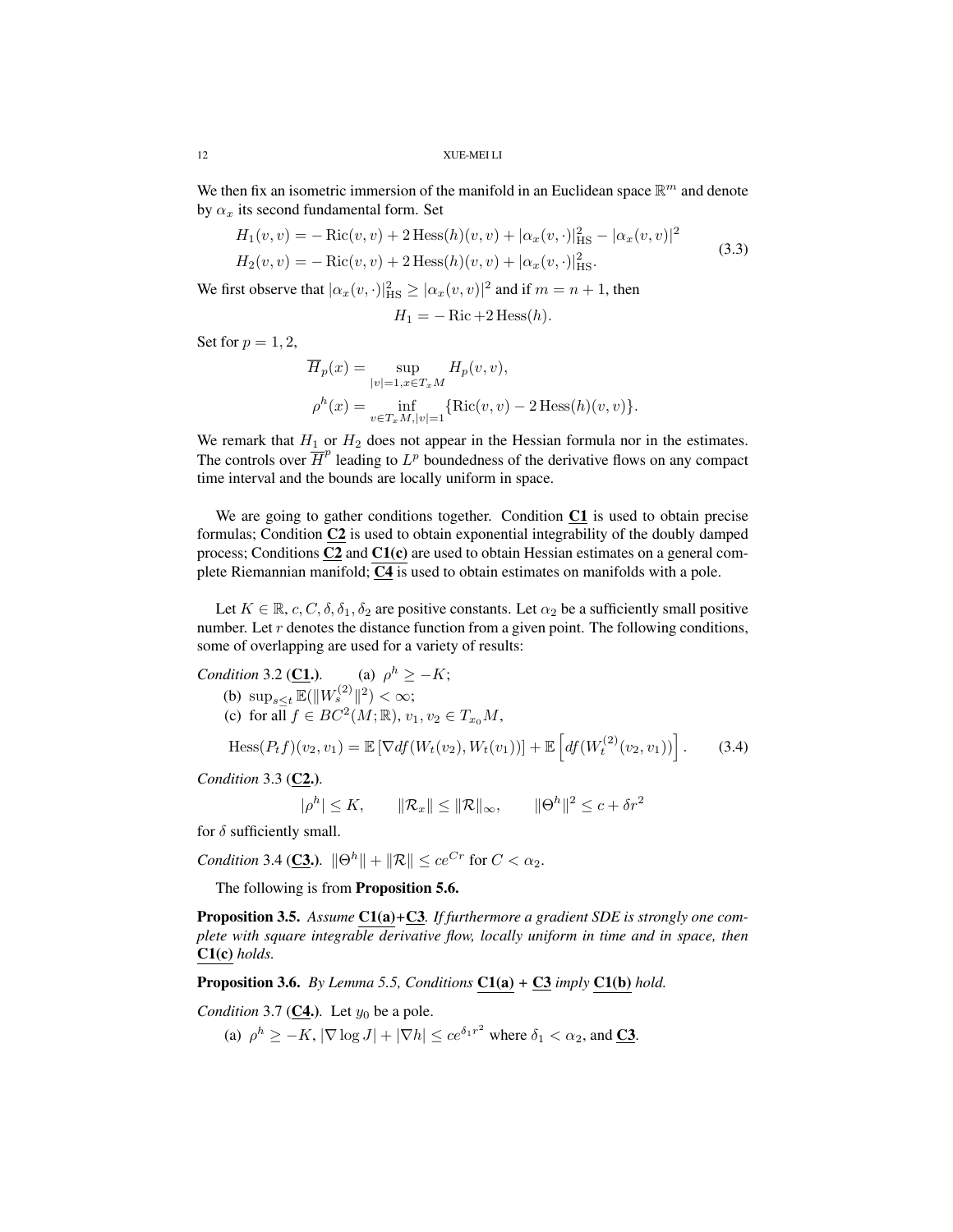(b) 
$$
\Phi^h \leq C + \delta_2 r^2
$$
 where  $\delta_2$  is sufficiently small and  

$$
\Phi^h = \frac{1}{|\nabla L|^2} \frac{1}{2} \frac{\Delta L}{\Delta L} + \frac{1}{2} \frac{1}{2} \frac{\Delta L}{\Delta L}
$$

$$
\Phi^h = -\frac{1}{2} |\nabla h|^2 - \frac{1}{2} \Delta h + \frac{1}{2} J_{y_0}^{\frac{1}{2}} \Delta J_{y_0}^{-\frac{1}{2}}.
$$

− <sup>1</sup>

(c)  $C1(c)$ .

*Condition* 3.8 ( C5.)*.* (a)

$$
\rho^h \ge -C(1+r^2), \qquad \langle \nabla h, \nabla r \rangle \le c(1+r);
$$

- (b)  $\text{Ric} \geq -C(1+r^2)$  and  $\langle \nabla h, \nabla r \rangle \leq c(1+r);$
- (c) There exist Borel measurable functions  $f, g : \mathbb{R}_+ \to \mathbb{R}_+$  s.t.

$$
|h| \le f \circ r, \quad \rho^h \ge -g \circ r, \quad (fg)(s) \le c(1+s^2).
$$

- (d)  $\rho^h \geq -K$ .
- (e)  $\overline{H}_1 \leq c(1 + \ln r)$
- (f)  $\overline{H}_1 \le c(1+r^2)$ .

(g)  $\overline{H}_2 \leq c + \delta r^2$ ,  $\delta$  is sufficiently small.

The following is either known or proved i nthe article.

- Proposition 3.9. *Any one of the conditions from* C5(a) *to* C5(d) *implies that the* h*-Brownian motions do not explode and finite moments of all order of its radial process.*
	- If in addition  $\underline{\mathbf{CS}}(\mathbf{e})$  holds, the gradient SDE (c.f. §4), with generator  $\frac{1}{2}\Delta^h$ , is *strongly 1-complete. If* C5(d)*+*C5(f) *hold, the corresponding gradient SDE is strongly 1-complete and the square of its radial process is exponentially integrable for a small exponent. See Theorem 4.4.*
	- *If* C5(g) *holds, the gradient SDE has square integrable derivative flow, with bound locally uniform in time and in space.*

Corollary 3.10. *By Proposition 5.6*,  $C1(a) + C3 + C5(g) \Longrightarrow C1(c)$ *.* 

*Remark* 3.11*.* The assumption for the strong 1-completeness is purely technical, and so are conditions on  $\overline{H}^p$ , which validates differentiating the stochastic flow of the gradient SDE with respect to the initial data.

3.2. Feynman-Kac formula. Let V be a positive bounded Hölder continuous function. Set

$$
N_t = \frac{4}{t^2} \int_{\frac{t}{2}}^t \langle d\{x_s\}, W_s(v_1) \rangle \int_0^{\frac{t}{2}} \langle d\{x_s\}, W_s(v_2) \rangle,
$$
  
\n
$$
Q_t = \frac{2}{t} \int_0^{t/2} \langle d\{x_s\}, W_s^{(2)}(v_1, v_2) \rangle,
$$
  
\n
$$
\mathbb{V}_{a,t} = (V(x_a) - V(x_0))e^{-\int_a^t (V(x_s) - V(x_0))ds}, \quad \mathbb{V}_t := e^{-\int_0^t V(x_s)ds}.
$$
\n(3.5)

For a general manifold we have a Hessian formula in terms of the above terms, leading to estimates on  $\nabla^2 \log p_t$ .

Below we will present the version of the second order Feynman-Kac formula on manifolds with a pole. Let  $(x_t)$  denote the semi-classical bridge  $\tilde{x}_t$  with initial value  $x_0$ . We define the processes just  $\tilde{W}_t$ ,  $\tilde{W}_t^{(2)}$ ,  $\tilde{N}_t$ ,  $\tilde{M}_t$ , and  $\tilde{V}_{a,t}$  as in (2.1) and (3.1) and (3.5) with  $x_t$  replaced by  $\tilde{x}_t$ .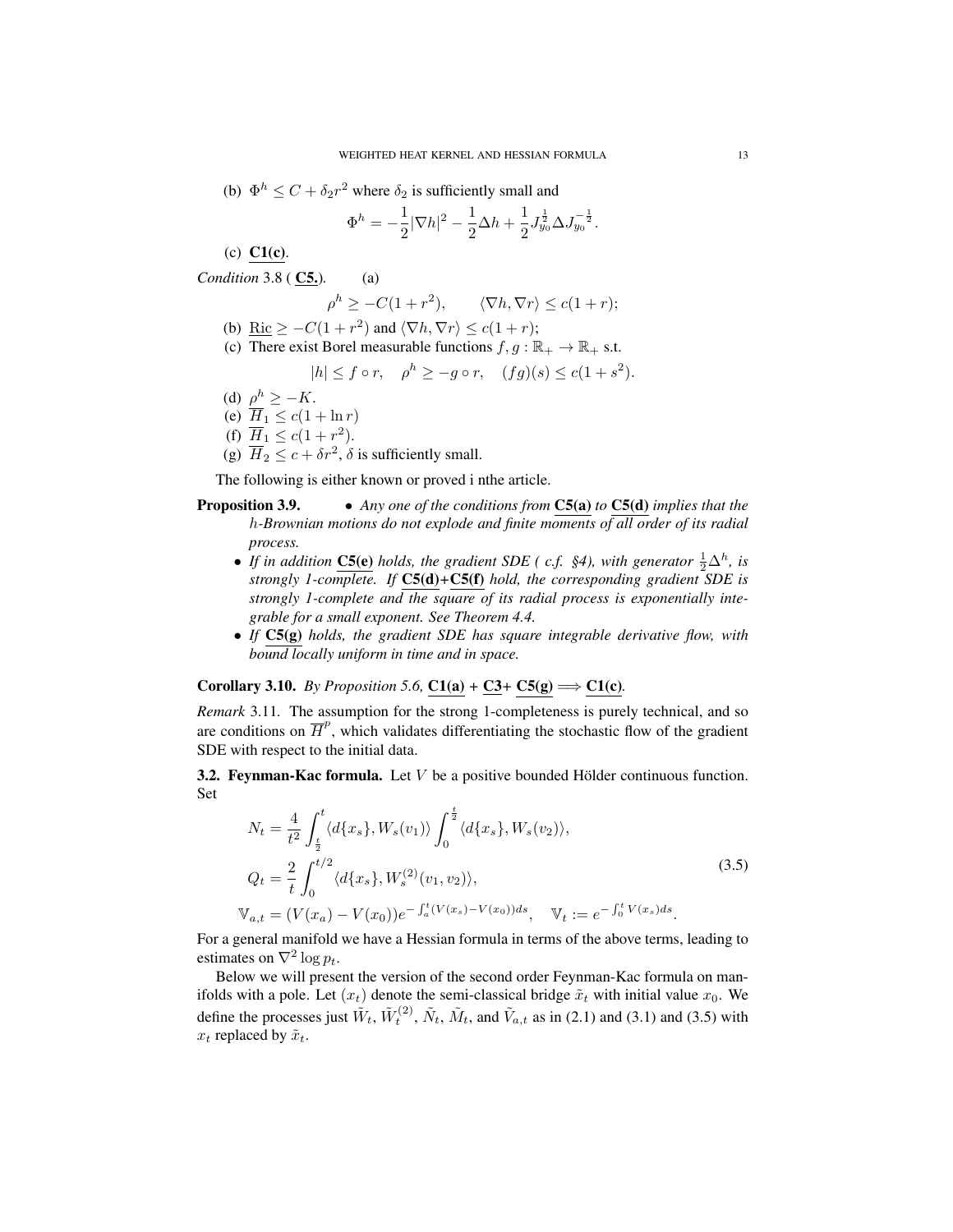*Remark* 3.12*.* If  $(x_t)$  is a Brownian motion with a drift, solving an SDE, then  $W_t$  is the conditional expectation of the solution to the linearised SDE, the derivative flow. The linearised SDE will involve the derivative of the driving vector fields which would have seemed to be, at first glance, the appropriate tangent processes along the semi-classical bridge. Our  $\tilde{W}_t$  process along  $(\tilde{x}_t)$  will not be deduced from the derivative flow of the corresponding SDE for the semi-classical bridge, in particular we do not differentiate  $\nabla$  log  $k_t$ , nor do we differentiate the distance function. The same remark applies to  $\tilde{W}_t^{(2)}$ .

**Theorem 9.8.** Assume <u>C4.</u> Let  $T > 0$  and  $\beta_T^h = e^{\int_0^T \Phi^h(\tilde{x}_s) ds}$ . Then

$$
e^{h(x_0)-h(y_0)+V(x_0) T} \frac{\nabla dp_T^{h,V}(v_1, v_2)}{k_T(x_0, y_0)}
$$
  
=  $\mathbb{E}\left[\beta_T(\tilde{N}_T+\tilde{Q}_T)\right]+\int_0^T \mathbb{E}\left[\beta_T\tilde{V}_{T-r,T}\left(\tilde{Q}_{t-r}+\tilde{N}_{T-r}\right)\right]dr.$  (3.6)

Estimates for the Hessians of  $p_t$  follows easily from Lemmas 9.5, 9.7, which states the following hold under  $C4(a)(b)$ .

$$
\begin{aligned}\n\left| \tilde{N}_T \right|_{L^p(\Omega)} &\le c(p,n) \left( a_1(\alpha,p,T) + e^{|K|T} \frac{d^2(x_0,y_0)}{T^2} + a_2(K,T) \frac{1}{T} \right), \\
\left| \tilde{Q}_T \right|_{L^p(\Omega)} &\le c(p,n) \left( b_4(2p) \frac{d(x_0,y_0)}{T} + b_4(2p) \frac{1}{\sqrt{T}} + b_3(2) \frac{1}{\sqrt{t}} + A \right),\n\end{aligned}
$$

where the constants are explicitly given in terms of  $J_{y_0}$ ,  $\|\Theta^h\|$ , K and  $\|\mathcal{R}\|$ , see Definitions 9.4 and 9.6.

# 4. Gradient SDEs: Integrability and Strong 1-completeness

**Definition 4.1.** If  $i : M \to \mathbb{R}^m$  is an isometric embedding we define  $X(x)(e)$  to be the gradient of the function  $\langle i(x), e \rangle$  where  $e \in \mathbb{R}^m$  and  $Y(x)$  the adjoint of  $X(x) : \mathbb{R}^m \to$  $T_xM$ . If  $\{e_i\}$  is an orthonormal basis of  $\mathbb{R}^m$  we define  $X_i(x) = X(x)(e_i)$  then the following is called a gradient Brownian system,

$$
dx_t = \sum_{i=1}^{m} X_i(x_t) \circ dB_t^i + \nabla h(x_t) dt,
$$
\n(4.1)

In this case,  $\nabla_v X^i = A_x(v, Y(x)e_i)$ ,  $Y(x) : \mathbb{R}^m \to \nu_x$  is the orthogonal projection to the normal bundle,  $A_x$  is the shape operator given by the relation

$$
\langle A_x(v_1, w), v_2 \rangle = \langle \alpha_x(v_1, v_2), w \rangle
$$

and  $\alpha_x : T_xM \times T_xM \rightarrow \nu_x$  is the second fundamental form of the embedding. If  $|\alpha_x(v, \cdot)|_{HS}^2$  denotes the Hilbert-Schmidt norm of  $\alpha_x(v, \cdot)$ , i.e.  $\sum_{j=1}^m |\alpha_x(v, f_j)|_{\nu_x}^2$  for  ${f_i}$  an o.n.b. of  $T_xM$ . Then

$$
\sum_{1}^{m} \left\langle \nabla_{v} X^{i}, v \right\rangle^{2} = |\alpha_{x}(v, v)|_{\nu_{x}}^{2}, \quad \sum_{1}^{m} |\nabla_{v} X^{i}|^{2} = \sum_{j=1}^{m} |\alpha_{x}(v, f_{j})|_{\nu_{x}}^{2}.
$$

The map  $H_p: TM \times TM \rightarrow \mathbb{R}$ , defined in (2.4), is given by geometric quantities:

$$
H_p(v, v) = -\operatorname{Ric}(v, v) + 2 \operatorname{Hess}(h)(v, v) + |\alpha_x(v, \cdot)|_{HS}^2 + (p-2)|\alpha_x(v, v)|^2.
$$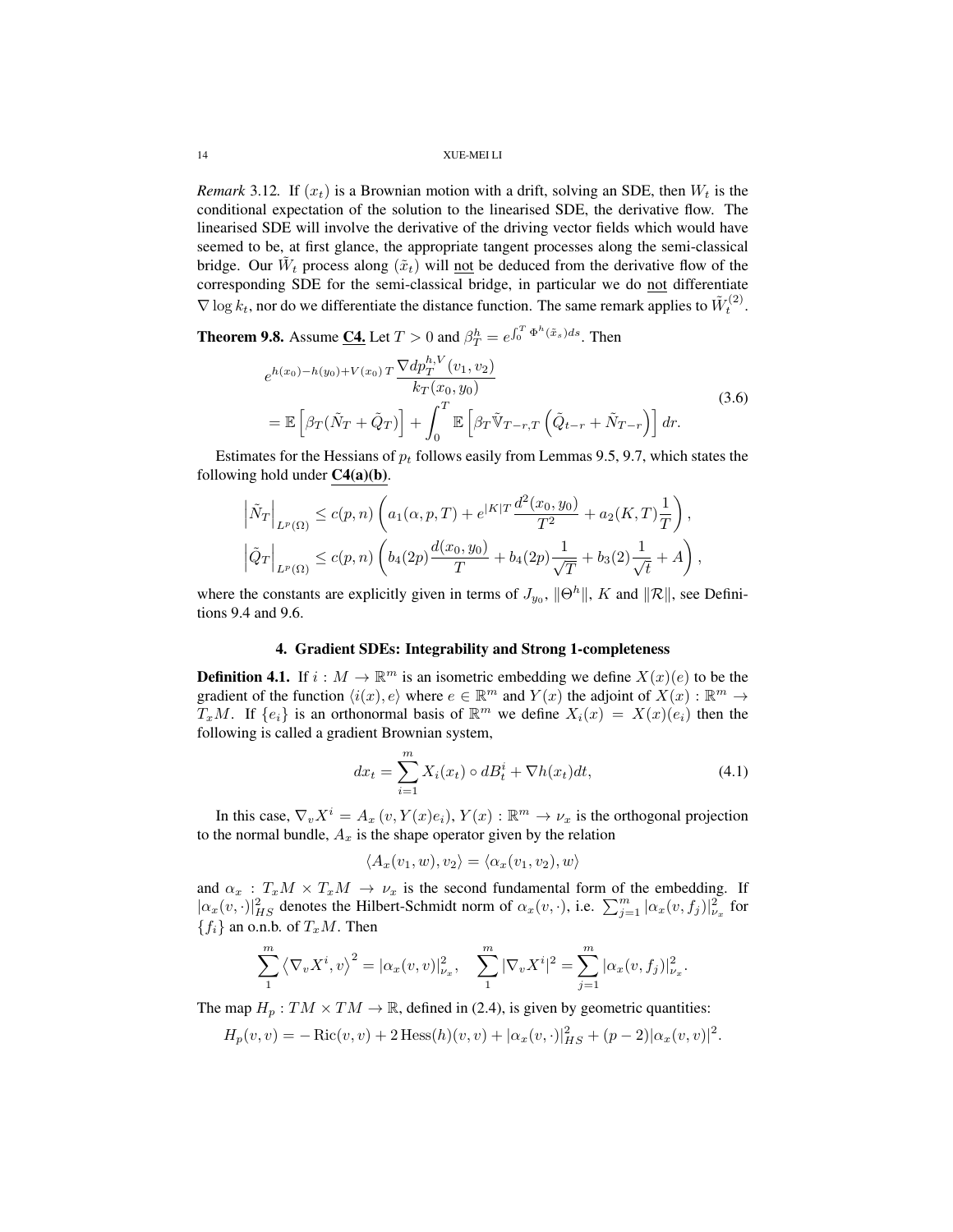In particular for a co-dimension one sub-manifold of an Euclidean space,

$$
H_1 = -\operatorname{Ric} + 2\operatorname{Hess}(h).
$$

(Note that  $H_1$  is a classic object: D. Bakry showed that the h-gradient Brownian system is complete if  $\rho^h$  is bounded from below. If furthermore  $\int_0^\infty E e^{-\int_0^t \rho^h(x_s)ds} dt$  is finite, it was shown in [65] that the weighted measure  $e^{2h}$  is finite, consequently the gradient system has a finite invariant measure and the fundamental group  $\pi_1(M)$  is finite.) Let  $x_0$ be a point in the manifold,  $C, K$  are constants, and r denotes the distance function from a given point, e.g.  $y_0$ . Recall  $\overline{H}_1$  is the supremum of the bilinear form  $H_1$ , c.f. (2.5).

Lemma 4.2. *Assume the dimension of* M *is greater than* 1*.*

- (1) *Under one of the following conditions,*
	- (a) <u>Ric</u>  $\geq -C(1+r^2)$  *and*  $dr(\nabla h) \leq C(1+r)$ ; (b)  $\rho^h \geq -C(1+r)$ ,

*the h*-*Brownian motion*  $(x_t)$  *is complete and for any*  $t > 0$ *,* 

$$
\sup_{s\leq t} \mathbb{E}[d^p(x_s, y_0)] \leq c_1(p)[d^p(x_0, y_0) + t]e^{c_2(p)t}.
$$

*If furthermore*  $\underline{H}_1 \leq c(1 + \ln r)$ *, then the gradient Brownian system (4.1) is strongly 1-complete.*

(2) *Suppose that*  $\rho^h \geq -K$ *. There exists a number*  $\alpha_1 > 0$  *such that for any compact set* D, for any  $t > 0$  *and for any*  $\theta$  *satisfying*  $\theta t < \alpha_1$ *,* 

$$
\sup_{y_0 \in D} \sup_{s \le t} \mathbb{E}\left(e^{\theta d^2(x_s, y_0)}\right) < \infty.
$$

*Also, for any*  $p > 0$ ,  $\mathbb{E}[\sup_{s \le t} d(x_s, y_0)^p] \le c_1(p) e^{c_2(p)t} t^{\frac{p}{2}}$  *for some constants*  $c_1(p), c_2(p)$ . If furthermore  $\overline{H}_1 \leq C(1 + d^2(\cdot, y_0))$ , the gradient SDE (4.1) is *strongly 1-complete.*

*Proof.* Fix  $y_0 \in M$ , we write  $r_t = d(x_t, y_0)$  and  $r(x) = d(x, y_0)$ . For  $p \ge 2$ , we apply Itô's formula to r. On  $\{t < \zeta(x_0)\}\$ , where  $\zeta(x_0)$  is the life time of the h-Brownian motion from  $x_0$ , the following holds,

$$
r_t^p = d^p(x_0, y_0) + p \sum_{i=1}^m \int_0^t r_s^{p-1} \langle \nabla r, X_i \rangle_{x_s} dB_s^i + \frac{1}{2} p(p-1) \int_0^t r_s^{p-2} ds
$$
  
+ 
$$
\frac{1}{2} p \int_0^t r_s^{p-1} (\Delta r + 2L_{\nabla h} r)(x_s) ds - L_t^{\text{Cut}}
$$

where  $L_t^{\text{Cut}}$  is a non-negative term, vanishing off the cut locus,  $\Delta r$  is the Laplacian of the distance function off the cut locus of  $y_0$  and vanishes on the cut locus. See [24], especially for  $h = 0$ . This can be obtained also by taking a smooth approximation  $r_{\epsilon}$  of r and applying to them Itô's formula, and the following distributional inequality [93]. For positive test function  $f$ ,

$$
\int_M \Delta r f \le \int_{M \setminus \{\mathrm{Cut}(y_0)\}} r \Delta f,
$$

and so the measure  $\Delta r(1_{\{Cut(y_0)\}})$  is non-positive and  $L_t^{\text{Cut}} \geq 0$ . Note that  $\Delta r$  is of order  $\frac{1}{r}$  neat zero, and  $r^{p-1}\Delta r$  vanishes for  $p > 2$ .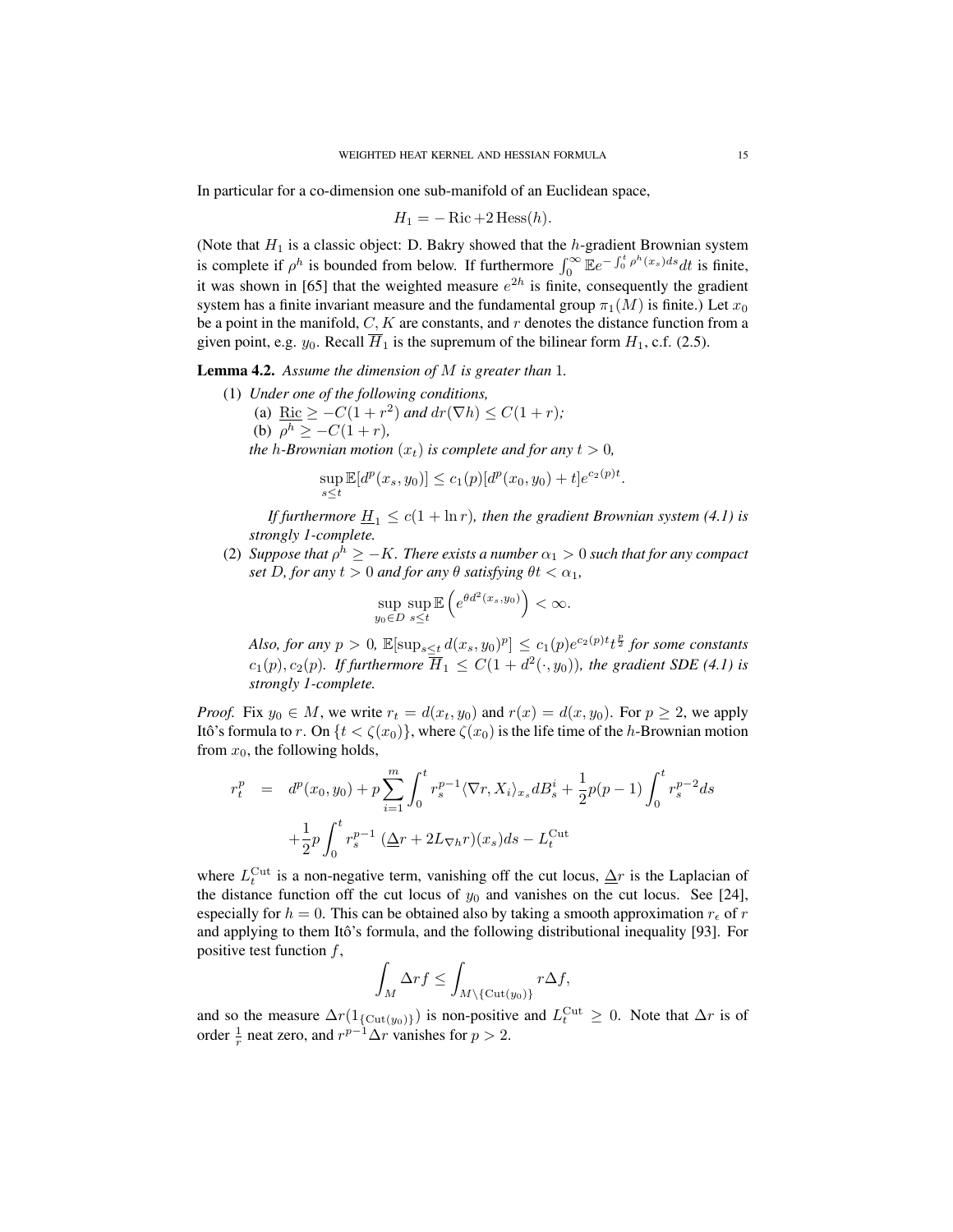Let us take  $p \geq 1$ . For part (1a), we apply the standard Laplacian comparison theorem to  $\Delta r$ . On the whole manifold where  $r(x)$  is smooth,  $\Delta r(x)$  is less or equal to  $\sqrt{(n-1)K} \cot\left(r\sqrt{\frac{K}{n-1}}\right)$  if Ric  $\geq K$  and K is positive,  $\frac{n-1}{r}$  for  $K = 0$  and  $\sqrt{-K(n-1)}\coth\left(r\sqrt{\frac{-K}{(n-1)}}\right)$  if  $K < 0$ . Taking the infimum of the lower bound of the Ricci curvature over an exhausting sequence of relatively compact sets, noting that  $\Delta r$  is of the order  $\frac{1}{r}$  near  $r = 0$  and otherwise it grows at the order of the square root of the infimum of the Ricci curvature, we see that there exists a constant  $c$  such that

$$
r^{p-1}(\underline{\Delta}r + 2L_{\nabla h}r) \le c + cr^p.
$$

We do not need to worry the exhausting sets where the lower bound of the Ricci curvature is non-negative. The conclusion of part (1a) follows from a localising procedure which removes the local martingale part in the formula for  $r_t^p$ , Young's inequality to bound  $r_t^{p-2} \le c(p)r_t^p + c(p)$ , Gronwall's inequality, and Fatou's lemma to conclude finiteness of the moments of the radial process from any initial point: for some constants  $c_i(p)$ ,

$$
\sup_{s \le t} \mathbb{E}[d^p(x_s, y_0)] \le c_1(p)(d^p(x_0, y_0) + t)e^{c_2(p)t}.\tag{4.2}
$$

In particular the SDE is complete.

For part (1b) we apply Bochner's formula to r. Denote  $\partial_r$  covariant differentiation w.r.t.  $\nabla r$ . Since  $|\nabla r| = 1$ ,

$$
\partial_r(\Delta r) = -|\operatorname{Hess} r|^2 - \operatorname{Ric}(\nabla r, \nabla r).
$$

Using the identity  $\partial_r \langle \nabla h, \nabla r \rangle = 2 \text{Hess}(h)(\nabla r, \nabla r)$ , we see that

$$
\partial_r(\Delta^h r) = -|\operatorname{Hess} r|^2 + (-\operatorname{Ric} + 2\operatorname{Hess}(h))(\nabla r, \nabla r) \le -\rho^h.
$$

If  $\rho^h \geq K$ , along a geodesic segment  $\gamma$  from  $y_0$ ,  $\Delta^h r \leq -Kr - \Delta^h r(\gamma(0))$ . From the assumption that  $\rho^h \geq -C(1+r)$ , we have again  $r^{p-1} \Delta^h r \leq c + cr^p$ . The same argument as before leads to (4.2), concluding also non-explosion.

By Theorem 8.5 in [64] the gradient flow is strongly 1-complete if

$$
\sup_{x \in K} \mathbb{E}\left(e^{c \int_0^t \overline{H}_1(F_s(x))ds}\right) < \infty,\tag{4.3}
$$

for c positive. Since  $r(x_t)$  has uniform pth -moments for  $x_0$  in a compact subset,

$$
\mathbb{E}\left(e^{c\int_0^t \overline{H}_1(F_s(x))ds}\right) \leq \mathbb{E}\frac{1}{t} \int_0^t e^{ct\overline{H}_1(F_s(x))}ds < \infty.
$$

The finiteness follows from  $\overline{H}_1(F_s(x)) \leq C + C \ln r(F_s(x))$ , proving the strong 1completeness.

Finally we assume that  $\rho^h \geq K$ . Let  $2a = \inf_{x \in D} \text{inj}(x)$  where  $\text{inj}(x)$  is the injetivity radius at x and D a compact set containing  $x_0$ . Away from 0, we have seen in part (1b) that  $\partial_r(\Delta^h r) \leq K$ , and so along a geodesic  $\gamma$  from  $x_0$ ,  $\Delta^h r(\gamma(s)) \leq -Kr(\gamma(s))$  –  $\Delta^h r(\gamma(\epsilon))$ . On a set close to  $x_0$ ,  $\Delta^h r = \frac{n-1}{r} + dr(\nabla \log(Je^{2h}))$  where J is the Jacobian determinant of the exponential map  $\exp_{y_0}$ . Since  $\sup_{x \in D} |\nabla \log(J e^{2h})|_x$  is bounded, there exists a constant c and a one dimensional Brownian motion  $\beta_t$  which may depend on  $x_0$ , such that for all  $x_0 \in D$ ,

$$
r_t \le r(x_0) + \beta_t + \int_0^t \left(\frac{n-1}{2r_s} + c\right) ds - L_t,
$$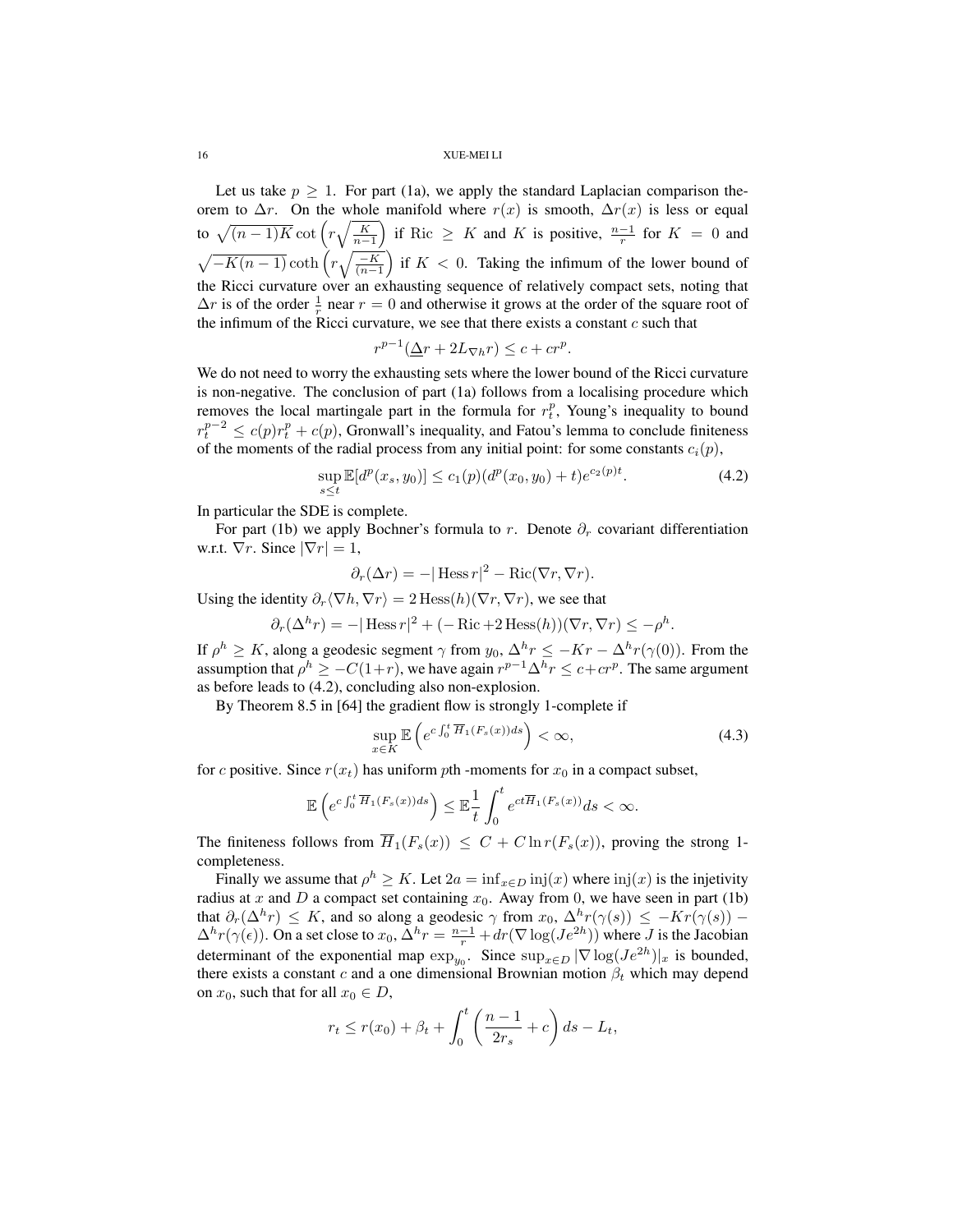which we compare with the following equation

$$
dR_t = d\beta_t + \frac{n-1}{2R_t}dt + cdt, \quad R_0 = r(x_0).
$$

The process is the radial process of the SDE  $dz_t = dB_t + c \frac{z_t}{|z_t|} dt$  on  $\mathbb{R}^n$  with  $z_0$  a point such that  $|z_0| = r(x_0)$ . By comparing with the Bessel process we see that the paths of  $|z_t|$  do not hit zero with probability 1. We make a Girsanov transform to remove the drift. Set

$$
M_t = e^{-c \int_0^t \langle dB_s, \frac{B_s}{|B_s|} \rangle - \frac{c^2}{2}t},
$$

Let  $\alpha_1 > 0$  be a number such that  $\mathbb{E}[e^{2\alpha_1|B_t|^2}]$  is finite. Since  $M_t$  has finite second moment,  $\mathbb{E}(M_t)^2 \leq e^{c^2 t}$ , we see that

$$
\mathbb{E}[e^{\alpha_1 R_t^2}] = \mathbb{E}[e^{\alpha_1 |z_t|^2}] = \mathbb{E}\left(e^{\alpha_1 |z_0 + B_t|^2} e^{-c \int_0^t \langle dB_s, \frac{B_s}{|B_s|}\rangle - \frac{c^2}{2}t}\right)
$$

is finite. By the comparison theorem,  $\sup_{x \in D} \mathbb{E}[e^{\alpha_1 r_t^2}]$  is finite for any compact set D. Similarly,

$$
\mathbb{E}\left[\sup_{s\leq t}r_s^p\right] = \mathbb{E}\left[\sup_{s\leq t}R_s^p\right] \leq \mathbb{E}\left[\sup_{s\leq t}|z_0+B_s|^p\right]e^{c(p)t}.
$$

Consequently, if we take  $y_0 = x_0$  and  $z_0 = 0$ , and apply Burkholder-Davies-Gundy inequality to obtain that

$$
\mathbb{E}[\sup_{s\leq t} d(x_s, x_0)^p] \leq c(p)e^{c(p)t}t^{\frac{p}{2}}.
$$

Since  $H_1 \leq C(1+r^q)$ ,  $\mathbb{E}e^{ct\overline{H}_1(F_s(x))} < \infty$  for sufficiently small t, say  $t < t_0$ . The strong 1-completeness follows from (4.3), first on a small time interval  $[0, t_0]$ , and then extended to all finite times by the strong Markov property.

For better estimates on  $\Delta^h r$  we make use of  $-|\text{Hess } r|^2$ , observing that  $-|\text{Hess } r|^2 \le$  $-\frac{(\Delta r)^2}{n-1}$  $\frac{(\Delta r)^2}{n-1}$ , and compare  $\Delta^h r$  with the explicit solution of the ODE  $m' = -\frac{m^2}{n-1} - K$ with  $m(0) = \infty$ . This leads to the Laplacian comparison theorem in [92], generalising the standard Ricci comparison theorem. Let  $r$  denote the distance function from a given point  $y_0$ .

# **Theorem 4.3.** [92] *Suppose that*  $\rho^h \geq K$ .

(1) *If*  $\langle \nabla h, \nabla r \rangle$  < 2a where a is a positive number. Then along a minimal geodesic *segment from*  $y_0$ *,* 

$$
\Delta^h r \leq \begin{cases} a + \sqrt{(n-1)K} \cot \left( r \sqrt{\frac{K}{n-1}} \right), & K > 0 \& r \sqrt{\frac{K}{n-1}} \leq \frac{\pi}{2}, \\ a + \frac{n-1}{r}, & K = 0, \\ a + \sqrt{(n-1)(-K)} \coth \left( r \sqrt{\frac{-K}{n-1}} \right), & K < 0. \end{cases}
$$

(2) *if*  $|h| \leq k/2$ , then for an explicit number  $r_0 > 0$ ,

$$
\Delta^h r \leq \begin{cases} \sqrt{(n+4k-1)K} \cot\left(r\sqrt{\frac{K}{n+4k-1}}\right), & K > 0, \& r \leq r_0\\ \frac{n+4k-1}{r}, & K = 0\\ \sqrt{(n+4k-1)(-K)} \coth\left(r\sqrt{\frac{-K}{n+4k-1}}\right), & K < 0. \end{cases}
$$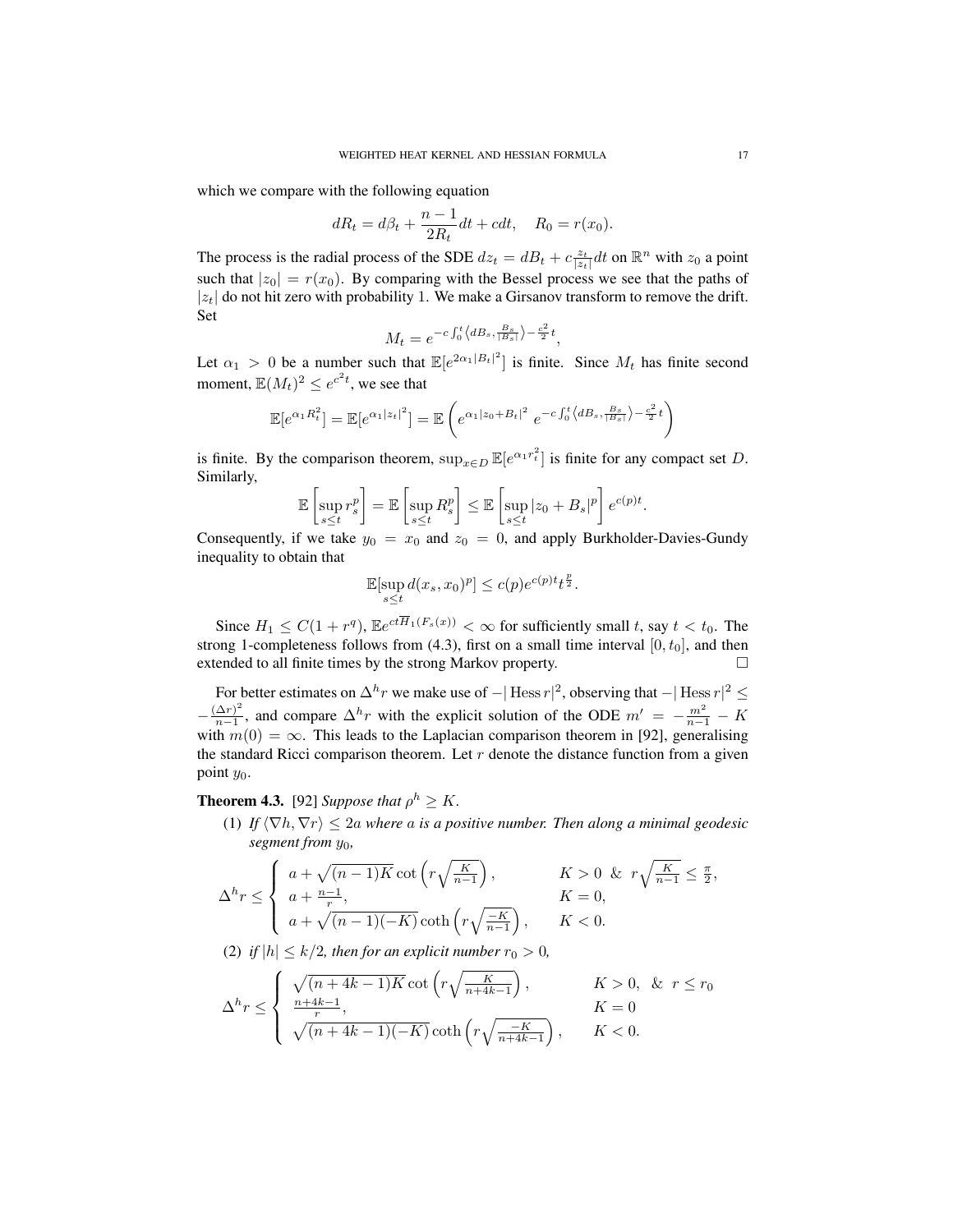This, together with the earlier lemmas and its proof lead to our final theorem on strong 1-completeness.

Theorem 4.4. *Under one of the conditions from* C5(a) *to* C5(d)*, the* h*-Brownian motion is complete and for any*  $t > 0$ 

$$
\sup_{s\leq t} \mathbb{E}[d^p(x_s, y_0)] \leq c_1(p)[d^p(x_0, y_0) + t]e^{c_2(p)t}.
$$

- (1) *The gradient SDE is strongly 1-complete if furthermore* C5(e) *holds, in which case*  $\mathbb{E}[|T_xF_t|]$  *is also finite.*
- (2) *Strong 1-completenss also holds under* C5(d) *+*C5(f) *in which case there exists a number*  $\alpha_1 > 0$  *s.t. for any compact set* D, for any  $t > 0$  and for any  $\theta$  *satisfying*  $\theta t < \alpha_1$

$$
\sup_{s\leq t}\sup_{x_0\in D}\mathbb{E}\left(e^{\theta d^2(x_s,x_0)}\right)<\infty.
$$

*In both cases*  $|T_xF_t|$  *has finite expectation.* 

*Proof.* The explosion problem is discussed earlier. We use Proposition 8.5 in [64] which states that

$$
\sup_{x \in D} \mathbb{E} \exp\left(\frac{1}{2} \int_0^t \overline{H}_1(x_s) ds\right) < \infty
$$

for all compact subset D implies that  $\mathbb{E}|v_t|$  is finite and the gradient SDE is strongly 1complete. If  $\overline{H}_1 \leq c(1 + \ln r)$  and  $\sup_{x \in D} \mathbb{E}[r(x_t)]^p$  is finite for all p, the inequality indeed holds. Similarly it holds if  $\overline{H}_1 \le c(1 + r^{q-1})$  and  $\sup_{x \in D} \mathbb{E}e^{\delta r^2(x_t)} < \infty$  for some  $\delta > 0$ .

We will eventually assume that  $\rho^h$  is bounded from below, in which case  $|W_t|$  is bounded. Otherwise, if for example  $\rho^h \geq -C(1+\ln r)$  where  $C \geq 0$  and  $\partial_r h \leq c(1+r)$ , then  $r(x_t)$  has moments of all orders. From  $|W_t|^2 \le e^{-\int_0^t \rho^h(x_s)ds}$ , we see that for all  $p \geq 1$ ,

$$
\sup_{x_0 \in D} \sup_{s \le t} \mathbb{E}|W_s|^p \le \sup_{x_0 \in D} \frac{1}{t} \int_0^t \mathbb{E} e^{-\frac{1}{2}pt\rho^h(x_u)} du,
$$

the right hand side is finite for any compact set D and  $t > 0$ .

#### 5. Doubly Damped Stochastic Parallel Translations

If  $(x_t, t \leq T)$  is a continuous stochastic process on M,  $\mathcal{F}_t^x$  its filtration and  $\mathcal{F} =$  $\vee_t \mathcal{F}_t^x$ , augmented as usual, a TM-valued stochastic process  $(V_t, t \leq T)$  is said to be along  $(x_t)$  if the projection of  $V_t$  to M is  $x_t$ .

**Definition 5.1.** [35, Def 3.3.2] Given a stochastic parallel translation  $\frac{1}{t}$  along the stochastic process  $(x_t)$ , we say that a stochastic process  $(\bar{V}_t)$  with values in TM is a local conditional expectation of V with respect to the  $\sigma$ -algebra  $\mathcal{F}^{x}$  if there exists a  $\mathcal{F}^{x}$  measurable real valued process  $(\alpha_t, t \leq T)$  and a family of  $\mathcal{F}_{t-}^x$ -stopping times  $\tau_n$  increasing to T such that  $\big/ \big/_{t \wedge \tau_n}^{-1} V_{t \wedge \tau_n} \alpha_{t \wedge \tau_n}$  has finite expectation and

$$
\mathbb{E}\{\big/\hspace{-3pt}/_{t}^{-1}\hspace{-3pt}/_{t}\mathcal{N}_{\tau_{n}}\alpha_{t\wedge\tau_{n}}|\mathcal{F}^{x_{\cdot}}\}=\hspace{-3pt}/_{t\wedge\tau_{n}}^{-1}\bar{V}_{t\wedge\tau_{n}}\alpha_{t\wedge\tau_{n}}.
$$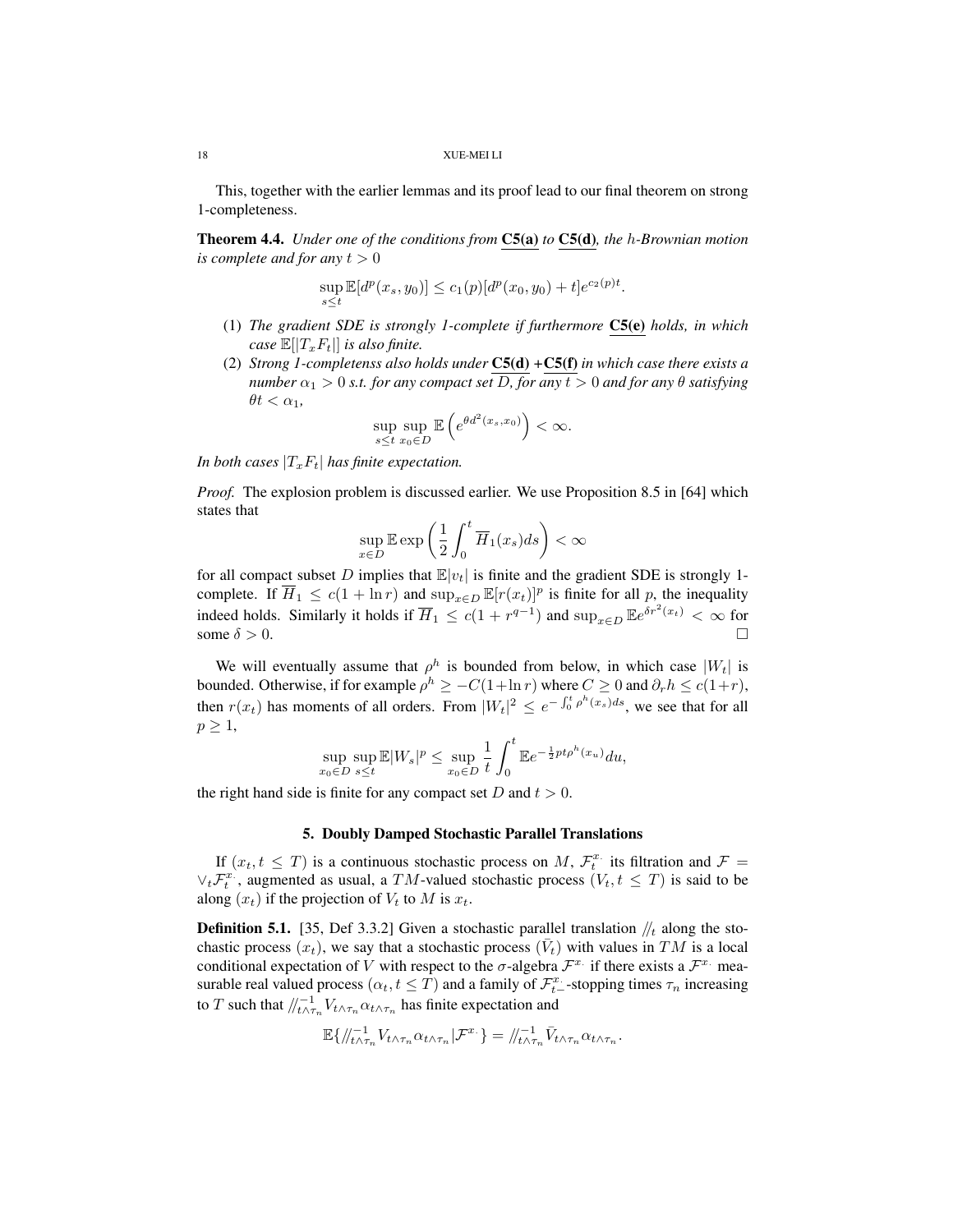By Corollary 3.3.4 in [35], if  $|V_t| \in L^1$  then the local conditional expectation is just the conditional expectation.

In this section  $F_t(x)$  denotes the solution to the gradient SDE (4.1), and  $TF_t(v)$  its derivative flow. Let  $x_t = F_t(x_0)$  and define the  $\sigma$ -algebra  $\mathcal{F}_t^{x_0} = \sigma\{x_s : s \leq t\}$ , the  $\sigma$ -algebra generated by the solution flow with initial value  $x_0$ , of the gradient SDE, up to t.

**5.1. Doubly damped equation and a primitive formula.** Let  $j$  be a parallel field, with  $j(0) = v_2$ , along the normalised geodesic  $\gamma$  with initial condition  $x_0$  and initial velocity  $\dot{\gamma}(0) = v_1$ . If  $W_t$  is the stochastic damped parallel translation along the paths of  $\{x_t\}$ , we differentiate it w.r.t. the initial value of the path and take conditional expectations as following:

$$
V_t := \mathbb{E}\left\{\frac{D}{ds}|_{s=0}W_t(j(s))\middle|\mathcal{F}_t^{x_0}\right\}.
$$

Note that  $W_0(j(s)) = j(s)$  is parallel, so its covariant derivative in s vanishes.

Lemma 5.2. *Suppose that* Ric −2 Hess(h) *is bounded from below.*

- (a) *the gradient SDE is strongly 1-complete.*
- (b) *for every* s,  $\mathbb{E}[T_{\gamma(s)}F_t]$  *and*  $\mathbb{E}[\nabla_{TF_t(\gamma(s))}W_t|_{\gamma(s)}$  *are finite.*
- (c)  $s \mapsto \mathbb{E}\{\frac{D}{ds}W_t(\gamma(s)) | \mathcal{F}_t^{\gamma(s)}\}$  is continuous in  $L^1(\Omega)$ ;

*Then for all*  $f \in BC^2$ ,

$$
\text{Hess}(P_t^h f)(v_2, v_1) = \mathbb{E}\left[\nabla df(W_t(v_2), W_t(v_1))\right] + \mathbb{E}\left[df(V_t)\right].
$$

*Proof.* Since  $dP_t^h f = e^{\frac{1}{2}\Delta^h}(df)$ ,

$$
dP_t^h f(j(s)) = \mathbb{E} df(W_t(j(s))).
$$

We observe that  $W_t(j(s)) \in T_{F_t(\gamma(s))}M$  is a function of  $F_t(\gamma(s))$ . By the strong 1completeness we see that both  $F_t(\gamma(s))$  and  $W_t(j(s))$  are differentiable in s, and the conditions of the theorem ensure that we may change the order of taking expectation with differentiation with respect to s. In fact,

$$
\nabla d(P_t^h f)(v_1, v_2) = \lim_{\epsilon \to 0} \frac{1}{\epsilon} \int_0^{\epsilon} \mathbb{E} \frac{d}{ds} (df(W_t(j(s))) ds
$$
  
\n
$$
= \lim_{\epsilon \to 0} \frac{1}{\epsilon} \int_0^{\epsilon} \left( \mathbb{E} \left[ \nabla df(TF_t(\dot{\gamma}(s)), W_t(j(s))) \right] - \mathbb{E} \left[ df\left(\frac{D}{ds} W_t(j(s))\right) \right] \right)
$$
  
\n
$$
= \lim_{\epsilon \to 0} \frac{1}{\epsilon} \int_0^{\epsilon} \mathbb{E} \left[ \nabla df(W_t(\dot{\gamma}(s)), W_t(j(s))) \right] ds
$$
  
\n
$$
- \lim_{\epsilon \to 0} \frac{1}{\epsilon} \int_0^{\epsilon} \mathbb{E} \left[ df\left(\mathbb{E} \left\{ \frac{D}{ds} W_t(j(s)) \middle| \mathcal{F}_t^{\gamma(s)} \right\} \right) \right] ds.
$$

We have used the fact that  $|TF_t|$  in integrable so  $\mathbb{E}\{TF_t(v_2)|\mathcal{F}_s^{x_0}\}=W_t(v_2)$ , and that  $\left|\frac{D}{ds}W_t(j(s))\right|$  is integrable. Since the SDE is strongly 1-complete,

$$
\lim_{s \to 0} \nabla df(W_t(\dot{\gamma}(s)), W_t(j(s))) = \nabla df(W_t(v_2), W_t(v_1))
$$

and  $\frac{D}{ds}W_t(j(s))$  converges to  $\nabla_{TF_t(v_2)}(v_1)$  as  $s \to 0$ . Since  $\rho^h$  is bounded from below,  $|W_t|_x$  is uniformly bounded, and the first limit converges in  $L^2$ . The  $L^1$  continuity of  $s \mapsto \frac{D}{ds}W_t(j(s))$  and the fact that  $f \in BC^2$  lead to the required conclusion.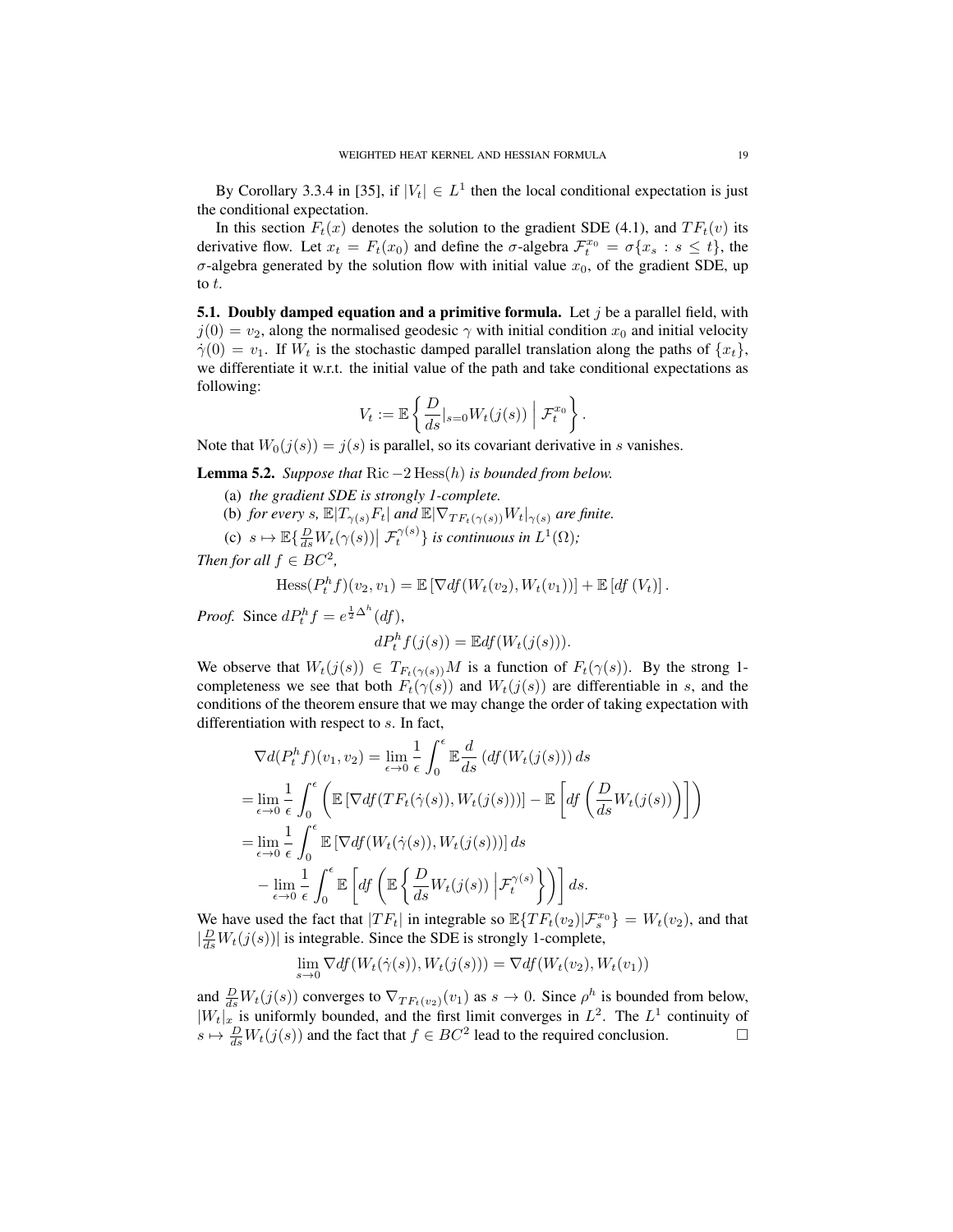**Definition 5.3.** Given  $W_t(v_1)$ , let  $W_t^{(2)}(v_1, v_2)$  (abbreviated as  $W_t^{(2)}$ ) denote the solution to the following covariant differential equation

$$
DW_t^{(2)}(v_1, v_2) = \left(-\frac{1}{2}\text{Ric}^{\sharp} + (\nabla^2 h)^{\sharp}\right) \left(W_t^{(2)}(v_1, v_2)\right) dt + \frac{1}{2}\Theta^h(W_t(v_2))(W_t(v_1))dt
$$
  
+  $\mathcal{R}(d\{x_t\}, W_t(v_2))W_t(v_1),$   

$$
W_0^{(2)}(v_1, v_2) = 0,
$$
\t(5.1)

where R is the curvature tensor,  $\{x_t\}$  denotes the martingale part of  $x_t$ .

**Lemma 5.4.** Suppose that the gradient SDE is strongly 1-complete. Then  $W_t^{(2)}(v_1, v_2)$ is the local conditional expectation of  $\frac{D}{ds}|_{s=0}W_t(j(s))$ . If the latter is integrable, then

$$
W_t^{(2)}(v_1, v_2) = \mathbb{E}\left\{\frac{D}{ds}|_{s=0}W_t(j(s)) | \mathcal{F}_t^{x_0}\right\}.
$$

*Proof.* Let  $\gamma$  be the normal geodesic defined above. We differentiate the vector field  $W_t$ along the surface  $F_t(\gamma(s), \omega)$  in the s direction followed by stochastic covariant differential in  $t$  direction, using strong 1-completeness. Thus,

$$
D\left(\frac{D}{ds}|_{s=0}W_t(j(s))\right) = \frac{D}{ds}|_{s=0} \left(DW_t(j(s))\right) + \mathcal{R}\left(X(x_t) \circ dB_t, TF_t(v_2)\right)W_t(v_1)
$$
  
= 
$$
\frac{D}{ds}|_{s=0} \left( (-\frac{1}{2}\text{Ric}^{\sharp} + (\nabla^2 h)^{\sharp})(W_t(j(s))dt) + \mathcal{R}(X(x_t) \circ dB_t + \nabla h(x_t)dt, TF_t(v_2))W_t(v_1).
$$

The curvature term results from exchanging the derivative of  $W_t(j(s))$  in the direction of the stochastic differential ( because of  $W_t$  is also a function of  $(F_t(\gamma(s))))$  in t and the derivative of  $F_t(j(s))$  in s. We also used that  $\frac{D}{ds}j(s) = 0$  and that the differential of  $W_t(F_t(\gamma(s)))$  in t satisfies the stochastic damped parallel translation equation. Let us compute the term involving  $\nabla^2 h$ :

$$
\frac{D}{ds}|_{s=0}(\nabla^2 h)^\sharp (W_t(j(s))=\nabla_{TF_t(v_1)}(\nabla^2 h)^\sharp (W_t(v))+(\nabla^2 h)^\sharp \left(\frac{D}{ds}|_{s=0}W_t(j(s))\right).
$$

The first term can also be written as  $\nabla^3 h(\nabla_{TF_t(v_1)}, W_t(v), \cdot)$ , and consequently,

$$
d\|_{t}^{t-1} \left( \frac{D}{ds} \big|_{s=0} W_{t}(j(s)) \right)
$$
  
=
$$
\|_{t}^{t-1} \left( -\frac{1}{2} \nabla_{TF_{t}(v_{2})} \text{Ric}^{\sharp} (W_{t}(v_{1})) + \nabla^{2} (\nabla h) (TF_{t}(v_{2}), W_{t}(v_{1})) \right) dt
$$
  
+
$$
\left( -\frac{1}{2} \big|_{t}^{t-1} \text{Ric}^{\sharp} + (\nabla^{2} h)^{\sharp} \right) \left( \frac{D}{ds} \big|_{s=0} (W_{t}(j(s))) \right) dt
$$
  
+
$$
\|_{t}^{t-1} \mathcal{R}(X(x_{t}) \circ dB_{t}, TF_{t}(v_{2})) W_{t}(v_{1}) + \|_{t}^{t-1} \mathcal{R}(\nabla h(x_{t}), TF_{t}(v_{2})) W_{t}(v_{1}) dt.
$$

The notation  $\nabla^2(\nabla h)$  should be clear, note the function  $\langle \nabla^2(\nabla h)(v, u), w \rangle$  is symmetric in  $(u, w)$ . We unravel the Stratonovich stochastic integral into one with respect to  $d\{x_t\}$ , the martingale part of  $x_t$ :

$$
/\hspace{-3pt}/_{t}^{t} \mathcal{R}(X(x_t) \circ dB_t, TF_t(v_2))W_t(v_1)
$$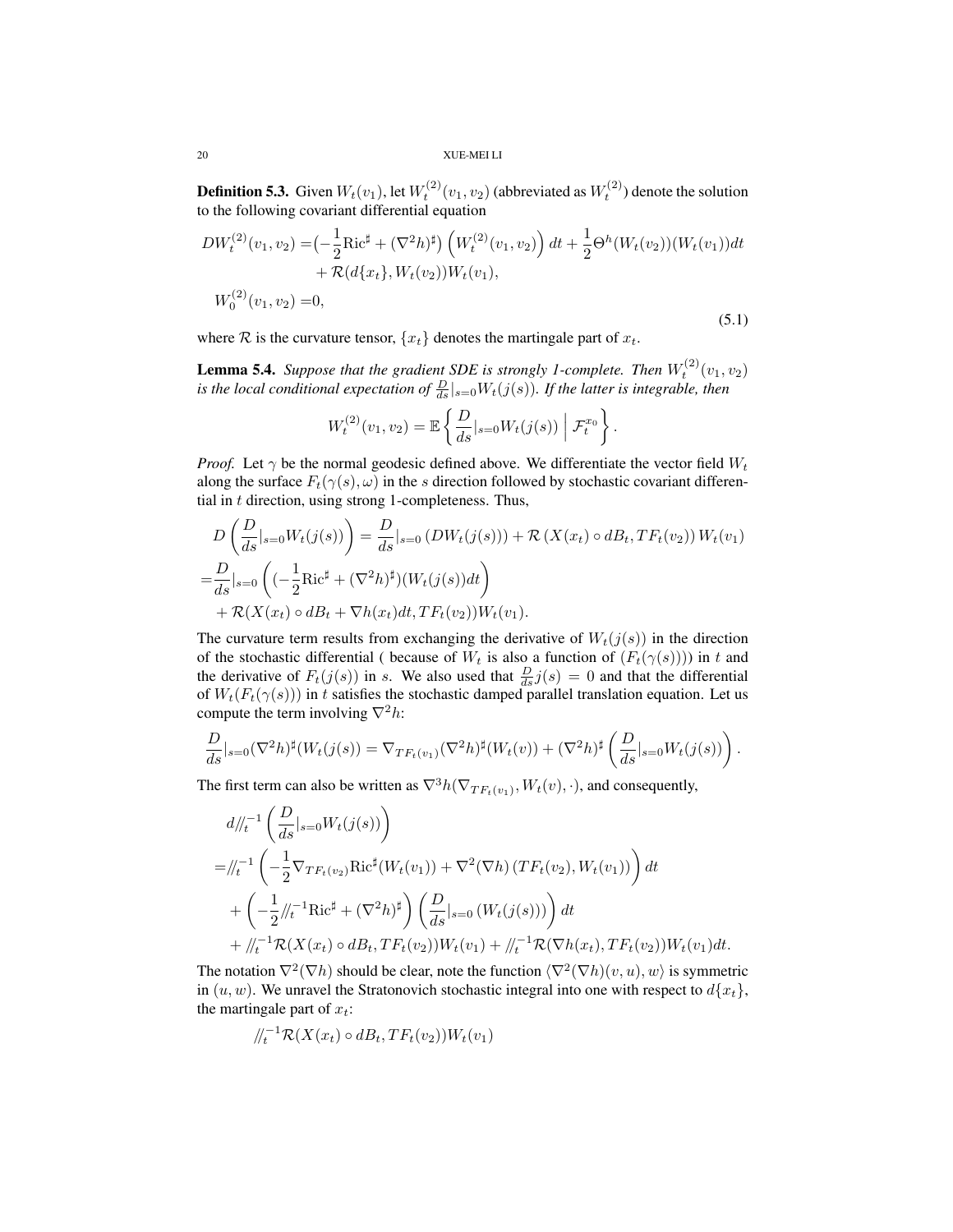$$
= / \ell_t^{-1} \mathcal{R}(d\{x_t\}, TF_t(v_2)) W_t(v_1) + \frac{1}{2} \operatorname{trace}(\nabla . \mathcal{R})(\cdot, TF_t(v_2)) W_t(v_1) dt,
$$

where we have used the following fact for the gradient system: at any point  $x \in M$  either  $\nabla X_i(x)$  vanishes or  $X_i(x)$  vanishes. We use the following formula, see e.g. [34], for an o.n.b.  $\{f_i\}$  of  $T_xM$ , and  $v_i \in T_xM$ ,

$$
\sum_{i=1}^{n} \langle \nabla_{f_i} R(f_i, v_2) v_1, v_3 \rangle = (\nabla_{v_3} \text{Ric})(v_1, v_2) - (\nabla_{v_1} \text{Ric})(v_3, v_2).
$$

We combine the three terms involving the covariant derivative of the Ricci curvature, and set:

$$
\langle \Theta(v_2)(v_1), v_3 \rangle = \left(\nabla_{v_3} \mathrm{Ric}^{\sharp}\right)(v_1, v_2) - \left(\nabla_{v_1} \mathrm{Ric}^{\sharp}\right)(v_3, v_2) - \left(\nabla_{v_2} \mathrm{Ric}^{\sharp}\right)(v_1, v_3),
$$

which is symmetric in  $(v_1, v_2)$ . Setting,

$$
\Theta^h(v_2)(v_1) = \frac{1}{2}\Theta(v_2, v_1) + \nabla^2(\nabla h)(v_2, v_1) + \mathcal{R}(\nabla h, v_2)(v_1),
$$

to see that

$$
d\bigg/\bigg|_{t}^{t-1} \left(\frac{D}{ds}|_{s=0} W_t(j(s))\right)
$$
  
=  $\frac{1}{2} \bigg/\bigg|_{t}^{t-1} \Theta^h(TF_t(v_2))(W_t(v_1))dt + \left(-\frac{1}{2} \bigg/\bigg|_{t}^{t-1} \text{Ric}^\sharp + \nabla^2 h\right) \left(\frac{D}{ds}|_{s=0} (W_t(j(s)))\right) dt$   
+  $\bigg/\bigg|_{t}^{t-1} \mathcal{R}(X(x_t) \circ dB_t, TF_t(v_2))W_t(v_1).$ 

With this preparation we condition the above stochastic equation with respect to  $\mathcal{F}_t^{x_0}$ and use the fact that  $W_t(v_2)$  is the local conditional expectation of  $TF_t(v_2)$  and apply Lemma 3.3.1 in [35] to obtain:

$$
d\frac{d}{dt}W_t^{(2)} = \left(-\frac{1}{2}\frac{d}{dt} + \frac{d}{dt}W_t^{(2)}\right)\left(W_t^{(2)}\right)dt + \frac{1}{2}\frac{d}{dt}W_t^{(2)}W_t^{(2)}W_t^{(2)}W_t^{(2)}W_t^{(2)}W_t^{(2)}W_t^{(2)}W_t^{(2)}W_t^{(2)}W_t^{(2)}W_t^{(2)}W_t^{(2)}W_t^{(2)}W_t^{(2)}W_t^{(2)}W_t^{(2)}W_t^{(2)}W_t^{(2)}W_t^{(2)}W_t^{(2)}W_t^{(2)}W_t^{(2)}W_t^{(2)}W_t^{(2)}W_t^{(2)}W_t^{(2)}W_t^{(2)}W_t^{(2)}W_t^{(2)}W_t^{(2)}W_t^{(2)}W_t^{(2)}W_t^{(2)}W_t^{(2)}W_t^{(2)}W_t^{(2)}W_t^{(2)}W_t^{(2)}W_t^{(2)}W_t^{(2)}W_t^{(2)}W_t^{(2)}W_t^{(2)}W_t^{(2)}W_t^{(2)}W_t^{(2)}W_t^{(2)}W_t^{(2)}W_t^{(2)}W_t^{(2)}W_t^{(2)}W_t^{(2)}W_t^{(2)}W_t^{(2)}W_t^{(2)}W_t^{(2)}W_t^{(2)}W_t^{(2)}W_t^{(2)}W_t^{(2)}W_t^{(2)}W_t^{(2)}W_t^{(2)}W_t^{(2)}W_t^{(2)}W_t^{(2)}W_t^{(2)}W_t^{(2)}W_t^{(2)}W_t^{(2)}W_t^{(2)}W_t^{(2)}W_t^{(2)}W_t^{(2)}W_t^{(2)}W_t^{(2)}W_t^{(2)}W_t^{(2)}W_t^{(2)}W_t^{(2)}W_t^{(2)}W_t^{(2)}W_t^{(2)}W_t^{(2)}W_t^{(2)}W_t^{(2)}W_t^{(2)}W_t^{(2)}W_t^{(2)}W_t^{(2)}W_t^{(2)}W_t^{(2)}W_t^{(2)}W_t^{(2)}W_t^{(2)}W_t^{(2)}W_t^{(2)}W_t^{(2)}W_t^{(2)}W_t^{(2)}W_t^{(2)}W_t^{(2)}W_t^{(2)}W_t^{(2)}W_t^{(2)}W_t^{(2)}W_t^{(2)}W_t^{(2)}W_t^{(2)}W_t^{(2)}W_t^{(2)}W_t^{(2)}W_t^{(2)}W_t^{(2)}W_t
$$

We have used the fact that  $\int_0^s / \ell_t^{-1} \mathcal{R}(d\{x_t\}, \cdot)$  is adapted to the filtration of  $\{x_t\}$ , see [35, Theorem 3.1.2]. The conclusion about the local expectation follows. The rest follows from Corollarys 3.3.4 in [35].  $\square$ 

Let  $p > 1$  and r denotes the Riemannian distance from a given point. Observe that for any  $t > 0$  and for any compact set D,  $\sup_{x \in D} \sup_{s \le t} \mathbb{E}(|T_x F_s|^p)$  is finite if  $\overline{H}_p \le$  $c_1 + c_2 r^2$  where  $c_2$ , depending possibly on t, is sufficiently small. See (2.6). Below let  $c > 0$  be a constant and  $\alpha_2 > 0$  be a sufficiently small constant.

**Lemma 5.5.** Suppose  $\rho^h \geq -K$ ,  $\|\Theta^h\| \leq ce^{Cr}$ ,  $\|\mathcal{R}\| \leq ce^{Cr}$ , where  $C \leq \alpha_2$ . Then, (a) *for any compact subset* D*,*

$$
\sup_{x_0 \in D} \sup_{s \le t} \mathbb{E} \|W_t^{(2)}\|^2 < \infty.
$$

(b) If furthermore  $\int_0^t (\mathbb{E}[|T_xF_s|^{2p})^{\frac{1}{p}} ds < \infty$  for some  $p > 1$ . then

$$
\mathbb{E}\left(|V_t|^2\right)<\infty.
$$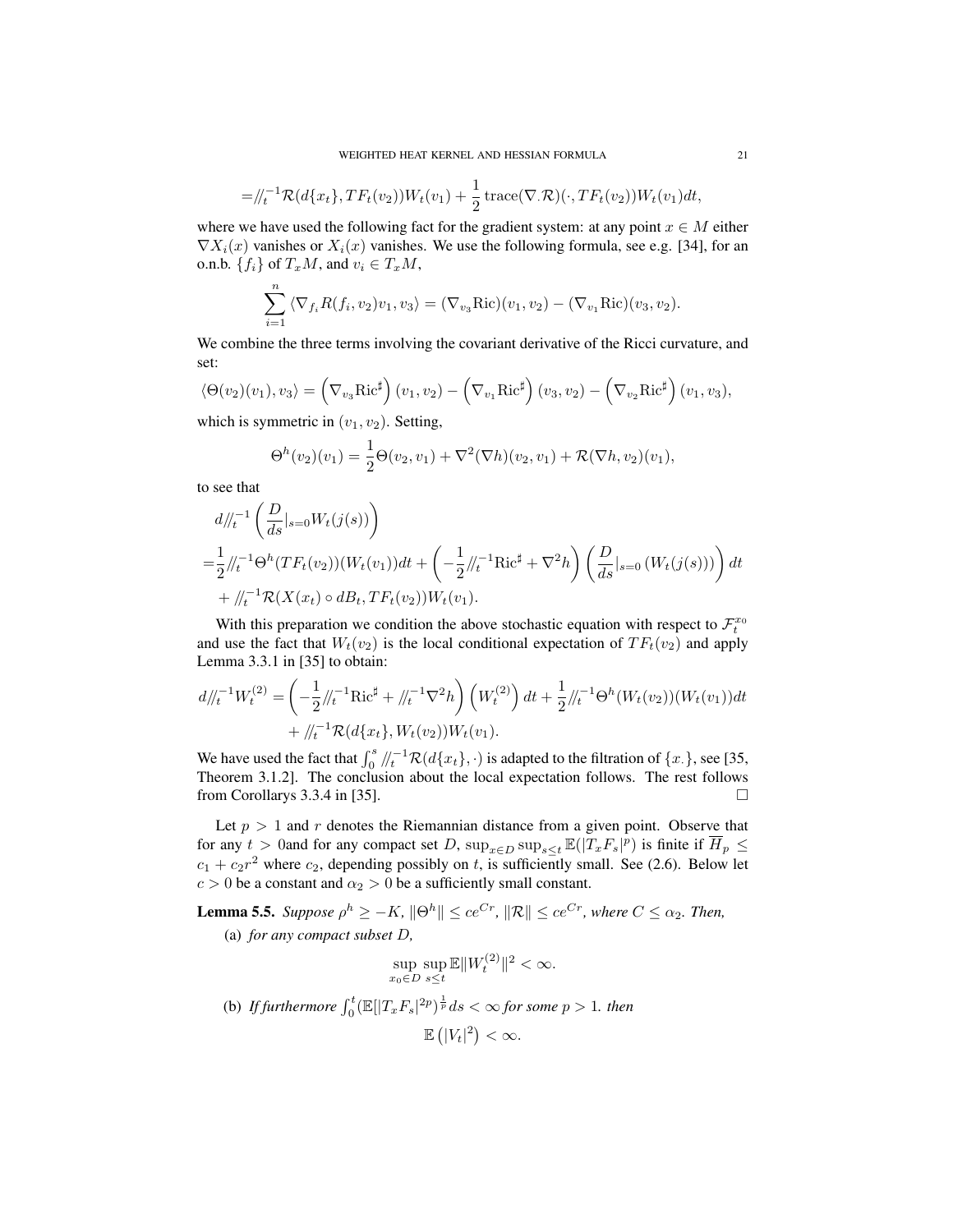*Proof.* Take unit vectors  $v_1, v_2$  in  $T_{x_0}M$ . For part (1) we observe that

$$
d \left| W_t^{(2)}(v_1, v_2) \right|^2 = \left( -\operatorname{Ric} + 2 \operatorname{Hess} h \right) \left( W_t^{(2)}(v_1, v_2), W_t^{(2)}(v_1, v_2) \right) dt + \left\langle W_t^{(2)}(v_1, v_2), \Theta^h \left( W_t(v_2) \right) \left( W_t(v_1) \right) \right\rangle dt + 2 \left\langle \mathcal{R}(d\{x_t\}, W_t(v_2)) W_t(v_1), W_t^{(2)}(v_1, v_2) \right\rangle + \sum_{i=1}^n \left| \mathcal{R}(u_t e_i, W_t(v_2)) W_t(v_1) \right|^2 dt.
$$

The penultimate term, which we denote by  $(M_t)$ , in the above equation is a local martingale. By taking suitable stopping times  $\{\tau_k\}$ , this term vanishes. Since  $\rho^h \geq -K$ ,  $|W_t|^2 \le e^{-Kt}$  for any  $t \ge 0$ , and we obtain the following estimates:

$$
\mathbb{E}\left|W_{t\wedge\tau_{k}}^{(2)}(v_{1},v_{2})\right|^{2}
$$
\n
$$
\leq |v_{2}|^{2} + \mathbb{E}\int_{0}^{t\wedge\tau_{k}}\left(\frac{1}{2} + \rho^{h}(x_{s})\right)\left|W_{s}^{(2)}(v_{1},v_{2})\right|^{2}ds
$$
\n
$$
+ \mathbb{E}\int_{0}^{t\wedge\tau_{k}}\frac{1}{2}\left|\Theta^{h}(W_{s}(v_{2}))W_{s}(v_{1})\right|^{2}ds + \mathbb{E}\int_{0}^{t\wedge\tau_{k}}\|\mathcal{R}(\cdot,W_{s}(v_{2}))W_{s}(v_{1})\|^{2}ds
$$
\n
$$
\leq |v_{2}|^{2} + \mathbb{E}\int_{0}^{t\wedge\tau_{k}}\left(\frac{1}{2} + K\right)\left|W_{s}^{(2)}(v_{1},v_{2})\right|^{2}ds
$$
\n
$$
+ \mathbb{E}\int_{0}^{t\wedge\tau_{k}}\frac{1}{2}\|\Theta^{h}\|^{2}_{x_{s}}e^{2Ks}|v_{1}|^{2}|v_{2}|^{2}ds + \mathbb{E}\int_{0}^{t\wedge\tau_{k}}\|\mathcal{R}\|^{2}_{x_{s}}e^{2Ks}|v_{1}|^{2}|v_{2}|^{2}ds.
$$

By Lemma 4.2,  $\sup_{s\leq t} \mathbb{E}e^{\alpha_1 d^2(x_s, x_0)}$  is uniformly bounded in  $x_0$ . Take  $\alpha_2 = \frac{1}{2}\alpha_1$  to see both  $\mathbb{E}[\|\Theta^h\|_{x_s}^2]$  and  $\bar{\mathbb{E}}[\|\mathcal{R}\|_{x_s}^2]$  are finite. We apply Gronwall's lemma followed by taking  $k \to \infty$  and using Fatou's lemma to see that  $\mathbb{E} \sup_{r \le t} \left| W_r^{(2)}(v_1, v_2) \right|$  $2 \leq C(t)$  where  $C(t)$  is a constant depending on t, and is locally uniform w.r.t.  $x_0$ .

For part (2) we use the following equation from the proof of the last lemma.

$$
d\big|_{t}^{T-1}V_{t} = \left(-\frac{1}{2}\big|_{t}^{T-1}\mathrm{Ric}^{\sharp} + \nabla^{2}h\right)(V_{t}) dt + \frac{1}{2}\big|_{t}^{T-1}\Theta^{h}(TF_{t}(v_{2}))(W_{t}(v_{1}))dt
$$

$$
+ \big|_{t}^{T-1}\mathcal{R}(X(x_{t}) \circ dB_{t}, TF_{t}(v_{2}))W_{t}(v_{1}).
$$

We may proceed as before, but replacing  $W_t(v_2)$  be  $TF_t(v_2)$ . We finally have to take care of the following terms

$$
\mathbb{E}[\|\Theta^h\|^2|TF_t|^2] \leq \left(\mathbb{E}\|\Theta^h\|^{2q}\right)^{\frac{1}{q}} \left(\mathbb{E}|TF_t|^{2p}\right)^{\frac{1}{p}}.
$$

If  $2qC < \alpha_1$ ,  $\mathbb{E} \|\Theta^h\|^{2q}$  is finite. The term involving R can be treated similarly.

The following proposition follows immediately from the two pervious lemmas. Denote by  $c, \delta$  positive constants, K a constant, and  $\alpha_2$  a sufficiently small constant.

Proposition 5.6. *Suppose that*

(a) 
$$
\rho^h \geq -K
$$
,  $\|\Theta^h\| \leq ce^{Cr}$ ,  $\|\mathcal{R}\| \leq ce^{Cr}$ , where  $C \leq \alpha_2$ .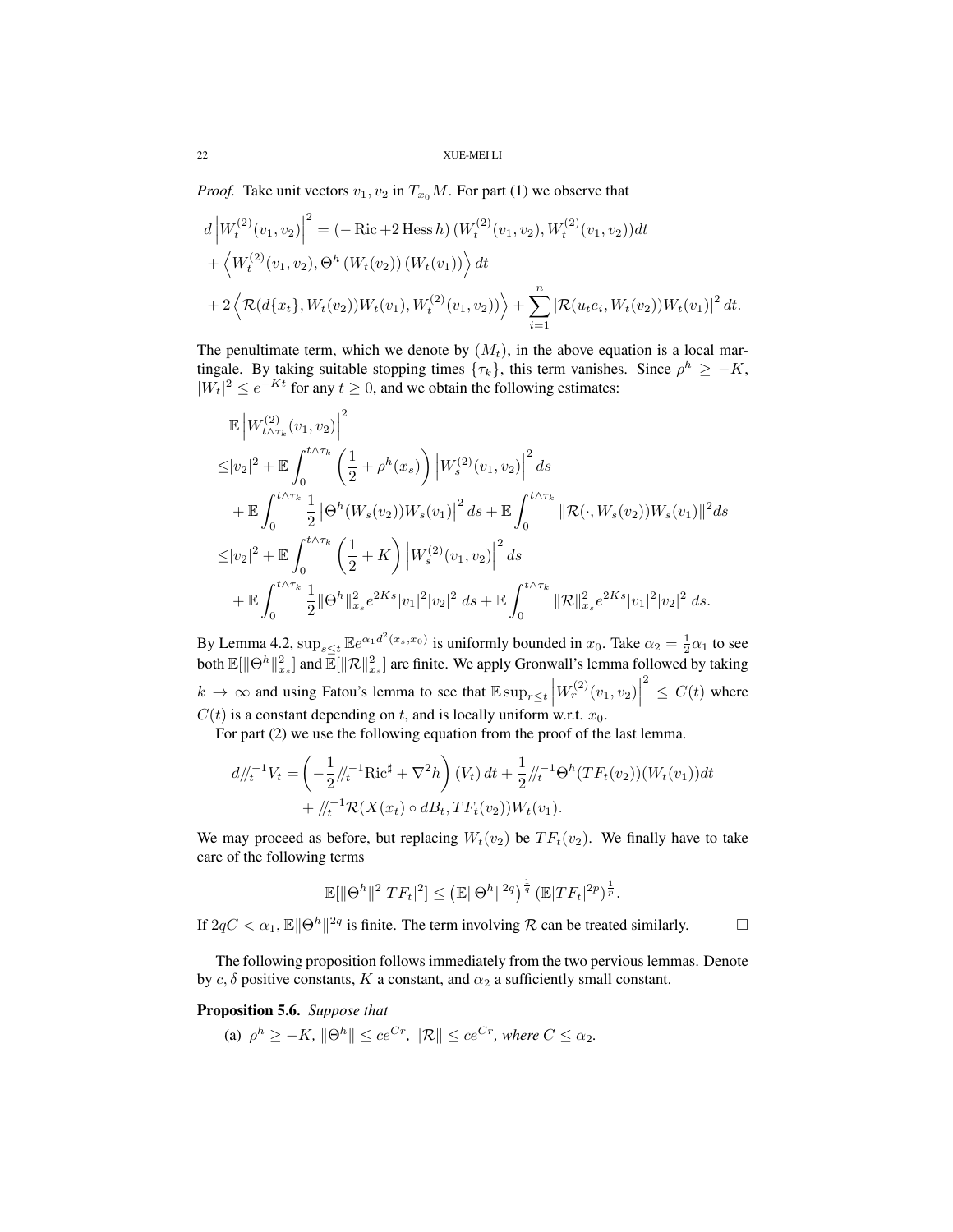(b) *the gradient SDE is strongly 1-complete and*

$$
\int_0^t (\mathbb{E}[|T_x F_s|^{2p})^{\frac{1}{p}} ds < \infty
$$

*for any* x *and for some*  $p > 1$ *.* 

*Then for all*  $f \in BC^2$ ,

$$
\text{Hess}(P_t^h f)(v_2, v_1) = \mathbb{E}\left[\nabla df(W_t(v_2), W_t(v_1))\right] + \mathbb{E}\left[df(W_t^{(2)}(v_1, v_2))\right].\tag{5.2}
$$

An immediate consequence are the following primitive  $L_{\infty}$  estimates:

**Corollary 5.7.** *Suppose the conclusions of Proposition 5.6. Let*  $f \in BC^2$ *. Then* 

$$
\left|\mathrm{Hess}(P_t^h f)(v_2, v_1)\right| \leq \left|\nabla df\right|_{\infty} \mathbb{E}\left[e^{-\rho^h(x_s)ds}\right] + |df|_{\infty} \mathbb{E}\left|W_t^{(2)}(v_1, v_2)\right|.
$$

### 6. Exponential Integrability

Let us fix a  $h$ -Brownian motion, i.e. fix a probability space and its sample paths, this could be the solution of a gradient SDE, or the projection of the canonical horizontal SDE, or any other pathwise representation. We define  $(W_t, W_t^{(2)})$  to be the solution to the following system of equations along the chosen sample paths  $\{x(\omega)\}\)$ , so we have a triple of stochastic processes  $(x_t, W_t, W_t^{(2)})$ .

$$
\frac{D}{dt}W_t = -\frac{1}{2}\text{Ric}_{x_t}^{\#}(W_t) - (\nabla^2 h)_{x_t}^{\#}(W_t),
$$
\n
$$
W_0 = v_1
$$
\n
$$
W_t \, d\left(W_t^{-1}W_t^{(2)}\right) = \frac{1}{2}\Theta^h(W_t(v_1)(W_t(v_2))dt + \mathcal{R}(\{dx_t\}, W_t(v_2))W_t(v_1),
$$
\n
$$
W_0^{(2)} = 0.
$$
\n(6.1)

We next investigate the exponential integrability of  $|W_t^{(2)}|$ . In this, we assume that the curvature operator is bounded for the simplicity of the exposition. In the lemma below,  $\Vert R \Vert_{\infty}$  and T are positive constants.

**Lemma 6.1.** *Suppose condition* **C2***. Set*  $C_1(T, 0) = 1$ *,* 

$$
C_1(T,K) = \sup_{0 < s \le 3KT} \frac{1}{s} (e^s - 1), \quad \alpha_2(T,K, \|\mathcal{R}\|_{\infty}) = \frac{1}{49n^2 \|\mathcal{R}\|_{\infty}^2 C_1(T,K)}.
$$

*Then there exists a universal constant* c *such that for*  $v_1, v_2 \in ST_{x_0}M$ , and for any  $\alpha \leq \alpha_2(T, K, ||\mathcal{R}||_{\infty}),$ 

$$
\mathbb{E} \exp\left(\alpha\gamma |W_t^{(2)}(v_1, v_2)|^2\right) \leq c e^{2\alpha\gamma} \sqrt{\mathbb{E} \exp\left(4t\gamma\alpha \int_0^t e^{3Ks} \|\Theta^h\|_{x_s}^2 ds\right)}
$$
  

$$
\leq c e^{\frac{2\gamma}{49n^2 \|\mathcal{R}\|_{\infty}^2}} \sqrt{\mathbb{E} \exp\left(\frac{4t\gamma}{49n^2 \|\mathcal{R}\|_{\infty}^2 C_1(t, K)} \int_0^t e^{3Ks} \|\Theta^h\|_{x_s}^2 ds\right)}.
$$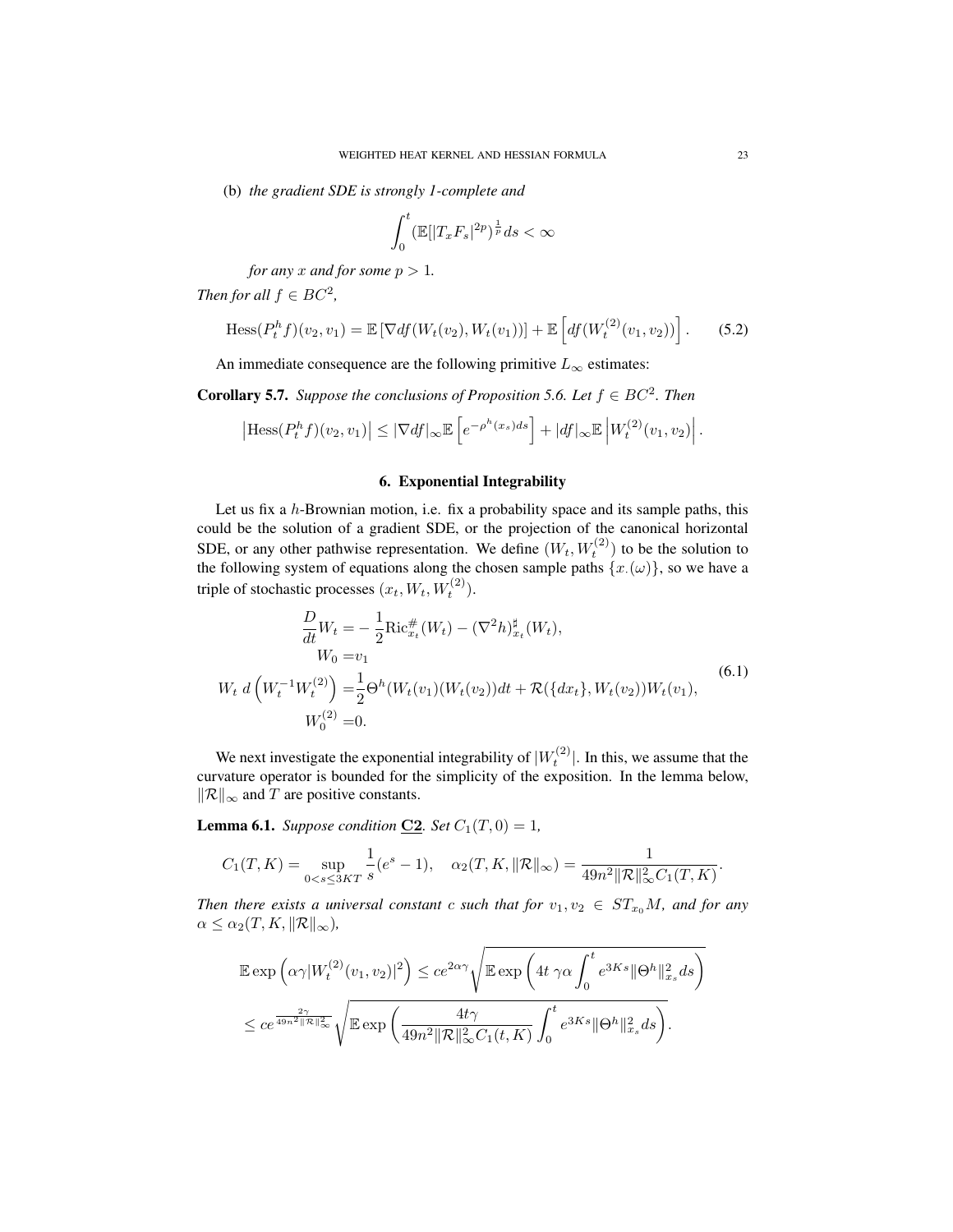*Proof.* Take  $v_1, v_2 \in ST_xM$ , and write  $W_t^{(2)} = W_t^{(2)}(v_1, v_2)$  for simplicity. We first observe that

$$
W_t d\left(W_t^{-1} W_t^{(2)}\right) = DW_t^{(2)} + \left(-\frac{1}{2} \text{Ric}^{\sharp} + (\nabla^2 h)^{\sharp}\right) \left(W_t^{(2)}\right) dt.
$$

By the definition of  $W_t^{(2)}$ , we see that

$$
W_t^{-1}W_t^{(2)} - v_2
$$
  
=  $\frac{1}{2} \int_0^t W_s^{-1}(\Theta^h(W_s(v_1))(W_s(v_2)))ds + \int_0^t W_s^{-1}(\mathcal{R}(u_s dB_s, W_s(v_2))W_s(v_1)).$ 

Denote by  $A_t$  and  $M_t$  respectively the first and the second term on the right hand side. If  $\alpha$  is a positive number, we use elementary and Cauchy-Schwartz inequalities to obtain the following brutal estimate:

$$
\mathbb{E} \exp\left(\alpha |W_t^{(2)}|^2\right) = \mathbb{E} \exp\left(\alpha (v_2 + A_t + M_t)\right)^2
$$
  

$$
\leq e^{2\alpha |v_2|^2} \mathbb{E} \exp\left(4\alpha A_t^2 + 4\alpha M_t^2\right) \leq e^{2\alpha |v_2|^2} \sqrt{\mathbb{E}e^{8\alpha A_t^2}} \sqrt{\mathbb{E}e^{8\alpha M_t^2}}.
$$

Let us consider the *j*th component of the  $\mathbb{R}^n$ -valued local martingale  $(M_t)$ , where  $\mathbb{R}^n$ is identified with  $T_{x_0}M$ ,

$$
M_t^j := \int_0^t \left\langle W_s^{-1}\Big(\mathcal{R}(u_s dB_s, W_s(v_2))W_s(v_1)\Big), e_j\right\rangle.
$$

This has quadratic variation

$$
f_t^j = \sum_{i=1}^n \int_0^t \left\langle W_s^{-1} \Big( \mathcal{R}(u_s e_i, W_s(v_2)) W_s(v_1), e_j \right\rangle^2 ds.
$$

Since  $\mathcal R$  is bounded,  $\rho^h$  is bounded, the quadratic variations are uniformly bounded by a constant,

$$
f_t^j \leq n ||\mathcal{R}||_{\infty}^2 \int_0^t e^{3Ks} ds \leq 3tn ||\mathcal{R}||_{\infty}^2 \frac{e^{3Kt} - 1}{3Kt}.
$$

Thus  $M_t^j$  is a time changed Brownian motion of the form  $\beta_f^j$  $\int_{f_i}^{j}$  where each  $\beta^j$  is a one dimensional Brownian motion. Furthermore for a universal constant  $c(n)$  depending on  $\overline{n},$ 

$$
e^{8\alpha|M_t|^2} = e^{8\alpha \sum_{j=1}^n (M_t^j)^2} \le c(n) \sum_{j=1}^n e^{8\alpha n (M_t^j)^2}.
$$

In particular,  $\mathbb{E}e^{8\alpha|M_t|^2}$  is bounded by a universal constant if  $8\alpha n f_t^j < \frac{1}{2}$ . Letting  $C_1(t,K) = \sup_{0 < t \leq T} \frac{e^{3Kt}-1}{3Kt}$ , it is sufficient to take  $\alpha < \frac{1}{48n^2 \|\mathcal{R}\|_{\infty}^2} \frac{1}{C_1(t,K)}$ . Since  $\alpha_2(t) = \frac{1}{49n^2 ||R||^2_{\infty} C_1(t,K)}$ , for any  $\alpha \leq \alpha(t)$ ,  $\mathbb{E}e^{8\alpha|M_t|^2}$  is bounded by a universal constant.

We consider the first term  $A_t$ , wich is easy to estimate. In fact,

$$
|A_t|^2 \le \frac{t}{2} \int_0^t \left| W_s^{-1}(\Theta^h(W_s(v_1))(W_s(v_2))) \right|^2 ds \le \frac{t}{2} \int_0^t e^{3Ks} \|\Theta^h\|_{x_s}^2 ds.
$$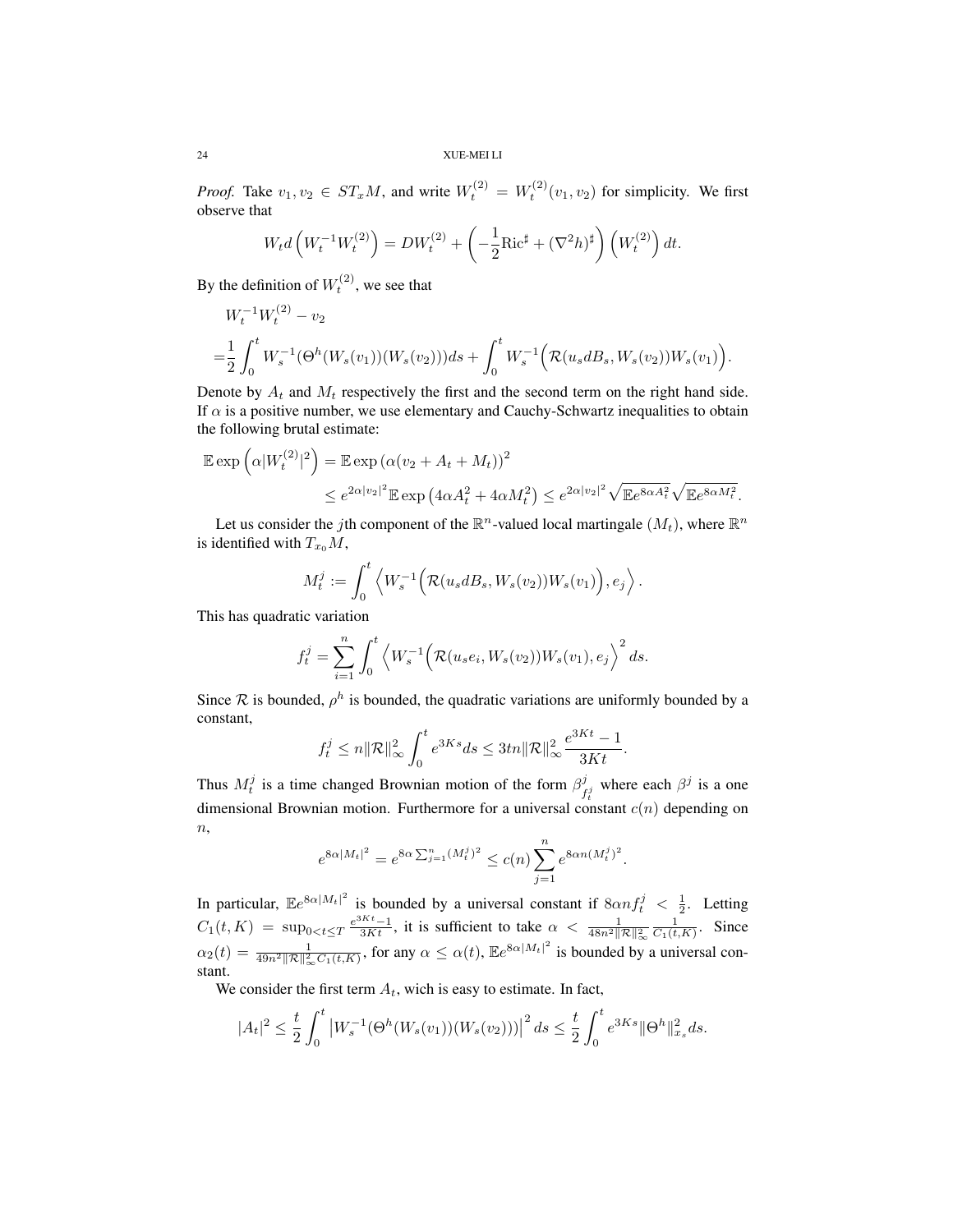By part (2) in Lemma 4.2, it is exponentially integrable to any given exponent if  $\|\Theta^h\|^2 \leq$  $c+\delta r^2$  where  $\delta$  is sufficiently small (this is part of the assumption  $C_2$ ). Putting everything together we see that there exists a universal constant c such that for  $\alpha \leq \alpha_2(t)$ ,  $\gamma \in (0,1)$ ,

$$
\mathbb{E} \exp\left(\alpha \gamma |W_t^{(2)}|^2\right) \leq c e^{2\gamma \alpha} \sqrt{\exp\left(4t\gamma \alpha \int_0^t e^{3Ks} \mathbb{E} \|\Theta^h\|_{x_s}^2 ds\right)}.
$$

For the maximum value of  $\alpha$ ,

$$
\mathbb{E}\left[e^{8\gamma\alpha_2(t,K,\|\mathcal{R}\|_{\infty})|A_t|^2}\right] \leq \mathbb{E}\exp\left(4t\ \gamma\alpha_2(t,K,\|\mathcal{R}\|_{\infty})\int_0^t e^{3Ks}\|\Theta^h\|_{x_s}^2ds\right)
$$

$$
\leq \mathbb{E}\exp\left(\frac{4t\gamma}{49n^2\|\mathcal{R}\|_{\infty}^2C_1(t,K)}\int_0^t e^{3Ks}\|\Theta^h\|_{x_s}^2ds\right).
$$

Putting everything together we have, for any  $\gamma \in (0, 1)$ ,

$$
\mathbb{E} \exp\Big( \alpha \gamma |W^{(2)}_t|^2 \Big) \leq c e^{2 \gamma \alpha} \sqrt{\mathbb{E} \exp \bigg( \frac{4t \gamma}{49 n^2 \| \mathcal{R} \|_\infty^2 C_1(t,K)} \int_0^t e^{3K s} \| \Theta^h \|_{x_s}^2 ds \bigg)}.
$$

To conclude we use the equivalence of the two norms  $|W_t^{-1}W_t^{(2)}|$  and  $|W_t^{(2)}|$ , which follows from the assumption that  $\rho^h$  is bounded and hence  $e^{-Kt}|W_t^{-1}W_t^{(2)}| \leq |W_t^{(2)}| \leq$  $e^{Kt}|W_t^{-1}W_t^{(2)}$ |.<br>|-<br>|-

For further estimates we use the following basic well known entropy inequality.

**Lemma 6.2.** *Let*  $\phi$  *be a non-negative measurable function on*  $\Omega$  *s.t.*  $\mathbb{E}\phi \neq 0$ *. If*  $\Psi$  *is a measurable function on* Ω *such that* φΨ*,* e <sup>−</sup><sup>Ψ</sup> *and* e <sup>Ψ</sup> *are integrable then*

$$
-\mathbb{E}\left[\phi\log\frac{\phi}{\mathbb{E}\phi}\right] + (\mathbb{E}\phi)\log\mathbb{E}(e^{-\Psi}) \le \mathbb{E}\left[\phi\Psi\right] \le \mathbb{E}\left[\phi\log\frac{\phi}{\mathbb{E}\phi}\right] + (\mathbb{E}\phi)\log\mathbb{E}(e^{\Psi}).
$$
 (6.2)

*Proof.* The second inequality follows from Jensen's inequality,

$$
\log \mathbb{E}[e^{\Psi}] = \log \left[ \frac{\mathbb{E}[(e^{\Psi} \phi^{-1} \phi)]}{\mathbb{E} \phi} \mathbb{E} \phi \right] \ge \frac{\mathbb{E}[\phi \log(e^{\Psi} \phi^{-1})]}{\mathbb{E} \phi} + \log(\mathbb{E} \phi)
$$

$$
= \frac{\mathbb{E}[\phi(\Psi - \log \phi)]}{\mathbb{E} \phi} + \log(\mathbb{E} \phi).
$$

The first inequality follows from taking  $-\Psi$  in place of  $\Psi$ .

**Lemma 6.3.** Let  $(x_t)$  an h-Brownian motion. Suppose  $C2$ . Let f be a non-negative *bounded and Borel measurable function normalised such that*  $P_t^h f(x_0) = 1$ . Let  $v_1, v_2$ *from the unit tangent space*  $ST_{x_0}M$ .

(1) Let  $c_1(n) = 14\sqrt{2}n\sqrt{C_1(t/2,K)}||\mathcal{R}||_{\infty}$ . Then there exist numbers  $c_2$  and  $c_3$ , *which depend on*  $n, K, ||\mathcal{R}||_{\infty}$ ,  $\Theta$  *and are given explicitly in the proof, s.t.* 

$$
\left| \mathbb{E}\left(f(x_t) \cdot \frac{2}{t} \int_0^{\frac{t}{2}} \langle u_s dB_s, W_s^{(2)}(v_1, v_2) \rangle \right) \right|
$$
  

$$
\leq \frac{1}{\sqrt{t}} \left( c_1 \mathbb{E}\left[ (f \log f)(x_t) \right] + c_2 + c_3 A(t/2, K, ||\mathcal{R}||_{\infty}, ||\Theta^h||) \right),
$$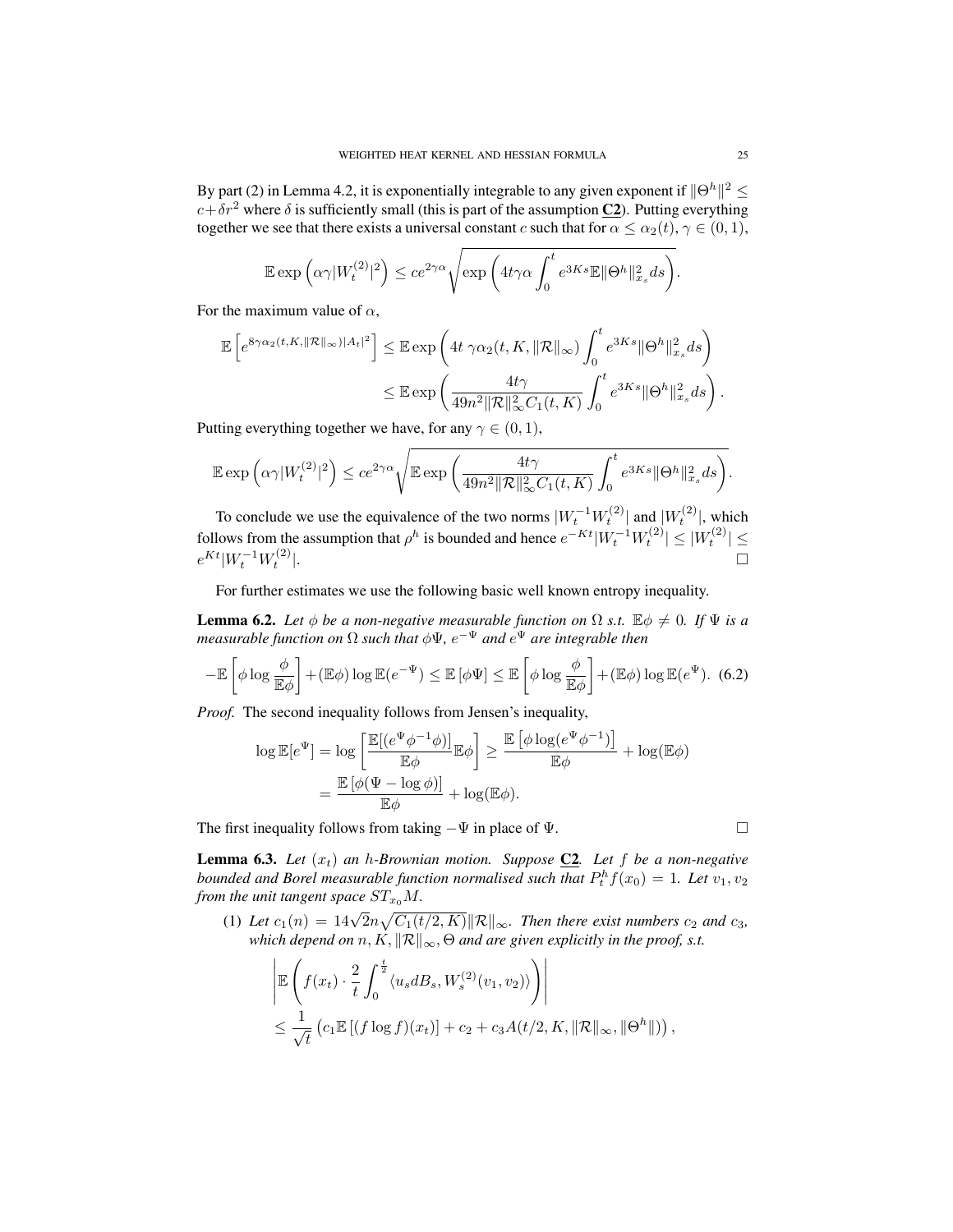where the constant  $A(t/2,\Theta^h)$  is finite and is given by

$$
A(t/2, K, \|\mathcal{R}\|_{\infty}, \|\Theta^h\|) = \log \left( \mathbb{E} \exp \left( 2\alpha_2(t/2) \int_0^{\frac{t}{2}} e^{3Ks} \|\Theta^h\|_{x_s}^2 ds \right) \right).
$$

(2) *For a number*  $\delta_0 > 0$  *set*  $C_2(t, K) = (4 + \delta_0) \sup_{0 < s \le t} \left( \frac{e^{sK} - e^{\frac{sK}{2}}}{Kt} \right)$ *. There exists a number*  $c_0(\delta)$  *depending on*  $\delta_0$  *such that for*  $N_t$  *defined in Definition 7.3,* 

$$
|\mathbb{E}(f(x_t)\cdot N_t)| \leq \frac{1}{t}C_2(t,K)\mathbb{E}(f\log f)(x_t) + \frac{1}{t}C_2(t,K)c(\delta_0).
$$

*Proof.* For  $v_1, v_2$  fixed we write  $W_t^{(2)}$  for  $W_t^{(2)}(v_1, v_2)$  to ease notation. Let  $\alpha_2(t)$  be the number in Lemma 6.1:

$$
\alpha_2(T, K, ||\mathcal{R}||_{\infty}) = \frac{1}{49n^2 ||\mathcal{R}||_{\infty}^2 C_1(T, K)}.
$$

For any number  $\gamma \neq 0$ , we apply Lemma 6.2 to  $\Psi = \gamma \sqrt{\frac{\alpha_2(t)}{2t}} \int_0^{\frac{t}{2}} \langle u_s dB_s, W_s^{(2)} \rangle$  and to the mean 1 random variable  $\phi = f(x_t)$  to obtain:

$$
\gamma \mathbb{E}\Big(f(x_t) \cdot \frac{2}{t} \int_0^{\frac{t}{2}} \langle u_s dB_s, W_s^{(2)} \rangle \Big) \n\leq \frac{1}{\sqrt{t}} \frac{2\sqrt{2}}{\sqrt{\alpha_2(\frac{t}{2})}} \Big[ \mathbb{E}[(f \log f)(x_t)] + \log \mathbb{E} \exp\Big(\gamma \sqrt{\frac{\alpha_2(\frac{t}{2})}{2t}} \Big(\int_0^{\frac{t}{2}} \langle u_s dB_s, W_s^{(2)} \rangle)\Big) \Big].
$$

Observe that

$$
c_1 \equiv \frac{2\sqrt{2}}{\sqrt{\alpha_2(\frac{t}{2})}} \le 14\sqrt{2}n \|\mathcal{R}\|_{\infty} \sqrt{C_1(t/2, K)}.
$$

Next we use the following inequality, for a real valued continuous local martingale  $M_t$ and real number c,  $\mathbb{E}e^{cM_t} \leq \sqrt{\mathbb{E}e^{2c^2 \langle M,M \rangle_t}}$ . Let  $\gamma$  be a number with  $0 < |\gamma| \leq 1$ . Note that  $\alpha_2(t) \equiv \alpha_2(t, K, ||\mathcal{R}||_{\infty})$  is a monotone decreasing function. By Lemma 6.1 we have the following estimate

$$
\log \mathbb{E} \exp \left( \gamma \sqrt{\frac{\alpha_2(t/2)}{2t}} \left( \int_0^{\frac{t}{2}} \langle u_s dB_s, W_s^{(2)} \rangle \right) \right)
$$
\n
$$
\leq \frac{1}{2} \log \mathbb{E} e^{-\frac{\gamma^2 \alpha_2(t/2)}{t} \left( \int_0^{\frac{t}{2}} |W_s^{(2)}|^2 ds \right)} \leq \frac{1}{2} \log \left( \frac{2}{t} \int_0^{\frac{t}{2}} \mathbb{E} e^{\frac{1}{2} \gamma^2 \alpha_2(t/2) |W_s^{(2)}|^2} ds \right)
$$
\n
$$
\leq \frac{1}{2} \log \left( \frac{2}{t} \int_0^{\frac{t}{2}} c(n) e^{\gamma^2 \alpha_2(t/2)} \sqrt{\mathbb{E} \exp \left( 2\gamma^2 s \alpha_2(t/2) \int_0^s e^{3Kr} ||\Theta^h||_{x_r}^2 dr \right)} \right)
$$
\n
$$
\leq \frac{1}{2} \log c(n) + \frac{1}{2} \gamma^2 \alpha_2(t/2) + \frac{1}{4} \log \left( \mathbb{E} \exp \left( 2\gamma^2 t \alpha_2(t/2) \int_0^t e^{3Kr} ||\Theta^h||_{x_r}^2 dr \right) \right).
$$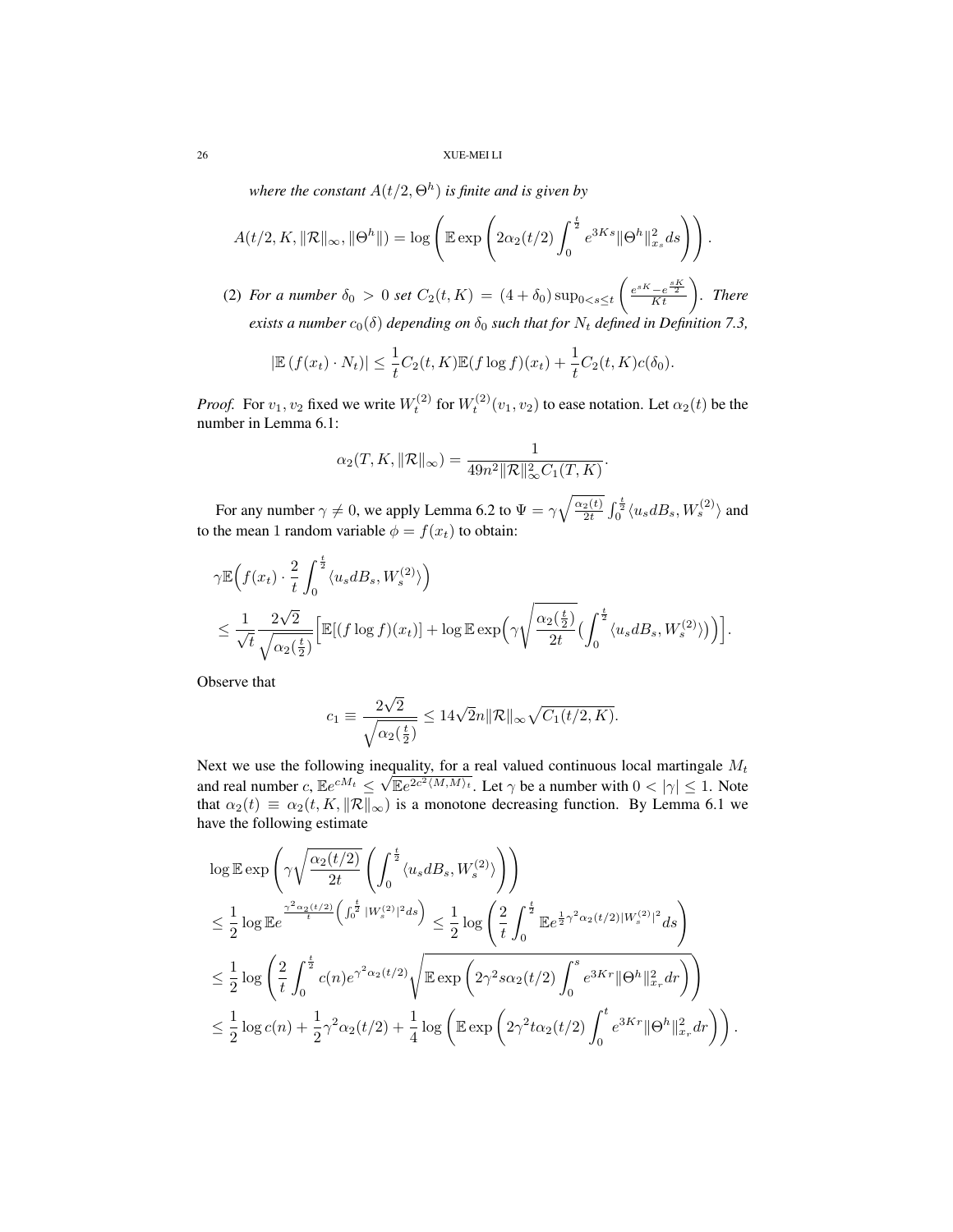Since 
$$
C_1(t, K) \ge 1
$$
,  $\alpha_2(s, K, ||\mathcal{R}||_{\infty}^2) \le \frac{1}{49n^2 ||\mathcal{R}||_{\infty}^2}$ , we have,  
\n
$$
\frac{2\sqrt{2}}{\sqrt{\tau_{\alpha_2}(t/2)}} \log \mathbb{E} \exp\left(\gamma \sqrt{\frac{\alpha_2(t/2)}{2t}} \left(\int_0^{\frac{t}{2}} \langle u_s dB_s, W_s^{(2)} \rangle \right) \right)
$$
\n
$$
\le \frac{1}{\sqrt{t}} \frac{\sqrt{2} \log c(n)}{\sqrt{\alpha_2(t/2)}} + \frac{1}{\sqrt{t}} \sqrt{2} \gamma^2 \sqrt{\alpha_2(t/2)}
$$
\n
$$
+ \frac{1}{\sqrt{t}} \frac{\sqrt{2}}{2\sqrt{\alpha_2(t/2)}} \log \left(\mathbb{E} \exp\left(2\gamma^2 t \alpha_2(t/2) \int_0^t e^{3Kr} ||\Theta^h||_{x_r}^2 dr\right)\right)
$$
\n
$$
\le \frac{1}{\sqrt{t}} c_2 + c_3 \frac{1}{\sqrt{t}} \log \left(\mathbb{E} \exp\left(2\alpha_2(t/2) \int_0^{\frac{t}{2}} e^{3Ks} ||\Theta^h||_{x_s}^2 ds\right)\right).
$$

where

where  

$$
c_2 = 7n \log c(n) \|\mathcal{R}\|_{\infty} \sqrt{2C_1(t/2, K)} + \frac{\sqrt{2}\gamma^2}{7n\|\mathcal{R}\|_{\infty}}, \quad c_3 = \frac{7}{\sqrt{2}}n\|\mathcal{R}\|_{\infty} \sqrt{C_1(t/2, K)}.
$$

To see that  $A(t/2, \Theta^h) = \log \left( \mathbb{E} \exp \left( 2\alpha_2(t/2) \int_0^{\frac{t}{2}} e^{3Ks} ||\Theta^h||_{x_s}^2 ds \right) \right)$  is finite we use Jensen's inequality to see that

$$
A(t/2, K, \|\mathcal{R}\|_{\infty}, \|\Theta^h\|) \leq \log \left(\frac{2}{t} \int_0^{\frac{t}{2}} \mathbb{E}\left[\exp\left(t\alpha_2(t/2)e^{3Ks}\|\Theta^h\|_{x_s}^2\right) ds\right]\right).
$$

Since  $\rho^h$  is bounded above, by Lemma 4.2,  $\alpha r^2(x_t)$  is exponentially integrable for a small number  $\alpha$ . By assumption,  $\|\Theta^h\|_{x_s}^2 \leq c + \delta r^2(x_s)$  and by a sufficiently small  $\delta$  we meant that  $\delta 2\alpha_2(t/2)\int_0^{\frac{t}{2}} e^{3Ks} < \alpha$ . This completes the proof for part (1). For the second part recall that

$$
N_t = \frac{4}{t^2} \int_{\frac{t}{2}}^t \langle u_s dB_s, W_s(v_1) \rangle \int_0^{\frac{t}{2}} \langle u_s dB_s, W_s(v_2) \rangle.
$$

Set  $c_1(t, K) = \frac{e^{tK} - 1}{Kt}$  and  $\alpha_3(t) = \frac{1}{4 + \delta_0} \left( \sup_{0 \le s \le t} c_1(s/2, K) e^{\frac{Ks}{2}} \right)^{-1}$ . By Lemma 6.2, for any number  $\gamma$  with  $0 < |\gamma| \leq 1$ ,

$$
\gamma \mathbb{E} \left( f(x_t) \cdot N_t \right) \leq \frac{1}{t} \frac{1}{\alpha_3(t)} \mathbb{E} \left( f \log f \right)(x_t) + \frac{1}{t} \frac{1}{\alpha_3(t)} \log \mathbb{E} e^{\gamma t \alpha_3(t) N_t}
$$

To estimate the exponential term we first apply Cauchy Schwartz's inequality to obtain

$$
\mathbb{E}e^{\gamma t\alpha_3(t)N_t} \leq \sqrt{\mathbb{E}e^{\frac{2|\gamma|\alpha_3(t)}{t}\left(\int_{\frac{t}{2}}^t \langle u_s dB_s, W_s(v_1)\rangle\right)^2}\sqrt{\mathbb{E}e^{\frac{2|\gamma|\alpha_3(t)}{t}\left(\int_0^{\frac{t}{2}} \langle u_s dB_s, W_s(v_2)\rangle\right)^2}}.
$$

Denote by  $\Gamma_1$  and  $\Gamma_2$  respectively the quadratic variations of the following local martingales

$$
\int_{\frac{t}{2}} \langle u_s dB_s, W_s(v_1) \rangle \qquad \int_0 \langle u_s dB_s, W_s(v_2) \rangle.
$$

Then

$$
\Gamma_1(t) \le \int_{\frac{t}{2}}^t e^{Ks} ds = \frac{e^{Kt} - e^{\frac{Kt}{2}}}{K}, \quad \Gamma_2(t/2) \le \frac{e^{\frac{Kt}{2}} - 1}{K}.
$$

.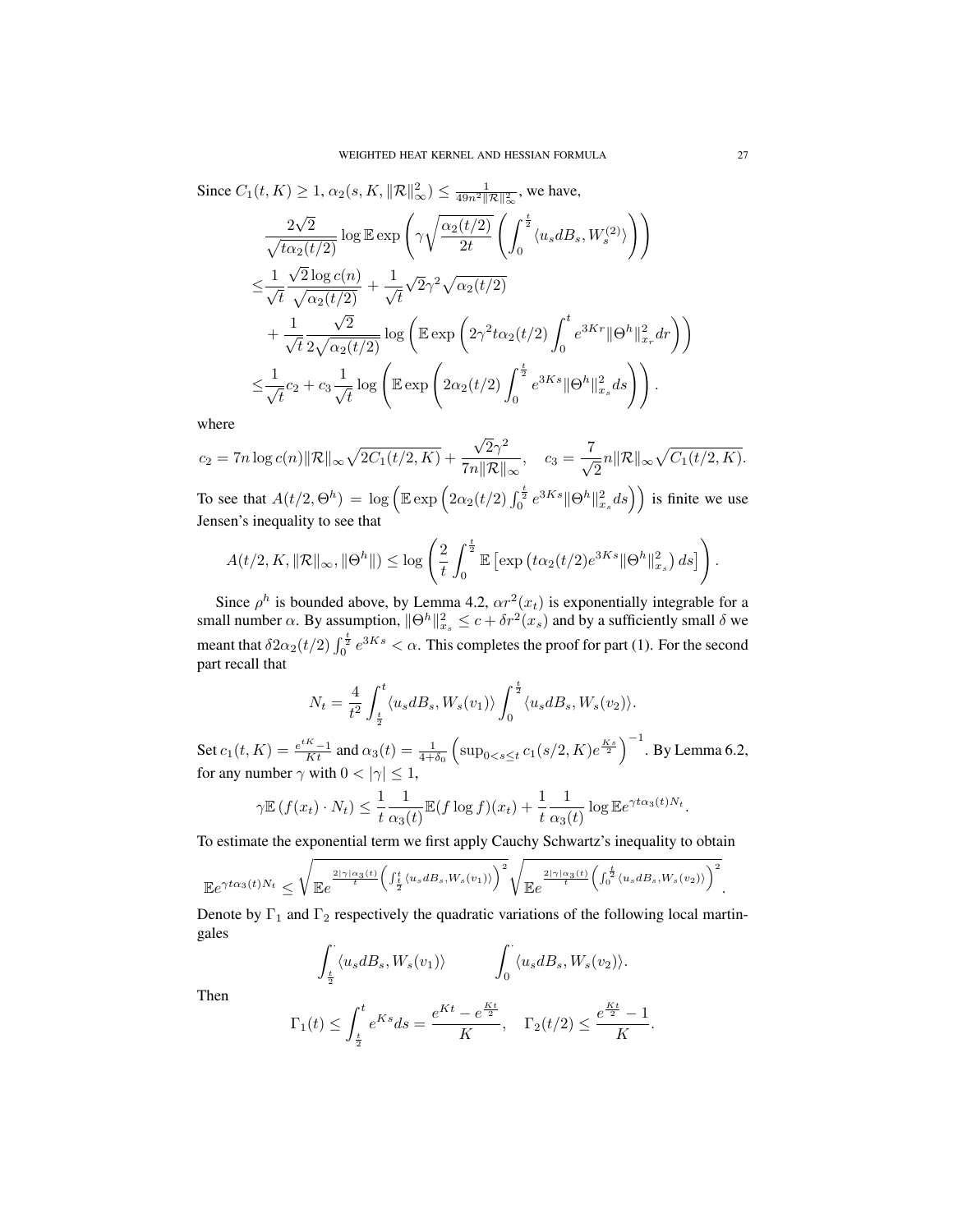These local martingales are time changed one dimensional Brownian motions, and so their exponentials are integrable if

$$
2|\gamma|\alpha_3(t)\frac{\Gamma_i(t)}{t} < \frac{1}{2}.
$$

These hold by construction, hence  $\mathbb{E}e^{t\alpha_3(t)N_t}$  is finite and bounded by a universal constant (depending on  $\delta_0$  and  $|\gamma|$ ).

$$
\gamma \mathbb{E} \left( f(x_t) \cdot N_t \right) \leq \frac{1}{t} \frac{1}{\alpha_3(t)} \mathbb{E} (f \log f)(x_t) + \frac{1}{t} \frac{1}{\alpha_3(t)} c(\delta_0, |\gamma|).
$$

Finally we observe that  $\frac{1}{\alpha_3(t)}$  is locally bounded to complete the proof.

#### 7. 2nd Order Feynman-Kac Formulas

Let  $B_t = (B_t^1, \ldots, B_t^m)$ . Set  $u_s = TF_s(v_1)$  and  $v_s = TF_s(v_2)$ . In [37, Theorem 2.3], the following formula was given for the second order derivative of the heat semigroup  $P_t f$ where f is a  $BC^2$  function, and  $(x_t)$  is the solution to a gradient Brownian system.

$$
\text{Hess } P_t f(x_0)(v_1, v_2) = \frac{4}{t^2} \mathbb{E} \left\{ f(x_t) \int_{\frac{t}{2}}^t \langle Y(x_s) u_s, dB_s \rangle \int_0^{\frac{t}{2}} \langle Y(x_s) v_s, dB_s \rangle \right\} + \frac{2}{t} \mathbb{E} \left\{ f(x_t) \int_0^{\frac{t}{2}} \langle DY(x_s)(u_s)(v_s), dB_s \rangle \right\} + \frac{2}{t} \mathbb{E} \left\{ f(x_t) \int_0^{\frac{t}{2}} \langle Y(x_s) \nabla T F_s(v_1, v_2), dB_s \rangle \right\}.
$$

This was proved using the martingale method developed in [62, X.-M. Li], using heat semigroup on differential forms. In this formula the derivatives of the initial function  $f$  is not involved, emphasizing the smoothing property of the Bismut-Witten Laplacian.

The conditions on the driving vector fields and their derivatives are presented in [37, Theorem 2.3]. Suppose that the curvature and the shape operator of the manifold and their first order derivatives are bounded, it is not difficult to see that these conditions are satisfied. It is possible to use the technique of filtering to remove the redundant noise in the formula for  $\nabla dP_t f$  leading to an intrinsic formula. These computations are lengthy and will involve the second order derivatives of the solution to SDE with respect to the initial data, and so involving the derivatives of the driving vector fields up to order 3. For  $\Delta P_t f$ , the intrinsic formula is proven to hold under conditions on the Ricci curvature not their derivatives, which does not seem to be the case for the Hessian of  $P_t f$  (see [38]), a local Hessian formula is presented in [10].

Let  $(x_t, t \geq 0)$  be a h-Brownian motion. If f is a smooth function with compact support we define  $M_t^{df} := f(x_t) - f(x_0) - \int_0^t \Delta^h f(x_s) ds$ .

**Definition 7.1** ([36]). If  $\alpha_t$  is a predictable process with  $\alpha_t \in T_{x_t}^*M$ , there is a unique process which we denote by  $\int_0^t \alpha_s d\{x_s\}$  satisfying that

$$
\langle \int_0^{\cdot} \alpha_s d\{x_s\}, M_t^{df} \rangle_t = \int_0^t \alpha_s (\nabla f(x_s)) ds.
$$

We say that  $\int_0^{\cdot} \alpha_s d\{x_s\}$  is the integral of  $\alpha_s$  w.r.t. the martingale part of  $x_s$ .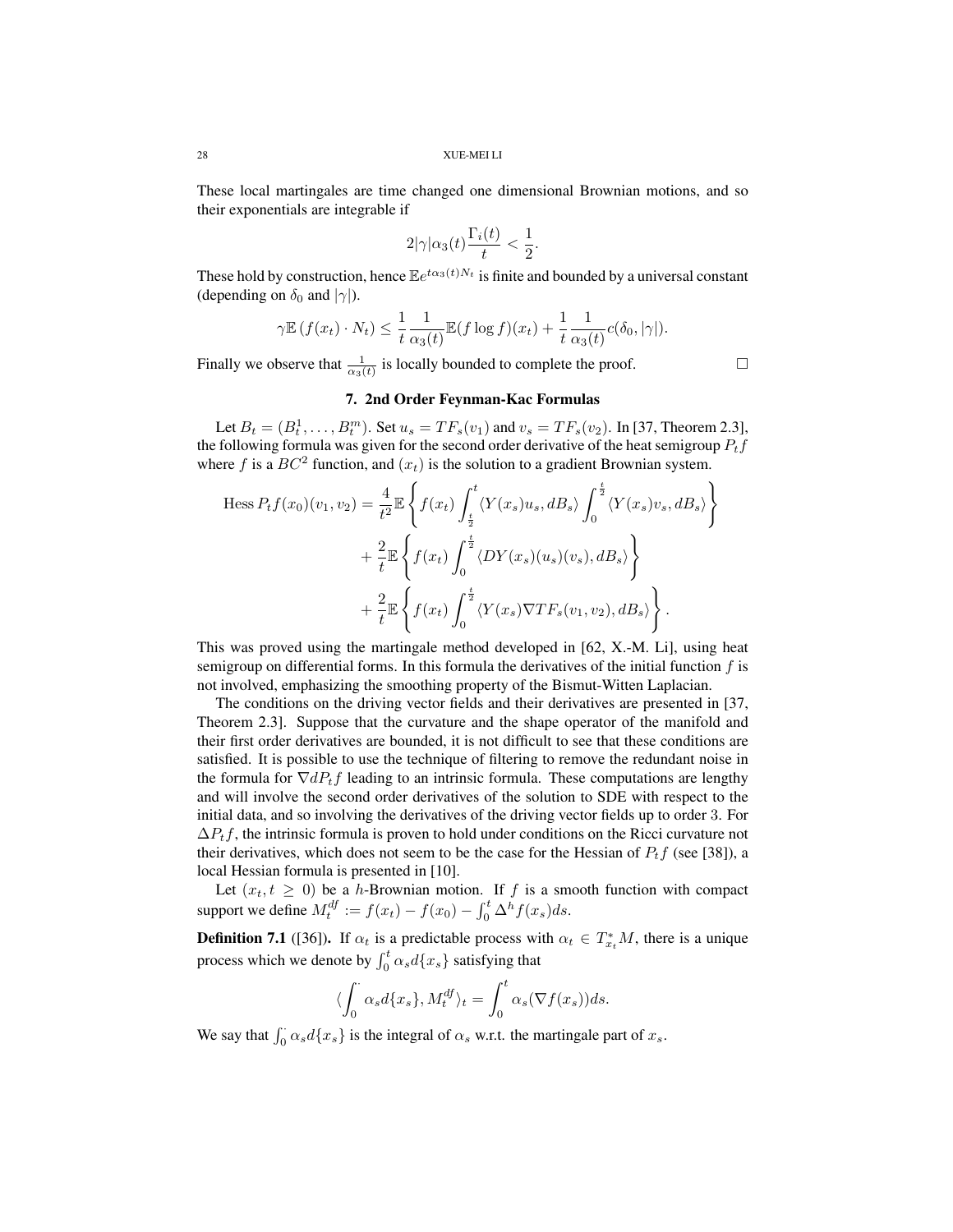The h-Brownian motion has two notable representations. The first is given by the gradient SDE of an isometric embedding  $i : M \to \mathbb{R}^m$ :

$$
dx_t = \sum_{i=1}^m X_i(x_t) \circ dB_t^i + \nabla h(x_t) dt,
$$

see 4 for detail. For the gradient SDE,

$$
\int_0^t \alpha_s d\{x_s\} = \sum_{i=1}^m \int_0^t \alpha_s(X_i(x_s)) dB_s^i.
$$

Let OM denote the orthonormal frame bundle over M and  $\pi: OM \to M$  the canonical projection taking  $u : \mathbb{R}^n \to T_xM$  to x. Let  $\{e_i\}$  be an o.n.b. of  $\mathbb{R}^n$  and  $\{H_i\}$  the corresponding fundamental horizontal vector fields on  $OM$ , so if  $\pi$  is the natural projection taking a frame  $u : \mathbb{R}^n \to T_xM$  to the base point  $x$ ,  $H_i(u)$  projects to  $ue_i$ , and  $H_i(u)$ is the horizontal lift of ue from  $T_{\pi(u)}M$  to  $T_uOM$ . We consider the canonical horizontal SDE:

$$
du_t = \sum_{i=1}^n H_i(u_t) \circ dB_t^i + \mathfrak{h}_{u_t}(\nabla h(\pi(u_t))dt, \tag{7.1}
$$

whose initial value  $u_0$  is taken from  $\pi^{-1}x_0$  and where  $\mathfrak{h}_u(v)$  denotes the horizontal lift of a vector on  $T_{\pi(u)}M$  to  $T_uOM$ , through  $u_0 \in \pi^{-1}(x_0)$ . The solutions  $(u_t)$  are called horizontal Brownian motions. Then  $\pi(u_t)$  is a h-Brownian motion with initial value  $x_0$ . This is the canonical representation of the h-brownian motion. Furthermore,  $u_t u_0^{-1}$  is the stochastic parallel translation along  $(x_t)$ , and

$$
\int_0^t \alpha_s d\{x_s\} = \int_0^t \alpha_s(u_s dB_s).
$$

In the rest of this section,  $(x_t)$  denotes a h-Brownian flow, given by one of the above two representations, and  $(x_t, W_t, W_t^{(2)})$  solves equation (6.1).

**Theorem 7.2.** *Suppose* C1. *Then for any*  $f \in \mathcal{B}_b$ *, any*  $t > 0$ *,* 

Hess 
$$
P_t^h f(v_1, v_2) = \frac{4}{t^2} \mathbb{E} \left[ f(x_t) \int_{t/2}^t \langle d\{x_s\}, W_s(v_1) \rangle \int_0^{t/2} \langle d\{x_s\}, W_s(v_2) \rangle \right]
$$
  
  $+ \frac{2}{t} \mathbb{E} \left[ f(x_t) \int_0^{t/2} \langle d\{x_s\}, W_s^{(2)} \rangle \right],$ 

*If*  $x_t = \pi(u_t)$ *, see* (7.1)*, then*  $d\{x_s\} = u_s dB_s$ *.* 

*Proof.* It is sufficient to prove this for  $f \in C_K^{\infty}$ , followed by a smooth approximation of the bounded measurable function by a uniformly bounded sequence of functions in  $C_K^{\infty}$  and use the upper bound on the stochastic damped parallel translation and the  $L^2$ boundedness of  $||W_s^{(2)}||$  to pass the limit in a neighbourhood of of a given point. We will also need the gradient formula: for all  $0 < t \leq T$  and  $v \in T_{x_0}M$ ,

$$
dP_T^h f(v) = \frac{1}{t} \mathbb{E}\left[f(x_T) \int_0^t \langle W_s(v), u_s dB_s \rangle\right]
$$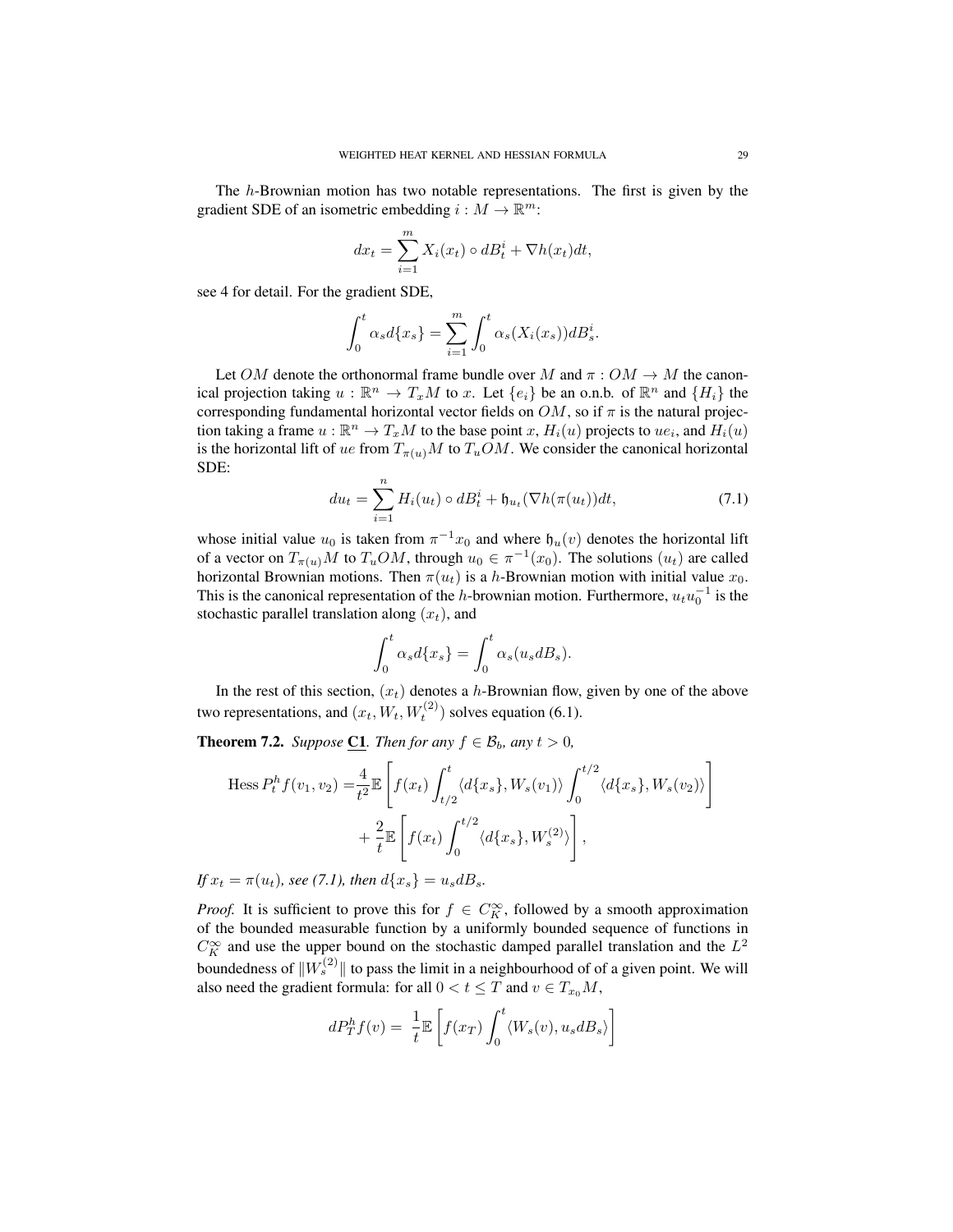holds if Ric  $-2$  Hess $(h)$  is bounded from below. See e.g. Elworthy and Li [37], Elworthy, LeJan, and Li [35], Thalmaier and Wang [86], Arnaudon, Driver and Thalmaier [9], and Li and Thompson [71].

Let  $f \in C_K^{\infty}$ . We only need to prove this for  $x_t = \pi(u_t)$ , where  $u_t$  solves (7.1). An application of Weitzenböck formula  $\Delta = \text{trace} \nabla^* \nabla - \text{Ric}^{\sharp}$  shows that  $dP_t^h f =$  $e^{\frac{1}{2}\Delta^h} (df)$  solves the heat equation on differential 1-forms with initial value  $df$ :

$$
\frac{d}{dt}dP_t^h f = \frac{1}{2}\operatorname{trace}(\nabla^{h,*}\nabla)(dP_t^h f) + \frac{1}{2}\left(-\operatorname{Ric}^\sharp + 2(\nabla^2 h)^\sharp\right)(dP_t^h f),
$$

where  $\nabla^{h,*}$  is the adjoint of  $\nabla$  with respect to  $e^{2h}dx$ . Applying Itô's formula to  $(u_t, W_t)$ and  $f \circ \pi$ , a routine computation shows that

$$
d(P_{T-t}^h f)(W_t(v_1)) = d(P_t^h f)(v_1) + \int_0^t \nabla_{u_s dB_s}(dP_{T-s}^h f)(W_s(v_1)).
$$

Taking  $t \uparrow T$  we see that,

$$
(df)(W_T(v_1)) = d(P_T^h f)(v_1) + \int_0^T \nabla_{u_s dB_s}(d(P_{T-s}^h f)(W_s(v_1))).
$$

If  $\rho^h \geq K$  then  $|W_t|^2 \leq e^{-Kt}$ . Consequently we may use Itô's isometry to obtain:

$$
\mathbb{E}(df)(W_T(v_1))\int_0^T \langle u_s dB_s, W_s(v_2)\rangle
$$
  
= 
$$
\mathbb{E}\left[\int_0^T \text{Hess}(P_{T-s}^h f)(W_s(v_2), W_s(v_1))ds\right].
$$
 (7.2)

.

Since  $f$  satisfies (5.2),

Hess
$$
(P_t^h f)(v_2, v_1)
$$
 =  $\mathbb{E}$  [Hess  $f(W_t(v_2), W_t(v_1))$ ] +  $\mathbb{E}df(W_t^{(2)})$ ,

we replace t by s and f by  $P_{T-s}^h f$  which is easily seen to be also a  $BC^2$  function:

 $\mathbb{E}\left[\text{Hess}\,P_{T-s}^h f(W_s(v_1),W_s(v_2))\right] = \text{Hess}(P_s^h(P_{T-s}^h f))(v_1,v_2) - \mathbb{E}d(P_{T-s}^h f)(W_s^{(2)}).$ With this, we return to equation  $(7.2)$ 4

$$
\mathbb{E}\left[\left(df\right)\left(W_T(v_1)\right)\int_0^T \langle u_s dB_s, W_s(v_2)\rangle\right]
$$
  
=T Hess  $P_T^h f(v_1, v_2)$  +  $\mathbb{E}\left[\int_0^T dP_{T-s}^h f(W_s^{(2)}) ds\right]$ 

Now T Hess  $P_T^h f(v_1, v_2)$  is given by

$$
\mathbb{E}\left[ (df)(W_T(v_1)) \int_0^T \langle u_s dB_s, W_s(v_2) \rangle \right] - \mathbb{E}\left[ \int_0^T dP_{T-s}^h f(W_s^{(2)}) ds \right].
$$

Setting  $T = t/2$  and replacing f by  $P_{t/2}^h f$ , we see that

$$
(\frac{t}{2})\operatorname{Hess} P_t^h f(v_1,v_2)
$$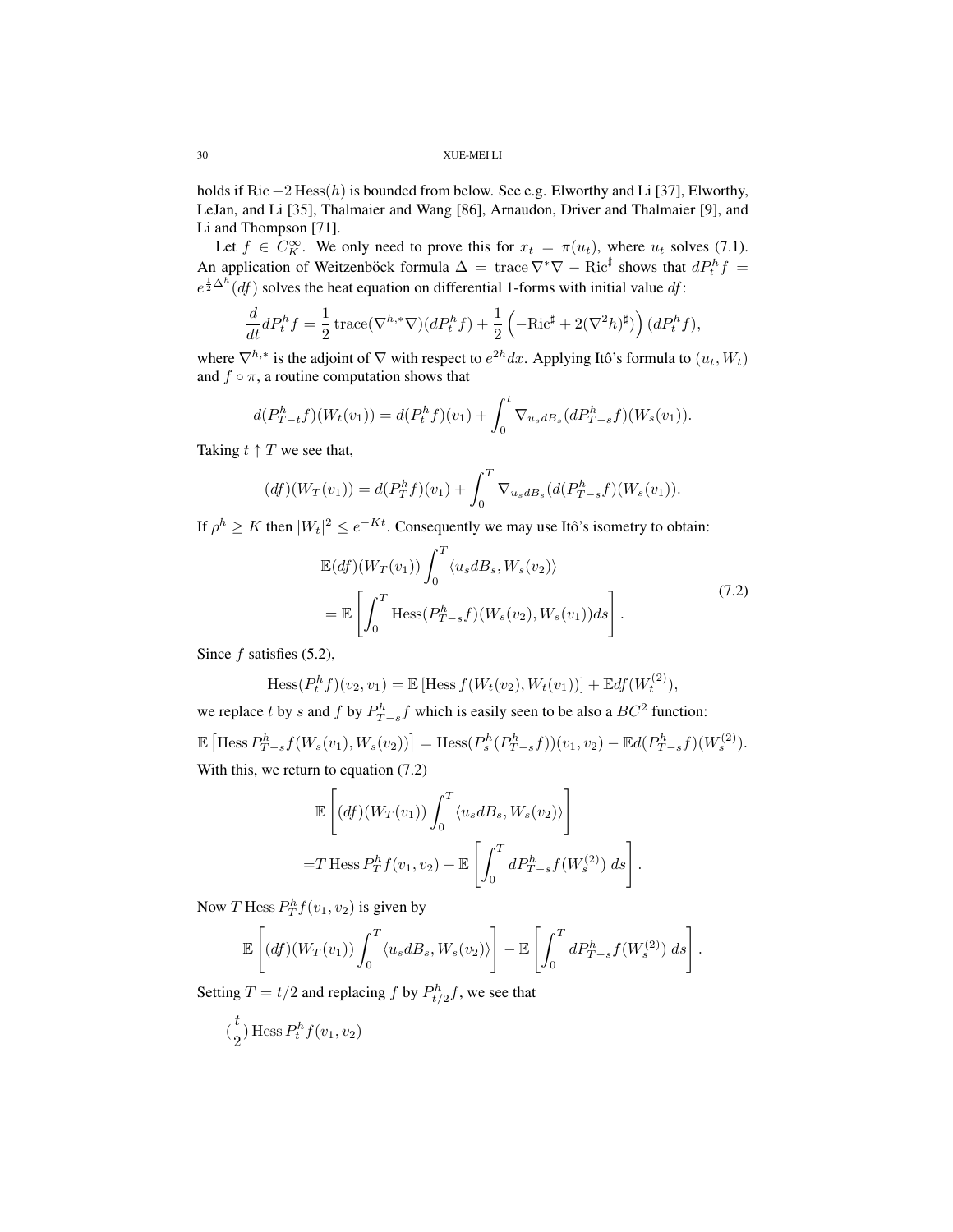$$
= \mathbb{E}\left[ (dP_{t/2}^{h}f)(W_{t/2}(v_1)) \int_0^{t/2} \langle u_s dB_s, W_s(v_2) \rangle \right] - \mathbb{E}\left[ \int_0^{t/2} dP_{t-s}^{h}f(W_s^{(2)}) ds \right]
$$
  

$$
= \frac{2}{t} \mathbb{E}\left[ f(x_t) \int_{t/2}^t \langle u_s dB_s, W_s(u_1) \rangle \int_0^{t/2} \langle u_s dB_s, W_s(v_2) \rangle \right]
$$
  

$$
+ \mathbb{E}\left[ f(x_t) \int_0^{t/2} \langle u_s dB_s, W_s^{(2)} \rangle \right].
$$

In the above we have used the Markov property and the first order derivative formula for the first term which is obtained from considering  $P_{\frac{t}{2},t-s}^h(f \circ \pi)(\psi_{\frac{t}{2},s}(u_{\frac{t}{2}}))$  where  $\psi_{s,t}$  denotes the solution flow for the canonical SDE begins with s and ending at t and  $\psi_{0,t} = u_t$ . Apply Itô's formula to it, followed by taking s to t we see the following,

$$
f(x_t) = P_{\frac{t}{2},t}^h f(x_{\frac{t}{2}}) + \int_{\frac{t}{2}}^t \left( dP_{\frac{t}{2},t-r}^h f \right) (u_r d B_r).
$$

Multiply both sides by the suitable martingale we see

$$
\mathbb{E}\left[f(x_t)\int_{t/2}^t \langle u_s dB_s, W_s(u_0)\rangle\right] = \mathbb{E}\left[\int_{t/2}^t \left(dP_{\frac{t}{2},t-r}^h f\right)(W_r(v_1))dr\right] = \frac{t}{2}dP_{\frac{t}{2}}^h f(v_1).
$$

For the second term we observe that

$$
P_{t/2}^{h}f(x_{t/2}) = P_{t}^{h}f(x_{0}) + \int_{0}^{t/2} d(P_{t-s}^{h}f)_{x_{s}}(u_{s}dB_{s})
$$

and multiply both sides by  $\int_0^{t/2} \langle u_s dB_s, W_s^{(2)} \rangle$ . Since  $\int_0^t |W_s^{(2)}|^2 ds$  is finite, we obtain  $\mathbb{E}\left[P_{\frac{t}{2}}^{h}f(x_{\frac{t}{2}})\int_{0}^{t/2}\langle u_{s}dB_{s},W_{s}^{(2)}\rangle\right]=\mathbb{E}\left[\int_{0}^{t/2}d(P_{t-s}^{h}f)(W_{s}^{(2)})\right]ds$  and the desired for $mula$  follows.  $\square$ 

**Definition 7.3.** Given  $v_1, v_2 \in T_xM$  we define

$$
N_t = \frac{4}{t^2} \int_{\frac{t}{2}}^t \langle d\{x_s\}, W_s(v_1) \rangle \int_0^{\frac{t}{2}} \langle d\{x_s\}, W_s(v_2) \rangle,
$$

where  $d\{x_s\}$  stands for the martingale part of  $x_s$ .

In case  $x_t$  is given by the projection of  $u_t$ ,

$$
N_t = \frac{4}{t^2} \int_{\frac{t}{2}}^t \langle u_s dB_s, W_s(v_1) \rangle \int_0^{\frac{t}{2}} \langle u_s dB_s, W_s(v_2) \rangle.
$$
 (7.3)

**Lemma 7.4.** Assume  $\rho^h$  is bounded from below. If  $V : M \to \mathbb{R}$  is bounded and Hölder *continuous with*  $V(x_0) = 0$  *and*  $f : M \to \mathbb{R}$  *is a bounded measurable function, then* 

$$
\int_0^t \left( \mathbb{E}\left[ P_{t-r}^h (VP_r^h f) N_{t-r} \right] \right)^{1+\epsilon} dr
$$

*is finite for some number*  $\epsilon > 0$ *.*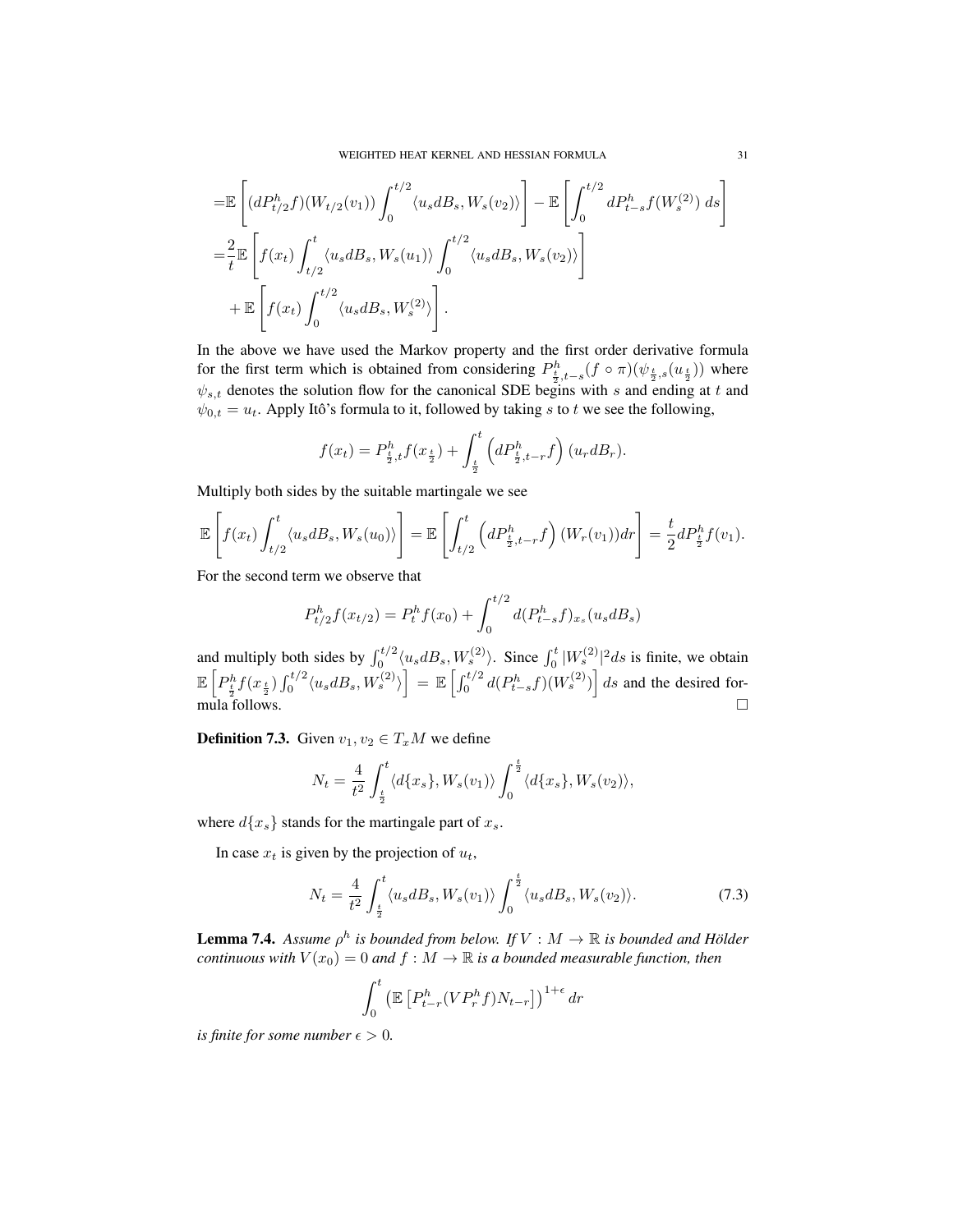*Proof.* It is sufficient to show that there exist positive numbers c and  $\delta$  such that

$$
\mathbb{E}\left[P_{t-r}^h(VP_r^{h,V}f)N_{t-r}\right] \le \frac{c}{(t-r)^{1-\delta}}.
$$

By Cauchy-Schwarz inequality and the bound on  $|W_t|$  using the lower bound on  $\rho^h$ , and Burkholder-Davies-Gundy inequality we see that for any  $q > 0$ ,  $||N_{t-r}||_{L^q}$  is of the order of  $\frac{1}{t-r}$ , and so

$$
\mathbb{E}\left[P_{t-r}^h(VP_r^{h,V}f)N_{t-r}\right] \leq C\frac{1}{t-r}\left(\mathbb{E}\left[P_{t-r}^h(VP_r^{h,V}f)\right]^2\right)^{\frac{1}{2}}.
$$

To treat  $P_{t-r}^h(VP_r^{h,V}f)$ , we simply drop  $P_r^{h,V}f$  which can be seen easily to be bounded, following from the Feynman-Kac's formula. We have,

$$
\mathbb{E}[P_{t-r}^h(VP_r^hf)]^2 \le (|f|_{\infty})^2 \mathbb{E}V^2(x_t).
$$

If V is globally Hölder continuous of order  $\alpha$ ,

$$
\mathbb{E}V^{2}(x_{t-r}) \leq \mathbb{E}d^{2\alpha}(x_{t-r}, x_{0}) \leq c(t-r)^{\alpha}.
$$

giving enough to ensure the required integrability. We have used part (2) of Lemma 4.2.

Now we suppose that V is Höder continuous of order  $\alpha$  on a small geodesic ball  $B(a)$ of radius a around  $V_0$ . Denote by  $\tau$  the first exit time of  $x_t$  from U. Then for a constant c depending on  $B(a)$ ,

$$
\mathbb{E}V^{2}(x_{t-r}) \leq V^{2}(x_{t-r})\mathbf{1}_{t-r \leq \tau} + \mathbb{E}V^{2}(x_{t-r})\mathbf{1}_{t-r \geq \tau} \leq c(B(a))(t-r)^{\alpha} + |V|_{\infty} \mathbb{P}(\tau \leq t-r) \leq c(B(a))(t-r)^{\alpha} + |V|_{\infty} \frac{\mathbb{E} \sup_{s \leq t-r} d^{2}(x_{s}, x_{0})}{a^{2}} \leq c(B(a))(t-r)^{\alpha} + |V|_{\infty} \frac{t-r}{a^{2}}.
$$

We used in line 3 Chebyshev inequality and in line 4 an estimate from Lemma 4.2. The proof is complete.  $\Box$ 

We present an elementary lemma.

**Lemma 7.5.** *Let*  $g : [0, \infty) \times M \to \mathbb{R}$  *be a Borel measurable function. Define*  $Tg(t) =$  $\int_0^t g(r, x) dr$ . Then  $d(Tg)(t)(v) = \int_0^t dg(r, \cdot)(v)$  for any  $v \in T_xM$  provided that for *any normal geodesic*  $(\gamma(t), t \in [0, a])$  *with initial value* x *and initial velocity*  $\dot{\gamma}(0)$ *,*  $dg(r, \gamma(s)(\dot{\gamma}(s)) \in L^1([0,t] \times [0,a]),$  and  $s \mapsto \int_0^t dg(r, \gamma(s))(\dot{\gamma}(s))$  is continuous in  $L^1$ .

*Proof.* We turn the differential into an integral and use Fubini's theorem to exchange the order of integration and obtain  $d(Tg)(t)(v) = \lim_{\epsilon \to 0} \frac{1}{\epsilon} \int_0^{\epsilon} \int_0^t dg(r, \gamma(s))(\dot{\gamma}(s))dsdr$ . Finally we use the  $L^1$  continuity to conclude.

For  $a < t$  and  $x<sub>0</sub>$  fixed we define

$$
\mathbb{V}_{t-r,t} = (V(x_{t-r}) - V(x_0))e^{-\int_{t-r}^{t} [V(x_s) - V(x_0)]ds}.
$$
\n(7.4)

Thus we first remove  $V(x_0)$  and then put it back.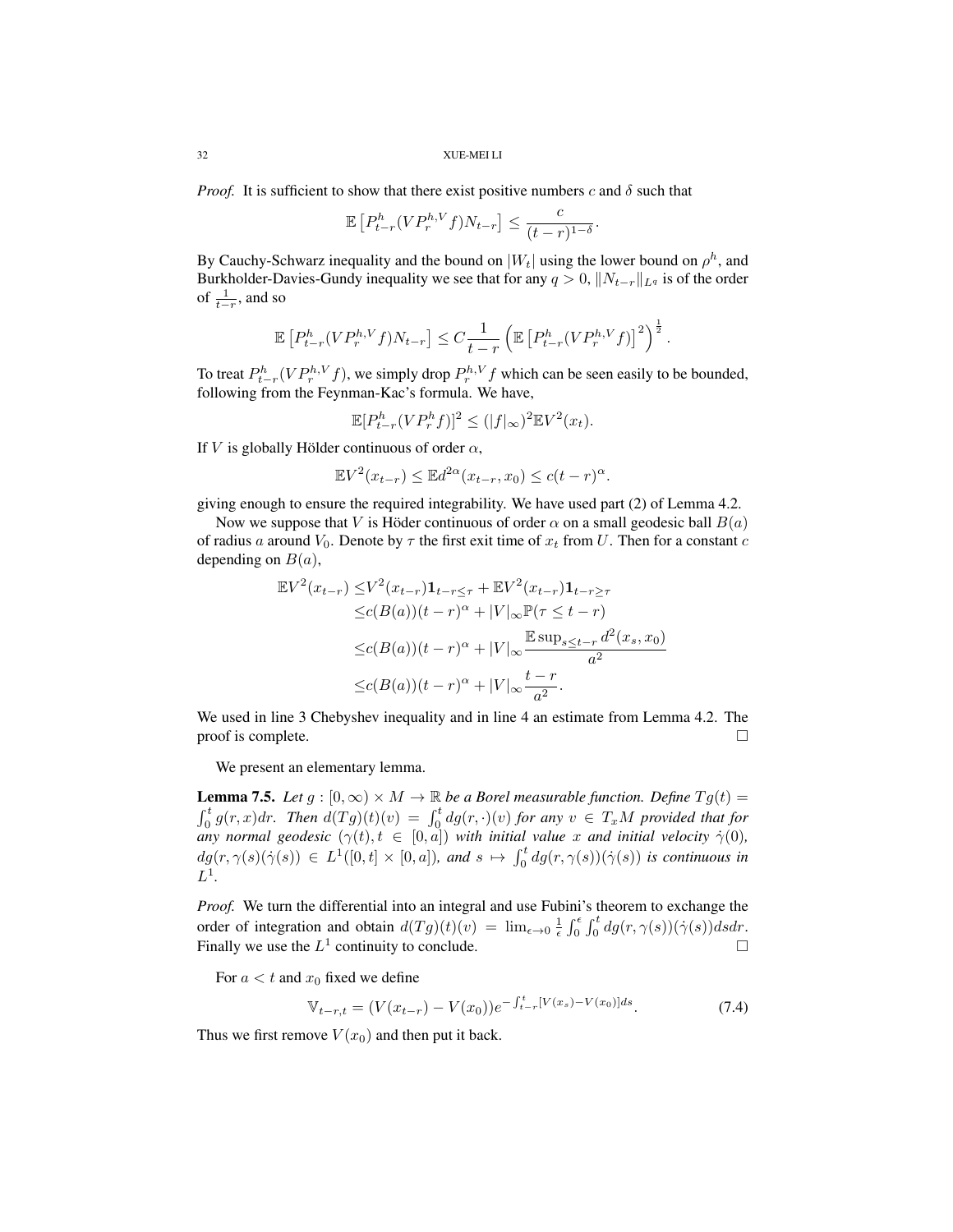Theorem 7.6 (Second Order Feynman-Kac Formula). *Assume* C1*. Let* V *be a bounded Hölder continuous function. Then for any*  $f \in \mathcal{B}_b(M; \mathbb{R})$ *,* 

$$
\text{Hess } P_t^{h,V} f(v_1, v_2) = e^{-V(x_0)t} \mathbb{E} \left[ f(x_t) N_t \right] + e^{-V(x_0)t} \mathbb{E} \left[ f(x_t) \frac{2}{t} \int_0^{t/2} \langle d\{x_s\}, W_s^{(2)}(v_1, v_2) \rangle \right]
$$

$$
+ e^{-V(x_0)t} \int_0^t \mathbb{E} \left[ f(x_t) \frac{2 \mathbb{V}_{t-r,t}}{t-r} \int_0^{(t-r)/2} \langle d\{x_s\}, W_s^{(2)}(v_1, v_2) \rangle \right] dr
$$

$$
+ e^{-V(x_0)t} \int_0^t \mathbb{E} \left[ f(x_t) \mathbb{V}_{t-r,t} N_{t-r} \right] dr.
$$

*Proof.* Let us assume that  $V(x_0) = 0$ . If  $V(x_0) \neq 0$ , we shift it to be zero at  $x_0$ . If  $U = V - V(x_0)$  then  $P_t^{h,V} = e^{-V(x_0)t} P_t^{h,U}$ , and

$$
dP_t^{h,V}f = e^{-V(x_0)t}dP_t^{h,U}f, \quad \nabla dP_t^{h,V}f = e^{-V(x_0)t} \nabla dP_t^{h,U}f.
$$

Let  $f \in \mathcal{B}_b$  we may differentiate both sides of the variation of constant formula and obtain the following formula where the differentiation is w.r.t. the first variable at the point  $x_0$  and  $V(x_0) = 0$ :

Hess 
$$
P_t^{h,V} f(v_1, v_2)
$$
 = Hess  $P_t^h f(v_1, v_2)$  +  $\int_0^t$  Hess  $P_{t-r}^h (VP_r^{h,V} f)(v_1, v_2) dr$ . (7.5)

To justify the exchange of integral and differential we first check that

$$
dP_t^{h,V} f(v) = dP_t^h f(v) + \int_0^t dP_{t-r}^h (VP_r^{h,V} f)(v) dr
$$

holds for any  $v \in T_{x_0}M$ . Indeed let  $x_t = \pi(u_t)$  where  $(u_t)$  is the canonical process, we apply the formula,  $dP_t^f f = \frac{1}{2} \mathbb{E} f(x_t) \int_0^t \langle u_r d_s_r, W_r(\dot{\sigma}(s)) \rangle$ , which holds since  $\rho^h$ is bounded from below. Then,

$$
\int_0^t dP_{t-r}^h (VP_r^{h,V}f)(\dot{\sigma}(s))
$$
\n
$$
= \int_0^t \frac{1}{t-r} \mathbb{E}\left[ (VP_{t-r}^{h,V}f)(F_t(\sigma(s))) \int_0^{t-r} \langle u_r dB_r, W_r(\dot{\sigma}(s))) \rangle \right].
$$

Let  $\sigma : [0, a] \to M$  be a normal geodesic with initial conditions  $x_0$  and v. Since V, f are bounded,

$$
\left| \mathbb{E}\left[ (VP_{t-r}^{h,V}f)(F_t(\sigma(s))) \int_0^{t-r} \langle u_r dB_r, W_r(\dot{\sigma}(s))) \rangle \right] \right| \leq C \frac{1}{\sqrt{t-r}}.
$$

By Lemma 7.5 the exchange of order of integration and differentiation is justified.

For the second order derivative, we apply Theorem 7.2 to its integrand. Formally we have,

$$
\int_0^t \text{Hess } P_{t-r}^h (VP_r^{h,V}f)(v_1, v_2) dr
$$
\n
$$
= \int_0^t \frac{4}{(t-r)^2} \mathbb{E}\left[ (VP_r^{h,V}f)(x_{t-r}) \int_{(t-r)/2}^{t-r} \langle u_s dB_s, W_s(v_1) \rangle \int_0^{(t-r)/2} \langle u_s dB_s, W_s(v_2) \rangle \right] dr
$$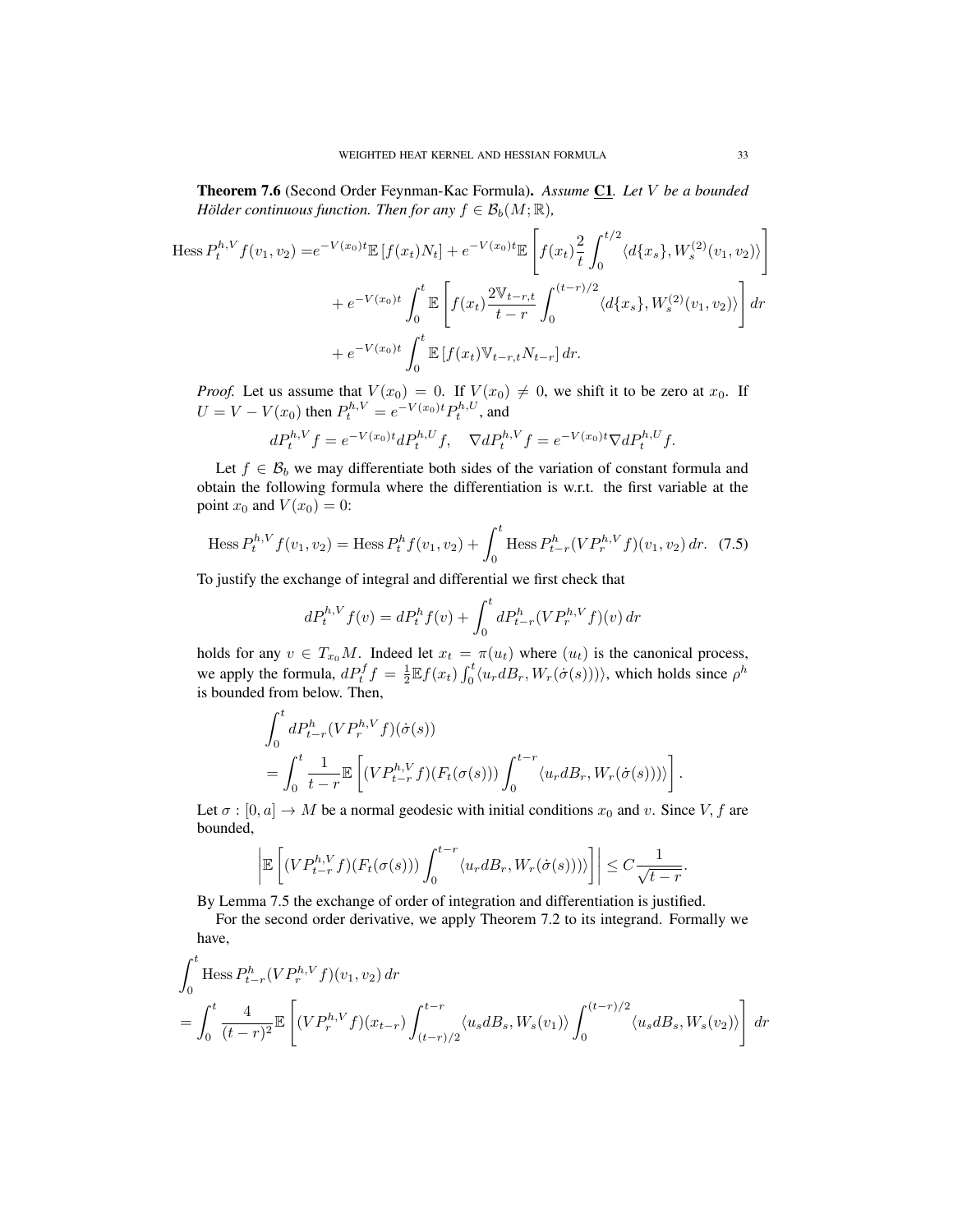$$
+\int_0^t \frac{2}{t-r} \mathbb{E}\left[ (VP_r^{h,V}f)(x_{t-r}) \int_0^{(t-r)/2} \langle u_s dB_s, W_s^{(2)}(v_1, v_2) \rangle \right] dr.
$$

The integrand has an obvious singularity at  $r = t$ . Since  $|W_s^{(2)}|^2$  has second moment which is locally bounded, the norm of the integrand in the second integral is of order  $\sqrt{t-r}$  and is integrable. For the first integral,

$$
\int_{(t-r)/2}^{t-r} \langle u_s dB_s, W_s(v_1)\rangle \int_0^{(t-r)/2} \langle u_s dB_s, W_s(v_2)\rangle,
$$

we use Lemma 7.4 to see the first integrand is uniformly integrable and hence we may exchange the order of integration and differentiation.

Finally, by the zero order Feynman-Kac formula, the first term on the right hand side is:

$$
\int_0^t dr \mathbb{E}\left[ V(x_{t-r})f(x_t)e^{-\int_{t-r}^t V(x_r)dr}N_{t-r}\right]dr,
$$

while the second term becomes,

$$
-\int_0^t dr \, \frac{2}{t-r} \mathbb{E}\left[ V(x_{t-r}) f(x_t) e^{-\int_{t-r}^t V(x_r) dr} \int_0^{(t-r)/2} \langle u_s dB_s, W_s^{(2)} \rangle \right].
$$

This concludes the proof.

.

An immediate consequence of (7.5) is that the Hessian of the Feynman-Kac kernel  $p_t^{h,V}$  can be expressed by  $p_t^h$  and its derivatives.

**Corollary 7.7.** *We assume*  $V(x_0) = 0$  *for simplicity and the conditions of the earlier theorem.*

Hess 
$$
p_t^{h,V}(x_0, y)
$$
 = Hess  $p_t^h(x_0, y) + \int_0^t \int_M V(z) \operatorname{Hess} p_{t-r}^h(x_0, z) p_r^{h,V}(z, y) dz dr$ ;  

Hess 
$$
p_t^{n,v}(x_0, y)
$$
  
= Hess  $p_t^h(x_0, y) + \int_0^t \int_M V(z) \operatorname{Hess} p_{t-r}^h(x_0, z) p_r^h(z, y) \mathbb{E}[e^{-\int_0^r V(Y_s^{r,z,y})}] dz dr$ ,

*where*  $Y_s^{r,z,y}$  is the *h-Brownian bridge with terminal value r*, *initial value z* and terminal *value* y*.*

The proof for these are straightforward. The integrals make sense by the previous estimates.

### 8. Hessian Estimates for Schrödinger Semi-groups and Feynman-Kac Kernels

If  $\phi$  is a random function, set  $\mathcal{H}(\phi) = \phi \log \phi$ . The following first order estimates are given in [71] for a positive function normalised such that  $P_t^{h,V} f(x_0) = 1$ :

$$
|\nabla P_t^{h,V} f|_{x_0} \leq \sqrt{\frac{C_1(t,K)}{t}} \Big( \mathbb{E}\left[ \Big( \mathcal{H}\Big(f(x_t)e^{\int_0^t V(x_s)ds}\Big) \Big)^+ \right] \Big)^{\frac{1}{2}} + t|\nabla V|_{\infty} C_2(t,K),
$$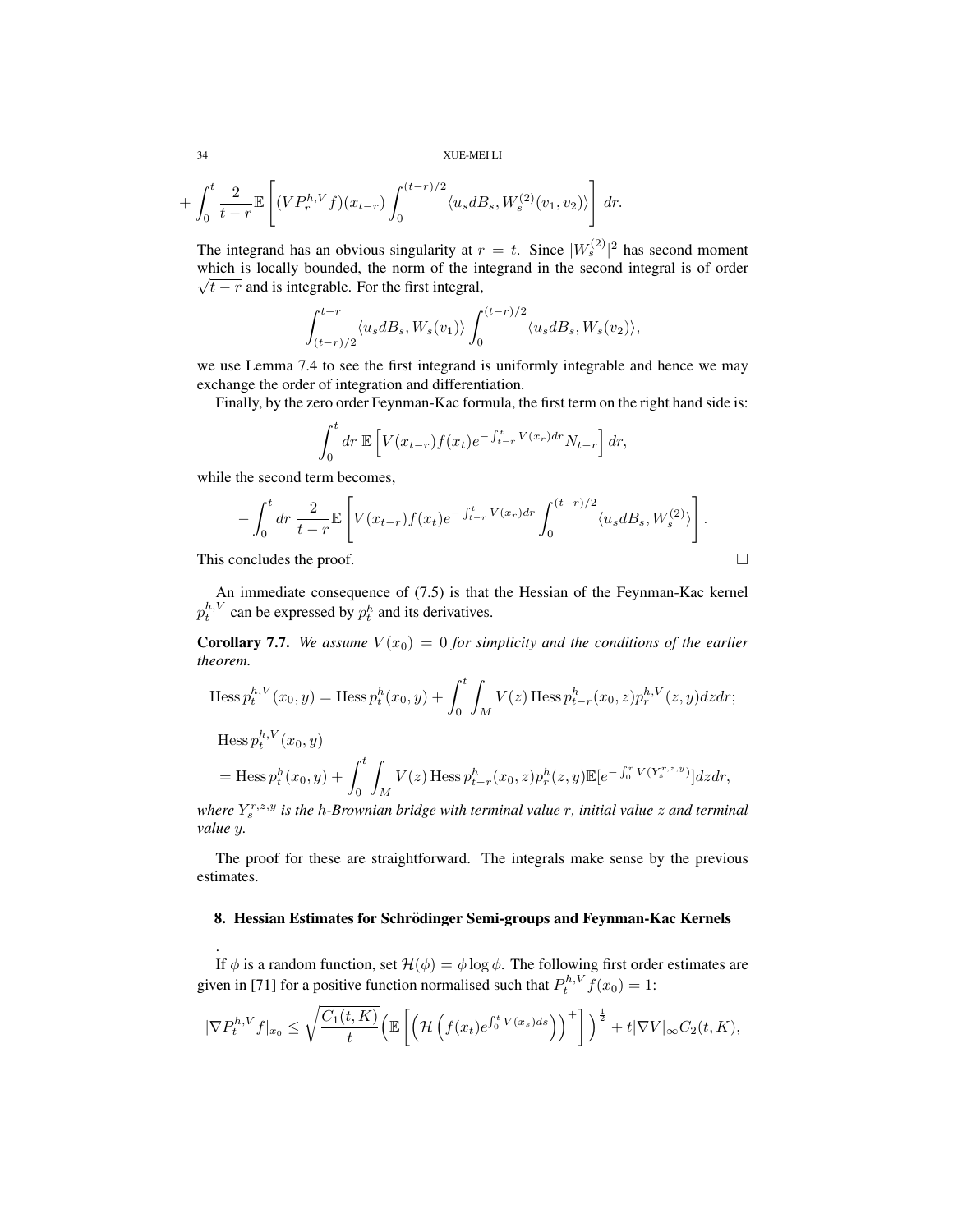Where  $C_1, C_2$  are explicit constants. Choosing f to be the Feynman-Kac kernel in the above we have the following kernel estimates:

$$
\|\nabla \log p_t^{h,V}\|_{x_0} \n\leq \frac{\sqrt{2C_1}}{\sqrt{t}} \left( \left( \sup_{y \in M} \log \frac{p_t^h(y, y_0)}{p_{2t}^h(x_0, y_0)} + 2t(\sup V - \inf V) \right)^+ \right)^{\frac{1}{2}} + t|\nabla V|_{\infty}C_2.
$$

Since

 $\lambda$ 

$$
\nabla d \log P_t^{h,V} f = \frac{\nabla d P_t^{h,V} f}{P_t^{h,V} f} - \nabla \log P_t^{h,V} f \otimes \nabla \log P_t^{h,V} f,
$$

for Hessian estimates on  $\log P_T^{h,V}$  it is sufficient to estimate the first term in the identity.

We make an Hesian estimate for the Schrödinger operator at the point where the potential function vanishes. (Shift the potential to zero otherwise).

**Theorem 8.1.** Assume  $C2$ + C1(c). Let V be a bounded Hölder continuous non-negative *function with*  $V(x_0) = 0$ . If  $\overline{f}$  *is a non-negative non-trivial function, then* 

$$
\begin{split} \left| \frac{\nabla dP_t^{h,V}f}{P_t^hf} \right|_{x_0} &\leq \frac{1}{\sqrt{t}}\left( c_1\mathbb{E}\left[ \frac{f(x_t)}{P_t^hf(x_0)}\log\left(\frac{f(x_t)}{P_t^hf(x_0)}\right) \right] + c_2 + c_3A \right) \\ &+ \frac{1}{t}c_2(t,K)\mathbb{E}\left[ \frac{f(x_t)}{P_t^hf(x_0)}\log\left(\frac{f(x_t)}{P_t^hf(x_0)}\right) \right] + \frac{1}{t}C_2(t,K)c(\delta_0) \\ &+ c|f|_{\infty}(|V|_{\infty})^{\frac{1}{2}}\int_0^t \frac{\sqrt{P_{t-r}|V|(x_0)}}{t-r} dr \\ &+ c|f|_{\infty}|V|_{\infty}\sqrt{t}\sup_{s\leq t}\mathbb{E}|W_s^{(2)}(v_1,v_2)|^2 \end{split}
$$

*Here the constants may depend on the time and on the potential V, the dependence are locally bounded.*

*Proof.* Under the conditions of the theorem, the Hessian formula in Theorem 7.6 holds. For the first two terms on the right hand side, we divide it by  $P_t^h f(x_0)$  and apply Lemma 6.3,

$$
\mathbb{E}[f(x_t)N_t] + \mathbb{E}\left[f(x_t)\frac{2}{t}\int_0^{t/2} \langle d\{x_s\}, W_s^{(2)}(v_1, v_2)\rangle\right] \n\leq \frac{P_t^h f(x_0)}{\sqrt{t}} \left(c_1 \mathbb{E}\left[\frac{f(x_t)}{P_t^h f(x_0)}\log\left(\frac{f(x_t)}{P_t^h f(x_0)}\right)\right] + c_2 + c_3 A\right) \n+ \frac{P_t^h f(x_0)}{t} \left(c_2(t, K) \mathbb{E}\left[\frac{f(x_t)}{P_t^h f(x_0)}\log\left(\frac{f(x_t)}{P_t^h f(x_0)}\right)\right] + \frac{1}{t} C_2(t, K) c(\delta_0)\right).
$$

These two terms are of order  $\frac{1}{t}$  and  $\frac{1}{\sqrt{}}$  $\overline{t}_{\overline{t}}$  (small time) respectively. For the fourth term, we must use regularity of  $V$  to compensate for the singularity in time. Let us apply Hölder and Burkholder-Davis-Gundy inequality to see that

$$
\left| \int_0^t \mathbb{E} \left[ f(x_t) \mathbb{V}_{t-r,t} N_{t-r} \right] dr \right| \leq c |f|_{\infty} (|V|_{\infty})^{\frac{1}{2}} \int_0^t (|V(x_{t-r})|_{L^1(\Omega)})^{\frac{1}{2}} \frac{1}{t-r} dr.
$$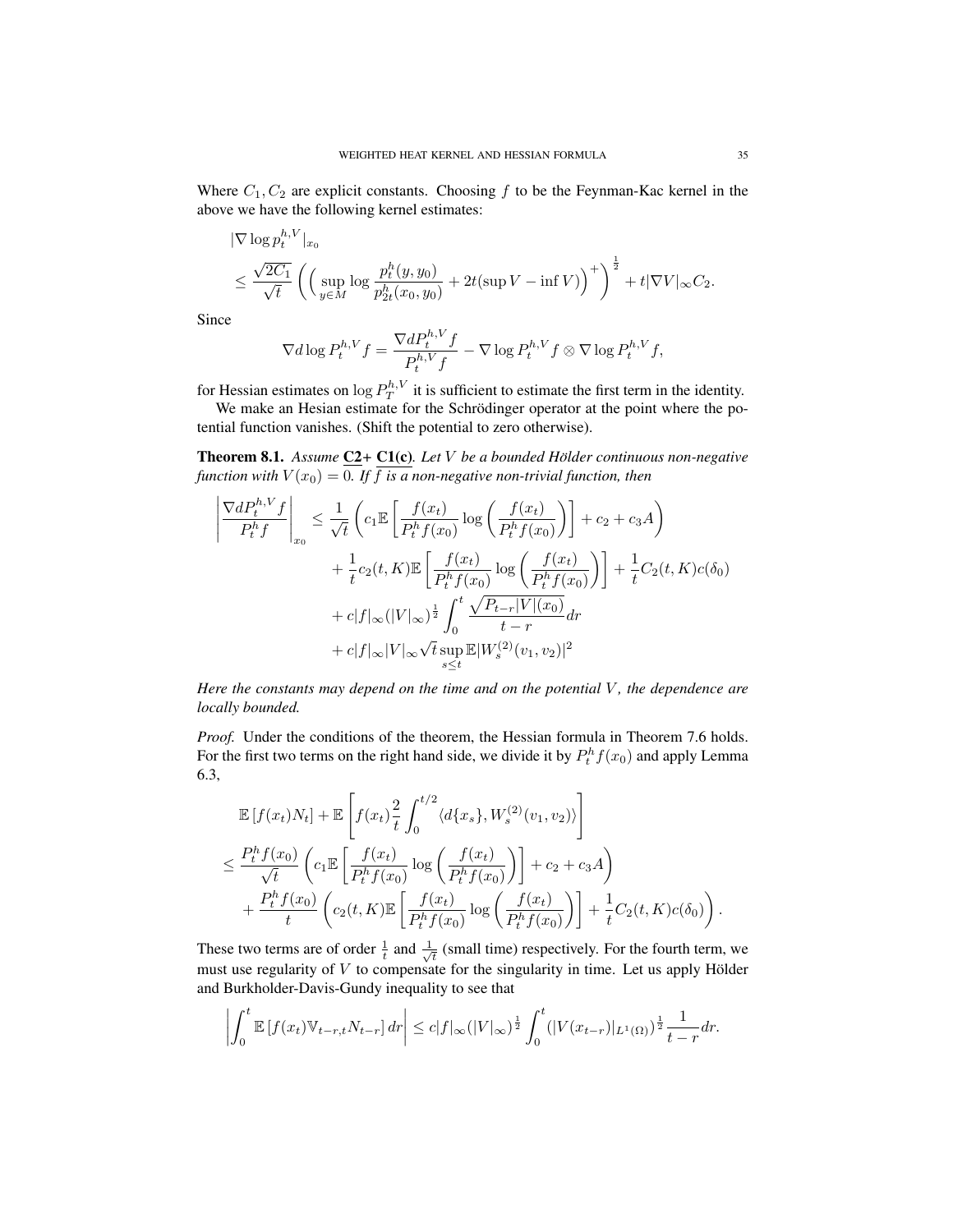for some constant  $c$ , and also,

$$
\int_0^t \mathbb{E}\left[f(x_t) \frac{2\mathbb{V}_{t-r,t}}{t-r} \int_0^{(t-r)/2} \langle d\{x_s\}, W_s^{(2)}(v_1, v_2) \rangle \right] dr
$$
  
\n
$$
\leq c|f|_{\infty} |V|_{\infty} \sqrt{t} \sup_{s \leq t} \mathbb{E}|W_s^{(2)}(v_1, v_2)|^2.
$$

The proof is complete.

This leads to estimates on the Hessian of the Feynman-Kac kernel.

Corollary 8.2. *Suppose* C2 *and* C1(c)*. Then,*

$$
\left| \frac{\nabla dp_{2t}^h}{p_{2t}^h} \right|_{x_0} \le \frac{1}{\sqrt{t}} \left( c_1 \sup_{y \in M} \left( \log \frac{p_t^h(y, y_0)}{p_{2t}^h(x_0, y_0)} \right) + c_2 + c_3 A \right) + \frac{1}{t} c_2(t, K) \sup_{y \in M} \left( \log \frac{p_t^h(y, y_0)}{p_{2t}^h(x_0, y_0)} \right).
$$

*Proof.* In the theorem above, take  $V = 0$  and  $f = p_t^h(x, y_0)$  where  $y_0$  is a fixed point. Set  $\mathcal{H}_t(f, x_0)$  Note that  $P_t^h(p_t^h(\cdot, y_0))(x) = p_{2t}^h(x, y_0)$  we see that

$$
\frac{\left|\nabla dp_{2t}^{h}(\cdot, y_{0})\right|_{x_{0}}}{p_{2t}(x_{0}, y_{0})} \leq \frac{1}{\sqrt{t}} \left(c_{1} \mathbb{E}\left[\frac{p_{t}^{h}(x_{t}, y_{0})}{p_{2t}^{h}(x_{0}, y_{0})}\log\left(\frac{p_{t}^{h}(x_{t}, y_{0})}{p_{2t}^{h}(x_{0}, y_{0})}\right)\right] + c_{2} + c_{3}A\right) + \frac{1}{t}c_{2}(t, K) \mathbb{E}\left[\frac{p_{t}^{h}(x_{t}, y_{0})}{p_{2t}^{h}(x_{0}, y_{0})}\log\left(\frac{p_{t}^{h}(x_{t}, y_{0})}{p_{2t}^{h}(x_{0}, y_{0})}\right)\right].
$$

Observe that,

$$
\mathcal{H}_t(p_t^h(\cdot, y_0), x_0) \equiv \mathbb{E}\left[\frac{p_t^h(x_t, y_0)}{p_{2t}^h(x_0, y_0)} \log \left(\frac{p_t^h(x_t, y_0)}{p_{2t}^h(x_0, y_0)}\right)\right] \le \sup_{y \in M} \left(\log \frac{p_t^h(y, y_0)}{p_{2t}^h(x_0, y_0)}\right) \mathbb{E}\left[\frac{p_t^h(x_t, y_0)}{p_{2t}^h(x_0, y_0)}\right] \le \sup_{y \in M} \left(\log \frac{p_t^h(y, y_0)}{p_{2t}^h(x_0, y_0)}\right). \tag{8.1}
$$
\nThis completes the proof.

If the fundamental solution  $p_t^h$  satisfies an on diagonal upper bound for the kernel of the following form:  $p_t^h(y, y_0) \leq \lambda(t)$ , where  $\lambda(t)$  satisfies the doubling condition  $\frac{\lambda(t)}{\lambda(2t)} \leq C$ , and a lower bound of the form  $p_t^h(x_0, y_0) \ge c_1 \lambda(t) e^{-d^2(x_0, y_0)/c_2 t}$ , then for a constant c, we have

$$
\sup_{y \in M} \left( \log \frac{p_t^h(y, y_0)}{p_{2t}^h(x_0, y_0)} \right) \le c + c \frac{d^2(x_0, y_0)}{t},
$$

and the familiar type estimates

$$
\frac{\left|\nabla dp_{2t}^h(x_0, y_0)\right|}{p_{2t}^h(x_0, y_0)} \leq c \frac{d^2(x_0, y_0)}{t} + c \frac{1}{t}.
$$

Such inequalities for strict elliptic operators on  $\mathbb{R}^n$  are known to Aronson [13], and to manifolds Li and Yau [59, Thm. 2.2]. See also Varopoulos,Fabes and Stroock, [88, 42]. In this paper we do not elaborate this in detail and we refer to the following papers on heat kernel and other related estimates: Grigor'yan, Hu and Lau,[50] , Davies [27], Norris [77], Grigor'yan [49], Shubin[82], Hebisch and Saloff-Coste [54], Bakry and Qian [15],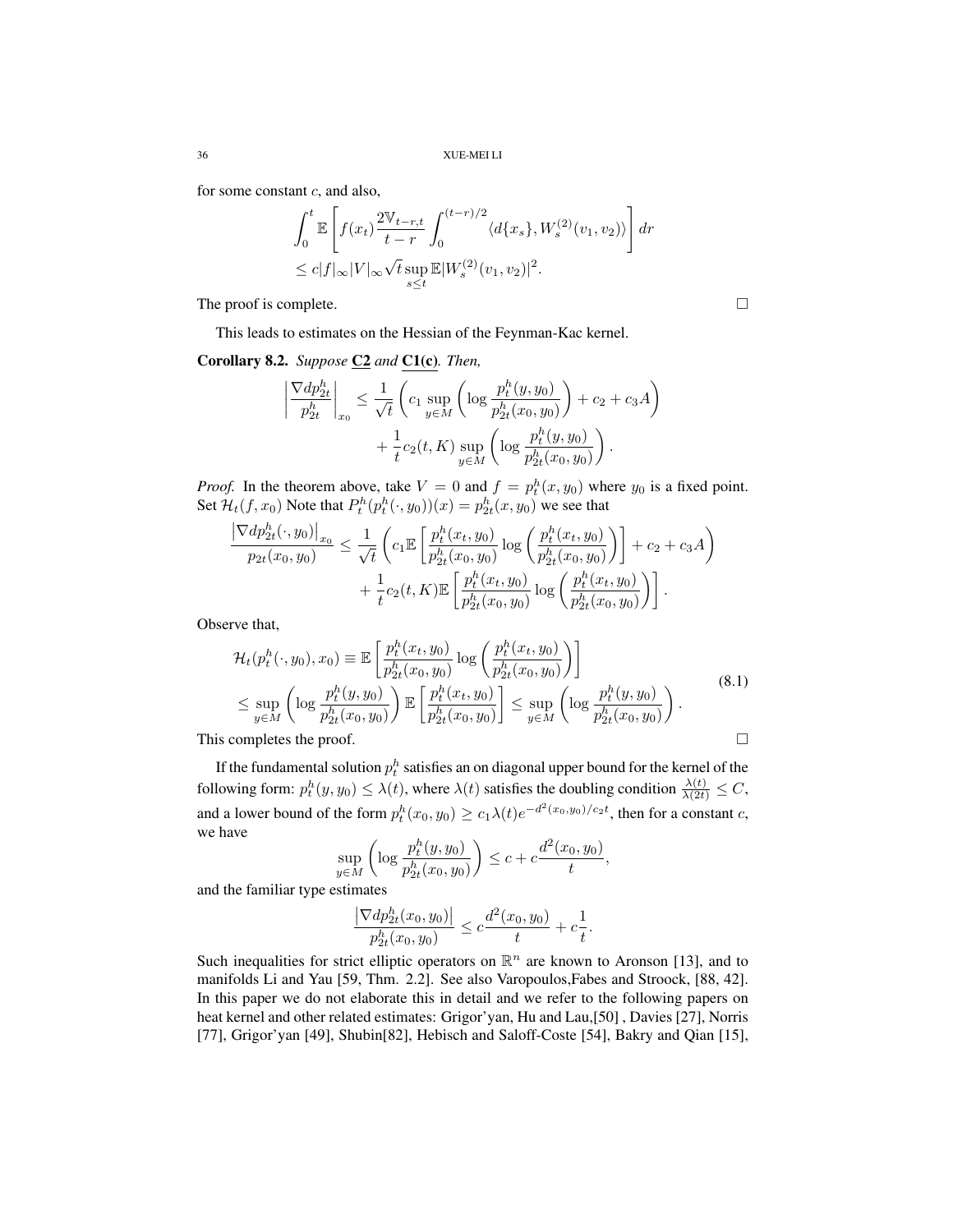Arnaudon,Thalmaier, and Wang, [12], XD Li [60], Norris and Strock[78],Zhang[94]. See also Li and Xu [58] for differential Harnack inequalities and Barlow, Grigoryan and Kumagai [16] for the study in the context of Dirichlet form.

#### 9. Manifolds with a Pole and Semi-classical Riemannian Bridges

Let  $y_0$  be a pole for M. We denote by  $J_{y_0}$  the Jacobian determinant of the exponential map  $\exp_{y_0}: T_{y_0}M\to M$  at  $y_0$ :

$$
J_{y_0} = |\det D_{\exp_{y_0}^{-1}(y)} \exp_{y_0}|.
$$

The subscript  $y_0$  will be omitted from time to time. Set  $\Phi(y) = \frac{1}{2} J_{y_0}^{\frac{1}{2}}(y) \Delta J_{y_0}^{-\frac{1}{2}}(y)$ . For  $T > 0$  fixed, a semi-classical bridge (also called semi-classical Riemannian bridge)  $\tilde{x}_s$  is a time dependent diffusion with generator  $\frac{1}{2}\triangle + \nabla \log k_{T-s}(\cdot, y_0)$  where, for d the Riemannian distance function,

$$
k_t(x_0, y_0) := (2\pi t)^{-\frac{n}{2}} e^{-\frac{d^2(x_0, y_0)}{2t}} J^{-\frac{1}{2}}(x_0).
$$

The radial process  $r_t = d(\tilde{x}_t, y_0)$  of the semi-classical bridge is the *n*-dimensional Bessel bridge. On  $\mathbb{R}^n$ , the semi-classical bridge agrees with the Brownian motion conditioned to be at  $y_0$  at time T. The semi-classical bridge are introduced in [33], K. D. Elworthy and A. Truman who proved the following formula,

$$
p_T^V(x_0, y_0) = k_T(x_0, y_0) \mathbb{E}\left[e^{\int_0^T (\Phi - V)(\tilde{x}_s) ds}\right],
$$
\n(9.1)

under the condition that  $\Phi - V$  is bounded from above. Their consideration comes from classical mechanics. Their method to overcome the singularity at time  $T$  is to overshoot the target by a drift  $\nabla \log k_{T+\epsilon-t}$ . In Li [68] and Li and Thompson [71], we considered the semi-classical bridge on  $[0, t]$  where  $t < T$  on which the distributions of the semiclassical bridge process and the h-Brownian motion are equivalent, and use Girsanov transform to prove this formula and a gradient formula for the Feynman-Kac semi-groups. In those cases it is not difficult to take the limit t to  $T$ . A similar technique is used in [67].

Let us define

$$
\Phi^h = -\frac{1}{2} |\nabla h|^2 - \frac{1}{2}\Delta h + \Phi.
$$

Let  $\tilde{u}_s$  denote the solution to the following canonical horizontal SDE on the orthonormal frame bundle

$$
d\tilde{u}_s = \sum_{i=1}^n H_i(\tilde{u}_s) \circ dB_s^i + \mathfrak{h}_{\tilde{u}_s} (\nabla \log k_{T-s}(\pi(\tilde{u}_s))) ds
$$

with  $\tilde{u}_0 = u_0$  and  $\nabla \log k_{T-s}$  indicates the horizontal lift of  $\nabla \log k_{T-s}$ , then  $\tilde{x}_s = \pi(\tilde{u}_s)$ is a semi-classical bridge with initial value  $x_0 = \pi(u_0)$ . Let  $(u_t)$  be the solution to the canonical horizontal SDE (7.1).

**Lemma 9.1** (Lemma 3.2 [71]). Suppose that  $h \in C^2(M;\mathbb{R})$  and that the h-Brownian *motion*  $x_t$  *is complete. Fix*  $t \in [0, T)$ *. Then the probability distributions of*  $u_t$  *and*  $\tilde{u}_t$ *are equivalent on*  $\mathcal{F}_t$ *. If* F *is a function on the path space*  $C([0,t];M)$  *then*  $\mathbb{E}F(u)$  =  $\mathbb{E} F(\tilde{u}.M_t)$  where

$$
M_t := e^{h(\tilde{x}_t) - h(x_0)} \frac{k_T(x_0, y_0)}{k_{T-t}(\tilde{x}_t, y_0)} \exp\left[\int_0^t \Phi^h(\tilde{x}_s) ds\right].
$$
 (9.2)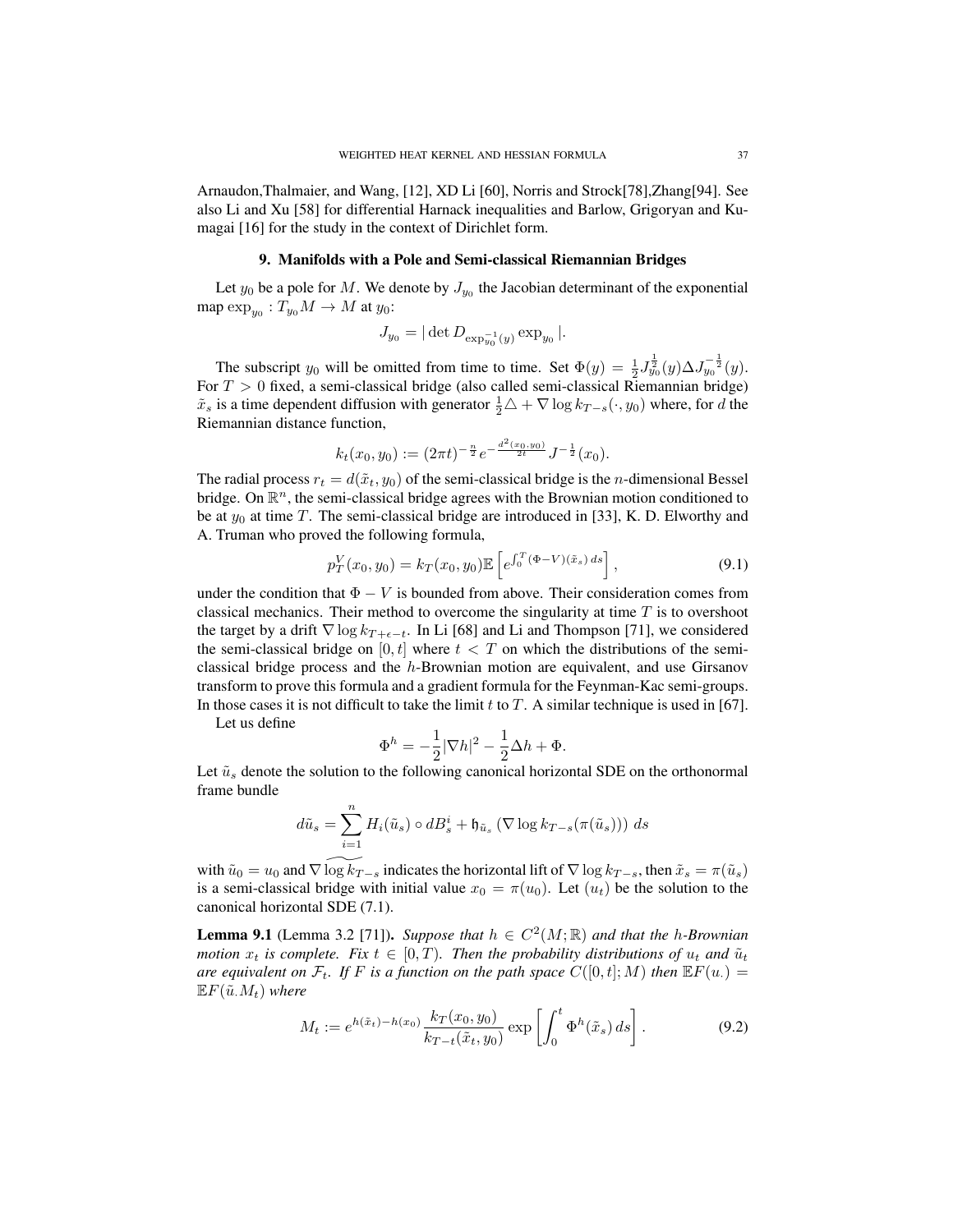This result follows from the identity  $\frac{1}{2}\Delta^h + \nabla \log(k_{T-s}e^{-h}) = \frac{1}{2}\Delta + \nabla(\log k_{T-s}),$ Girsanov's theorem for SDEs states that  $M_t$  equals to

$$
\exp\Bigl[-\sum_{i=1}^m\int_0^t\langle\nabla\log(k_{T-s}e^{-h})(\tilde{x}_s),\tilde{u}_se_i\rangle dB_s^i-\frac{1}{2}\int_0^t|\nabla\log(k_{T-s}e^{-h})|^2_{(\tilde{x}_s)}ds\Bigr],
$$

which reduced to (9.2) by an application of Itô's formula for  $\log(e^{-h}k_{T-t})(\tilde{x}_t)$  and the following identities:

$$
\frac{1}{2} |\nabla \log (k_{T-s} e^{-h})|^2 + \left(\frac{\partial}{\partial s} + \frac{1}{2} \Delta^h + Z\right) \log (k_{T-s} e^{-h})
$$
\n
$$
= \frac{1}{8} |\nabla \log J|^2 + \frac{1}{2} |\nabla h|^2 - \frac{1}{4} \Delta (\log J) - \frac{1}{2} \Delta h - |\nabla h|^2 + \langle Z, \nabla \log (k_{T-s} e^{-h}) \rangle
$$
\n
$$
= \frac{1}{8} |\nabla \log J|^2 - \frac{1}{4} \Delta (\log J) - \frac{1}{2} \Delta h - \frac{1}{2} |\nabla h|^2 + \langle Z, \nabla (\log k_{T-s} e^{-h}) \rangle.
$$

**9.1. Basic Estimates.** We intend to give derivative versions of the elementary formula (9.1), aiming to obtain Hessian estimates for  $\log p_t^h$  and  $p_t^h$ . For this we set  $\frac{D}{dt}\tilde{W}_t :=$  $\sqrt{t} \frac{d}{dt} / \sqrt{t}$   $\sqrt{t}$ , where  $\sqrt{t}$  indicates stochastic parallel transport along  $\tilde{x}$ . If  $\tilde{x}_t = \pi(\tilde{u}_t)$ then  $/2/t = \tilde{u}_t \tilde{u}_0^{-1}$ . If  $\tilde{x}_t$  is defined to be the solution of the gradient SDE, then if we identify  $\mathbb{R}^n$  with  $T_{x_0}M$ ,  $\mathbb{Z}_t$  is given by the solution of the horizontal lift of the gradient SDE to the orthonormal frame bundle.

We denote by  $\tilde{W}_t(v_0)$  :  $T_{x_0}M \to T_{\tilde{x}_t}M$  the solutions to the following equation along the semi-classical bridge  $\tilde{x}_t$ ,

$$
\frac{D}{dt}\tilde{W}_t = -\frac{1}{2}\text{Ric}_{\tilde{x}_t}^{\#}(\tilde{W}_t) + (\nabla^2 h)_{\tilde{x}_t}^{\#}(\tilde{W}_t), \quad \tilde{W}_0 = \text{id}_{T_{x_0}M}
$$
(9.3)

To obtain a formula for the Hessian, let us consider the triple, where  $\tilde{x}_t$  is a semiclassical Riemannian bridge and  $(\tilde{x}_t, \tilde{W}_t, \tilde{W}_t^{(2)})$  is the solution to the following system of equations:

$$
\frac{D}{dt}\tilde{W}_t = \left(-\frac{1}{2}\text{Ric}_{\tilde{x}_t}^{\#} + (\nabla^2 h)^{\sharp}\right)(\tilde{W}_t), \quad \tilde{W}_0 = v_1.
$$
\n
$$
D\tilde{W}_t^{(2)} = \left(-\frac{1}{2}\text{Ric}_{\tilde{x}_t}^{\sharp} + (\nabla^2 h)_{\tilde{x}_t}^{\sharp}\right)\left(\tilde{W}_t^{(2)}\right)dt - \frac{1}{2}\Theta^h\left(\tilde{W}_t(v_2)\right)(\tilde{W}_t(v_1))dt \quad (9.4)
$$
\n
$$
+ R(d{\tilde{x}_t}, \tilde{W}_t(v_2))\tilde{W}_t(v_1), \quad \tilde{W}_0^{(2)} = 0
$$

where  $\{\tilde{x}_s\}$  is the martingale part of  $\tilde{x}_t$ . The tilde signs over  $W_t$  and  $W_t^{(2)}$  indicate that these transport processes are along the semi-classical bridge. We use  $W_t(v_1)$  and  $W_t^{(2)}(v_1, v_2)$  for the solution with initial value  $v_1, v_2 \in T_{x_0}M$ , and  $W_t, W_t^{(2)}$  are linear maps from  $T_{x_0}M$  to  $T_{\tilde{x}_t}M$ , where  $\tilde{x}_0 = x_0$ . Occasionally, when there is no risk of ambiguity, the solutions are also denoted as  $W_t, W_t^{(2)}$  (the the initial values are supressed) for simplicity.

Before proceeding to prove the Hessian formula, we make elementary estimations and justify taking the limit  $t$  to  $T$  in integrals, appearing in the Hessian formula, of functionals of  $\tilde{x}_t$  from 0 to t. The following elementary inequalities will be used frequently.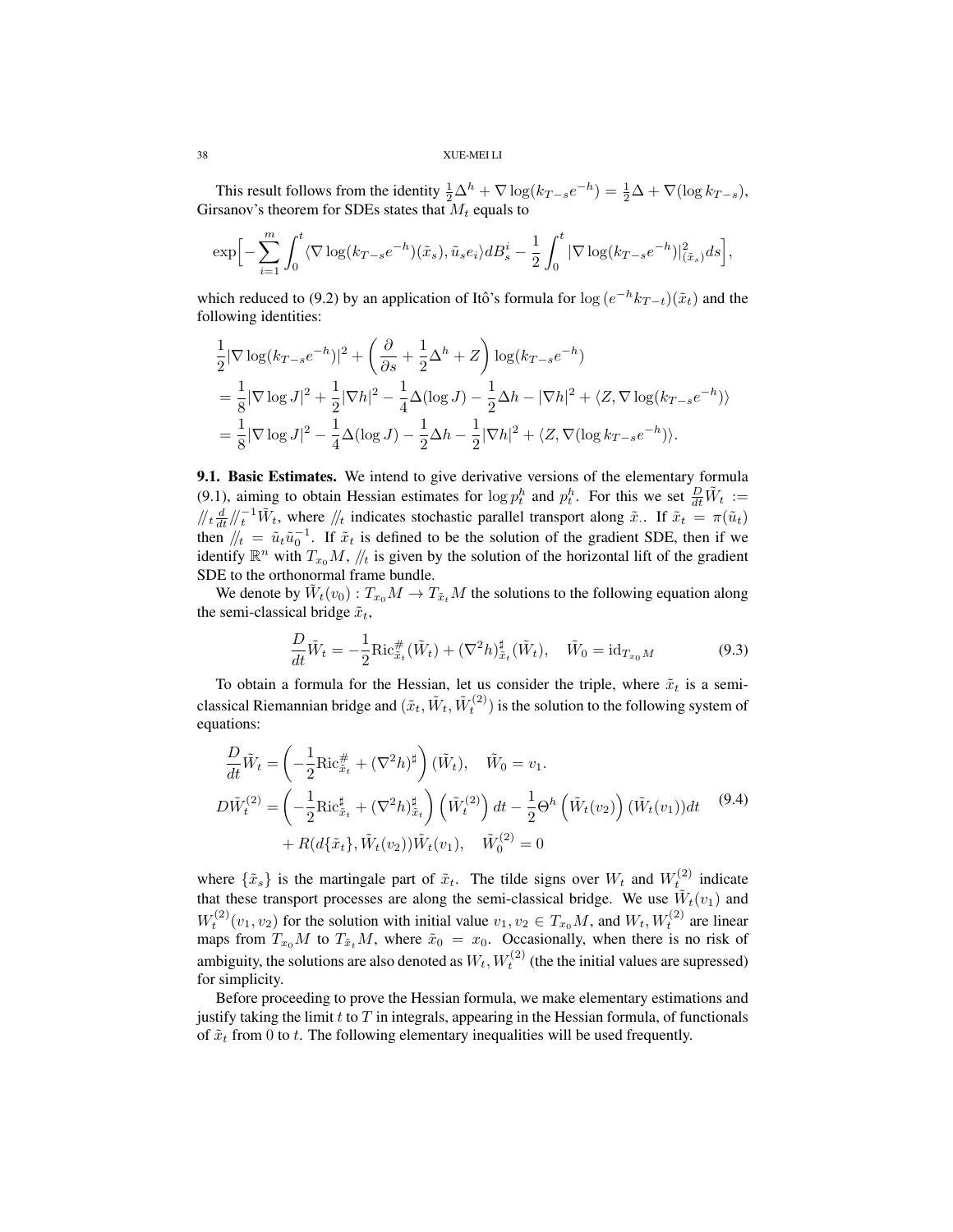**Lemma 9.2.** *Let*  $p > 0$ *. For a constant*  $c(p)$ *, the following estimates hold.* 

$$
\sup_{0 \le t \le T} \frac{2}{t} \int_0^{\frac{t}{2}} \frac{s^{\frac{p}{2}}}{(T-s)^{\frac{p}{2}}T^{\frac{p}{2}}} ds \le c(p) T^{-\frac{p}{2}}, \sup_{0 \le t \le \frac{T}{2}} \frac{2}{t} \int_{\frac{t}{2}}^t \frac{s^{\frac{p}{2}}}{(T-s)^{\frac{p}{2}}T^{\frac{p}{2}}} ds \le c(p) T^{-\frac{p}{2}},
$$
  
\n
$$
\sup_{\frac{T}{2} \le t \le T} \frac{2}{t} \int_{\frac{t}{2}}^t \frac{s^{\frac{p}{2}}}{(T-s)^{\frac{p}{2}}T^{\frac{p}{2}}} ds \le c(p) T^{-p/2}, \quad \text{for } p < 2.
$$

**Lemma 9.3.** (1) *For every*  $p \geq 1$  *and*  $T$  *there exists a constant*  $\delta > 0$  *such that if*  $\Phi^h \leq C + \delta d^2(\cdot, y_0)$  for some C, then

$$
\sup_{t\leq T}\mathbb{E}\Big(e^{p\int_0^t\Phi^h(\tilde{x}_s)\,ds}\Big)<\infty.
$$

(2) *For some number*  $c(p, n)$ *, depending only on p and n,* 

$$
\mathbb{E}d^p(\tilde{x}_s, y_0) \le c(p)(T-s)^p \left(\frac{d(x_0, y_0)}{T}\right)^p + c(p, n) \left(\frac{s(T-s)}{T}\right)^{\frac{p}{2}},
$$

*For any*  $\delta > 0$  *and*  $s \in [0, T)$ *,* 

$$
\mathbb{E} |\nabla \log k_{T-s}(\tilde{x}_s, y_0)|^2
$$
  
\$\leq \frac{1}{4}(1+\delta^{-1}) \mathbb{E} |\nabla \log J(\tilde{x}\_s)|^2 + (1+\delta) \left( \frac{d^2(x\_0, y\_0)}{T^2} + \frac{ns}{T(T-s)} \right).

(3) *Set*

$$
c_{p,J} = \sup_{0 \le s \le T} |\nabla \log J^{-\frac{1}{2}}(\tilde{x}_s)|_{L^p(\Omega)}.
$$
  

$$
F(p,r,t) := \frac{1}{t-r} \int_r^t \frac{s^{\frac{p}{2}}}{(T-s)^{\frac{p}{2}}T^{\frac{p}{2}}} ds.
$$
 (9.5)

*There exist constants*  $c(p)$  *and*  $c(p, n)$  *such that* 

$$
\mathbb{E}\left(\frac{1}{t-r}\int_r^t |\nabla \log(k_{T-s}(\tilde{x}_s, y_0)|^p ds\right)
$$
  
\n
$$
\leq (2C_{p,J})^p + c(p)\frac{d^p(x_0, y_0)}{T^p} + c(p,n)F(p,r,t).
$$

(4) *Moreover for any*  $p > 0$ *,* 

$$
\sup_{0 \le t \le T} \mathbb{E} \left( \frac{2}{t} \int_0^{\frac{t}{2}} |\nabla \log k_{T-s}(\tilde{x}_s, y_0)|^p ds \right)
$$
\n
$$
\le (2C_{p,J})^p + c(p) \frac{d^p(x_0, y_0)}{T^p} + c(p,n) T^{-p/2},
$$
\n(9.6)

(5) *and for* p < 2*,*

$$
\sup_{0\leq t\leq T}\mathbb{E}\left(\frac{2}{t}\int_{\frac{t}{2}}^{t} |\nabla \log k_{T-s}(\tilde{x}_s,y_0)|^p ds\right)
$$
  

$$
\leq (2C_{p,J})^p + c(p)\frac{d^p(x_0,y_0)}{T^p} + c(p,n)T^{-p/2}.
$$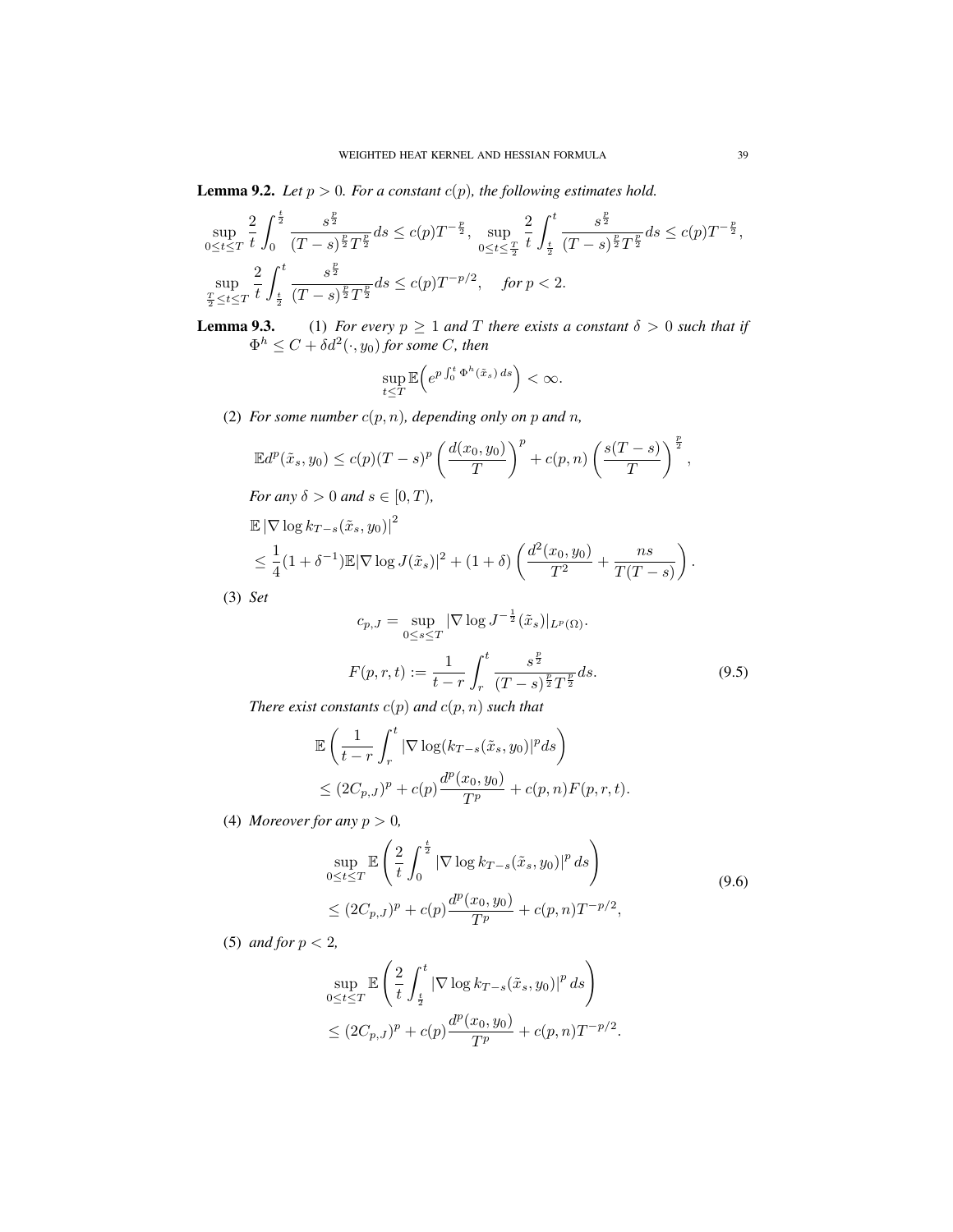*Proof.* The  $\mathbb{R}^n$  valued Brownian bridge is a Gaussian process, the exponential of its square distance function is integrable in  $L^a$  for  $a < 1/2$  (Fernique's theorem). Since  $d(\tilde{x}_s, y_0)$  is the *n*-dimensional Bessel bridge,  $\sup_{s \leq t} \mathbb{E}e^{C d^2(\tilde{x}_s, y_0)}$  is finite for C sufficiently small, and any  $p \geq 0$  and T, by choosing sufficiently small  $\delta$  we see that  $\Phi^h$  $\left(e^{\int_0^t \Phi^h(\tilde{x}_s) ds}, t \leq T\right)$  is  $L^p$  bounded, concluding part (1).

Let  $c(p, n)$  denote a constant depending only on p and n, varying from line to line. Using the explicit law of the  $n$ -dimensional Bessel bridge, we see that for some number  $c(p, n),$ 

$$
\mathbb{E}d^p(\tilde{x}_s,y_0)\leq c(p)\left(\frac{(T-s)d(x_0,y_0)}{T}\right)^p+c(p,n)\left(\frac{s(T-s)}{T}\right)^{\frac{p}{2}}.
$$

Furthermore  $\mathbb{E}d^2(\tilde{x}_t, y_0) = \frac{(T-t)^2}{T^2}d^2(x_0, y_0) + \frac{nt(T-t)}{T}$ , so the second part of statement (2) follows from applying standard inequalities to the following identity

$$
|\nabla \log k_{T-t}(\tilde{x}_t, y_0)| = \left| \nabla \log J^{-\frac{1}{2}}(\tilde{x}_t) + \frac{(d\nabla d)(\tilde{x}_t, y_0)}{T-t} \right|.
$$

We used the fact that  $|\nabla d| = 1$ . For any  $p > 0$ ,

$$
\mathbb{E} |\nabla \log k_{T-s}(\tilde{x}_s, y_0)|^p \le 2^p \mathbb{E} |\nabla \log J^{-\frac{1}{2}}(\tilde{x}_s)|^p + 2^p \frac{\mathbb{E} |(\nabla d) d(\tilde{x}_s, y_0)|^p}{(T-s)^p}
$$
  

$$
\le 2^p \mathbb{E} |\nabla \log J^{-\frac{1}{2}}(\tilde{x}_s)|^p + c(p) \frac{d^p(x_0, y_0)}{T^p} + c(p, n) \left(\frac{s}{T(T-s)}\right)^{\frac{p}{2}},
$$

and so the first inequality in the statement of part (3) follows:

$$
\mathbb{E}\left(\frac{1}{t-r}\int_r^t |\nabla \log(k_{T-s}(\tilde{x}_s, y_0)|^p ds\right) \n\le 2^p \sup_{r\le s\le t} \mathbb{E}|\nabla \log J^{-\frac{1}{2}}(\tilde{x}_s)|^p + c(p)\frac{d^p(x_0, y_0)}{T^p} + c(p, n)\frac{1}{t-r}\int_r^t \frac{s^{\frac{p}{2}}}{(T-s)^{\frac{p}{2}}T^{\frac{p}{2}}}ds.
$$

Replacing  $r = \frac{t}{2}$  and t by  $\frac{t}{2}$ , and apply the following inequality from Lemma 9.2 to conclude the last two inequalities.

For an orthonormal basis  $\{e_i\}_{i=1}^n$  of  $\mathbb{R}^n$ , we define as following a family of independent one dimensional Brownian motions on the probability space  $(\Omega, \mathcal{F}, \mathcal{F}_t, \mathbb{Q})$  where  $\mathbb Q$ is probability measure that is equivalent to  $\mathbb P$  on each  $\mathcal F_t$ , where  $t < T$ , with the density  $\frac{d\mathbb{Q}}{d\mathbb{P}} = M_t$  where  $(M_t)$  is given in Lemma 9.1.

**Definition 9.4.** Set  $\tilde{B}_t = (\tilde{B}_t^1, \ldots, \tilde{B}_t^n)$ , where for  $1 \leq i \leq n$ ,

$$
\tilde{B}_t^i := B_t^i + \int_0^t d\log(k_{T-s}e^{-h})(\tilde{u}_se_i) ds.
$$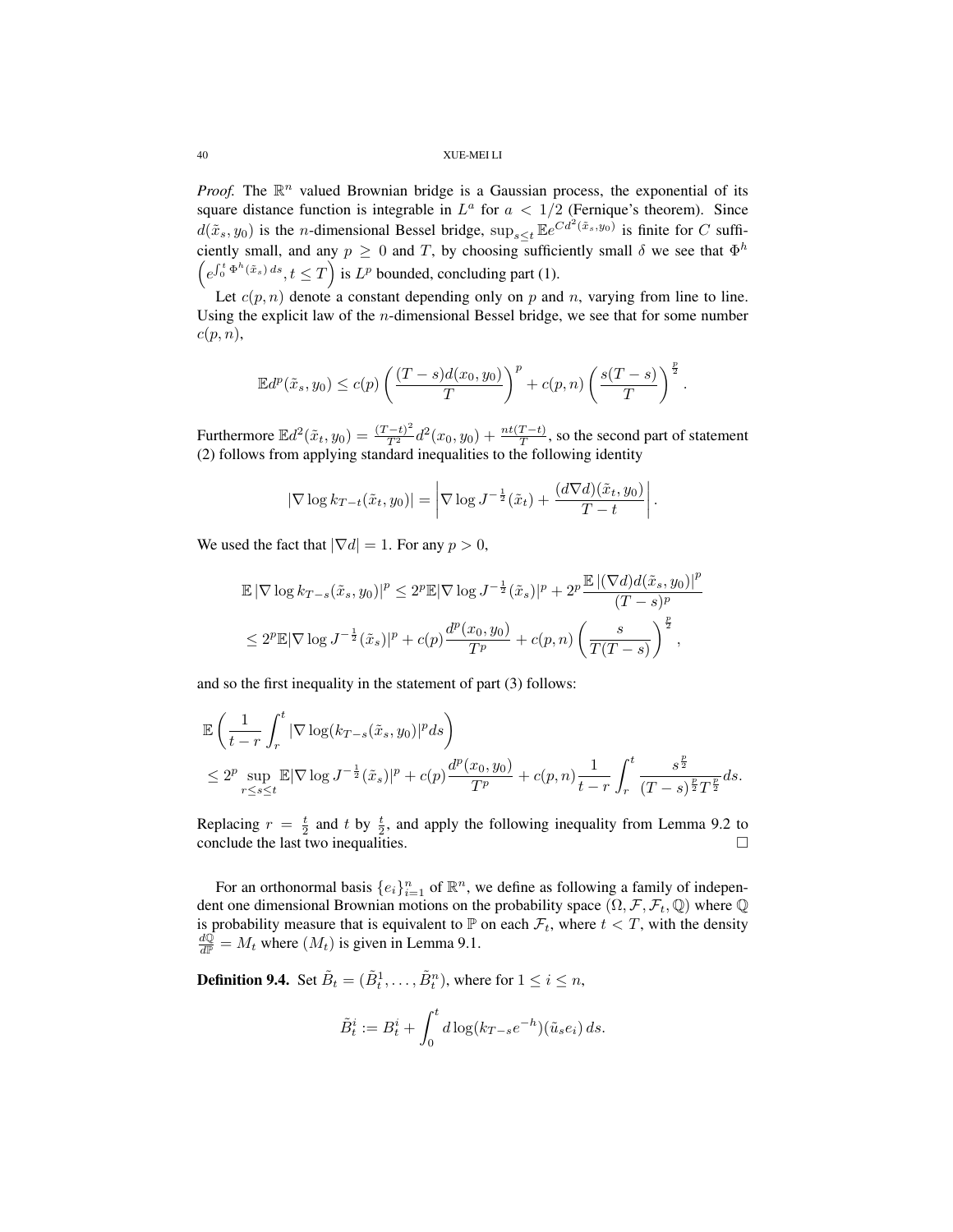For a number  $p > 0$ , the following notation will be used in the next lemma.

$$
b_1(2p) = \sup_{0 \le s \le T} \left| \nabla \log J^{-\frac{1}{2}}(\tilde{x}_s) \right|_{L^{2p}(\Omega)}
$$
  
\n
$$
b_2(2p) = \sup_{0 \le s \le T} \left| \nabla h(\tilde{x}_s) \right|_{L^{2p}(\Omega)},
$$
  
\n
$$
b_3(2) = \sup_{0 \le s \le T} \left| \tilde{W}_s^{(2)}(v_1, v_2) \right|_{L^2(\Omega)},
$$
  
\n
$$
b_4(2p) = \sup_{0 \le s \le T} \left| \tilde{W}_s^{(2)}(v_1, v_2) \right|_{L^{2p}(\Omega)},
$$
  
\n
$$
A = ((b_1(2p))^p + (b_2(2p))^p)^{\frac{1}{p}} b_4(2p).
$$

**Lemma 9.5.** Assume **C4a, C4b**. Let  $p \ge 1$ . Then for a constant  $c(p, n)$ , depending only *on* p and n, the following estimate holds for any  $t \in (0, T]$ ,

$$
\begin{split} &\left|\frac{2}{t}\int_{0}^{t/2} \langle d\{\tilde{x}_{s}\}, \tilde{W}_{s}^{(2)}(v_{1}, v_{2})\rangle\right|_{L^{p}(\Omega)} \\ &\leq c(p, n) \left(b_{4}(2p)\frac{d(x_{0}, y_{0})}{T} + b_{4}(2p)\frac{1}{\sqrt{T}} + b_{3}(2)\frac{1}{\sqrt{t}} + A\right). \end{split} \tag{9.7}
$$

*for all unit tangent vectors*  $v_1, v_2$ *. Also the following holds for*  $0 < t \leq T$ *,* 

$$
\left| \int_0^t \frac{2}{t-r} \int_0^{(t-r)/2} \langle d\{\tilde{x}_s\}, \tilde{W}_s^{(2)}(v_1, v_2) \rangle dr \right|_{L^p(\Omega)} \n\le c(p, n) \left( b_4(2p) d(x_0, y_0) + [b_4(2p) + b_3(2)]\sqrt{T} + AT \right).
$$

*Furthermore, the following stochastic processes,*

$$
\exp\left[\int_0^t \Phi^h(\tilde{x}_s) ds\right] \cdot \frac{2}{t} \int_0^{t/2} \langle d\{\tilde{x}_s\}, \tilde{W}_s^{(2)}(v_1, v_2) \rangle
$$

$$
\exp\left[\int_0^t \Phi^h(\tilde{x}_s) ds\right] \int_0^t \frac{2}{t-r} \int_0^{(t-r)/2} \langle d\{\tilde{x}_s\}, \tilde{W}_s^{(2)}(v_1, v_2) \rangle dr
$$

*are*  $L^p$  *bounded on*  $\left[\frac{T}{2}, T\right]$  *and converge in*  $L^1$  *as*  $t \uparrow T$ *.* 

*Proof.* Let us take the canonical representation of the process  $\tilde{x}_t$  so integration w.r.t. the martingale part of  $\tilde{x}_s$  is the same as w.r.t.  $\tilde{u}_s d\tilde{B}_s$ . Since  $\|\Theta^h\| + \|R\| \le c e^{\delta_1 d(\cdot,y_0)}$ , we apply Lemma 5.5 to conclude that  $\sup_{s \leq t} \mathbb{E} \left( \left| \tilde{W}_s^{(2)}(v_1, v_2) \right| \right)$  $\int_a^q$  is finite.

Let us denote  $\tilde{W}_s^{(2)}(v_1, v_2)$  by  $\tilde{W}_s^{(2)}$  to ease the notation. By Itô's isometry, for any  $0 \leq r < t \leq T$ ,

$$
\left| \frac{1}{t-r} \int_r^t \langle \tilde{u}_s dB_s, \tilde{W}_s^{(2)} \rangle \right|_{L^2(\Omega)} \leq \frac{1}{t-r} \sqrt{\int_r^t \mathbb{E} |\tilde{W}_s^{(2)}|^2 ds}
$$
  

$$
\leq \frac{1}{\sqrt{t-r}} \sup_{r \leq s \leq t} |\tilde{W}_s^{(2)}|_{L^2(\Omega)}.
$$

On the other hand, by the definition of  $\tilde{B}_t$ ,

$$
\int_r^t \langle \tilde{u}_s d\tilde{B}_s, \tilde{W}_s^{(2)} \rangle = \int_r^t \langle \tilde{u}_s dB_s, \tilde{W}_s^{(2)} \rangle + \int_r^t d\log(k_{T-s}e^{-h}) \left( \tilde{W}_s^{(2)} \right) ds.
$$

,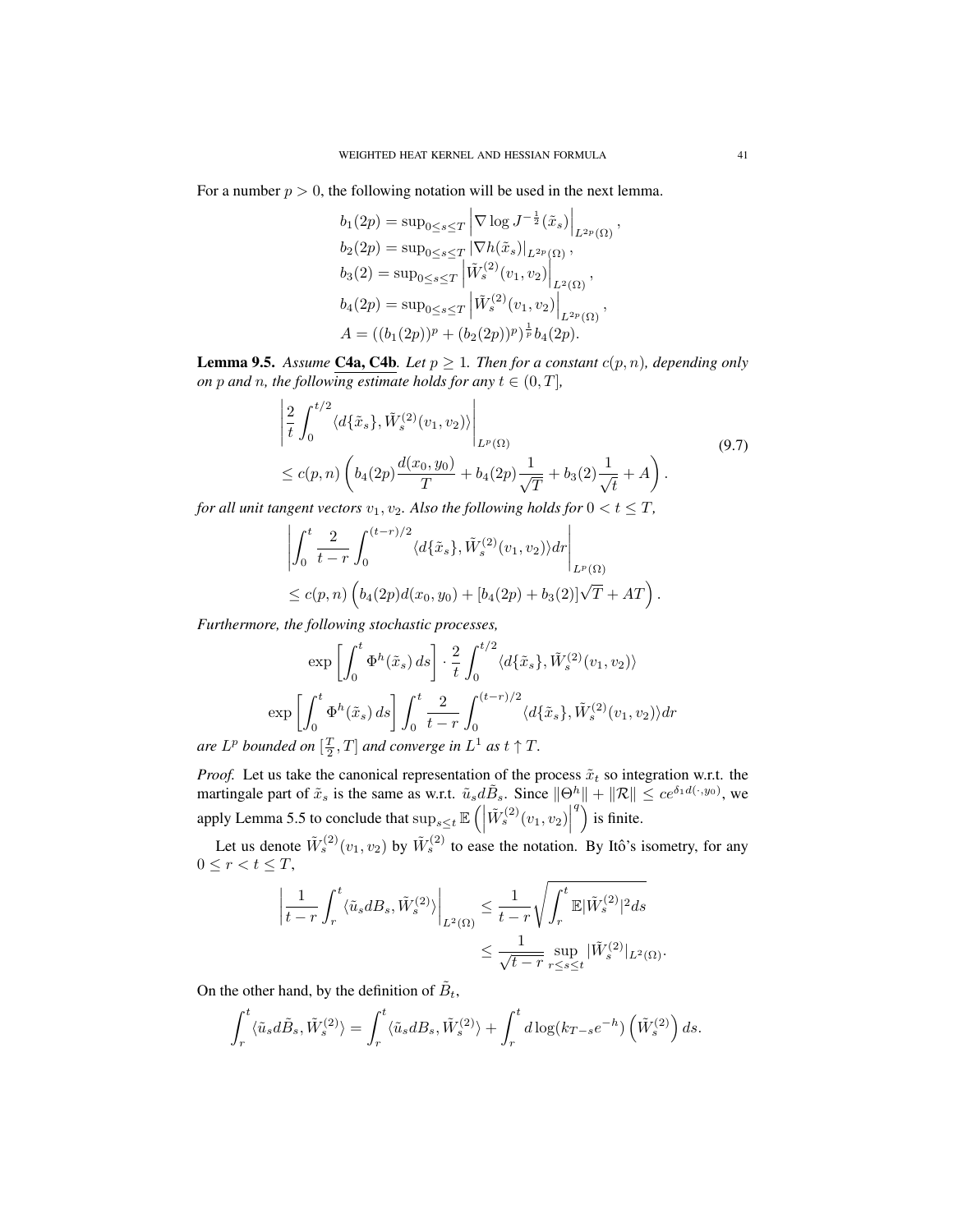Below  $c(p)$  stands for a constant depending on p. By multiple uses of Hölder's inequality and the elementary inequality  $(a + b)^p \le c(p)a^p + c(p)b^p$  we obtain the following for  $p \geq 1$ ,

$$
\mathbb{E}\left(\left|\frac{2}{t-r}\int_{0}^{\frac{t-r}{2}}\langle\tilde{u}_{s}d\tilde{B}_{s},\tilde{W}_{s}^{(2)}\rangle\right|^{p}\right)\leq c(p)\mathbb{E}\left(\left|\frac{2}{t-r}\int_{0}^{\frac{t-r}{2}}\langle\tilde{u}_{s}dB_{s},\tilde{W}_{s}^{(2)}\rangle\right|^{p}\right)
$$

$$
+c(p)\mathbb{E}\left(\left|\frac{2}{t-r}\int_{0}^{\frac{t-r}{2}}d\log(k_{T-s}e^{-h})\left(\tilde{W}_{s}^{(2)}\right)ds\right|^{p}\right).
$$

$$
\mathbb{E}\left(\left|\frac{2}{t-r}\int_{0}^{\frac{t-r}{2}}\langle\tilde{u}_{s}d\tilde{B}_{s},\tilde{W}_{s}^{(2)}\rangle\right|^{p}\right)\leq c(p)(t-r)^{-\frac{p}{2}}\sup_{0\leq s\leq T}\left(\mathbb{E}|\tilde{W}_{s}^{(2)}|^{2}\right)^{\frac{p}{2}}
$$

$$
+c(p)\frac{1}{t-r}\int_{r}^{t}\mathbb{E}\left(\left|\nabla\log(k_{T-s}e^{-h})(\tilde{x}_{s})\right|^{p}\left|\tilde{W}_{s}^{(2)}\right|^{p}\right)ds.
$$

Since  $\sup_{s\leq t} \mathbb{E}e^{\delta_2 d(\tilde{x}_s,y_0)} < \infty$ , and since  $|\nabla h|$  and  $|\nabla \log J|$  are bounded by  $\delta_2 d(\cdot, y_0)$ ,  $|\nabla h(\tilde{x}_s)|$  and  $|\nabla \log J(\tilde{x}_s)|$  are  $L^p$  bounded on  $[0, T]$  for any  $p \geq 1$ . Since,

$$
\left|\nabla \log(k_{T-s}e^{-h})(\tilde{x}_s)\right|^{2p} \le c(p) \left|\nabla \log(k_{T-s})(\tilde{x}_s)\right|^{2p} + c(p) \left|\nabla h(\tilde{x}_s)\right|^{2p},
$$

we obtain

$$
\frac{1}{t-r} \int_{r}^{t} \mathbb{E}\left( \left| \nabla \log(k_{T-s}e^{-h})(\tilde{x}_{s}) \right|^{p} \left| \tilde{W}_{s}^{(2)} \right|^{p} \right) ds
$$
\n
$$
\leq \left( \frac{2}{t-r} \int_{0}^{\frac{t-r}{2}} \mathbb{E}\left( \left| \nabla \log(k_{T-s})(\tilde{x}_{s}) - \nabla h(\tilde{x}_{s}) \right|^{2p} \right) \right)^{\frac{1}{2}} \sqrt{\frac{2}{t-r} \int_{0}^{\frac{t-r}{2}} \mathbb{E}\left( \left| \tilde{W}_{s}^{(2)} \right|^{2p} \right) ds}
$$
\n
$$
\leq (b_{4}(2p))^{p} \left( \frac{2}{t-r} \int_{0}^{\frac{t-r}{2}} \mathbb{E}\left( \left| \nabla \log(k_{T-s})(\tilde{x}_{s}) \right|^{2p} \right) + (b_{2}(2,p))^{p} \right)^{\frac{1}{2}}.
$$

On the other hand, by Lemmas 9.3 and 9.2 we have:

$$
\left(\frac{2}{t-r}\int_0^{\frac{t-r}{2}} \mathbb{E} |\nabla \log k_{T-s}(\tilde{x}_s)|^{2p} ds\right)^{\frac{1}{2}}
$$
\n
$$
\leq c(p) \left(\sup_{0 \leq s \leq T} \mathbb{E} |\nabla \log J^{-\frac{1}{2}}(\tilde{x}_s)|^{2p} + \frac{d^{2p}(x_0, y_0)}{T^{2p}} + \frac{2c(p, n)}{t-r} \int_0^{\frac{t-r}{2}} \frac{s^p}{(T-s)^p T^p} ds\right)^{\frac{1}{2}}
$$
\n
$$
\leq c(p) (b_1(2p))^p + c(p) \frac{d^p(x_0, y_0)}{T^p} + c(p, n) T^{-p/2}.
$$

Finally we obtain

$$
\mathbb{E}\left(\left|\frac{2}{t-r}\int_{0}^{\frac{t-r}{2}}\langle\tilde{u}_{s}d\tilde{B}_{s},\tilde{W}_{s}^{(2)}\rangle\right|^{p}\right) \n\leq \frac{c(p)}{(t-r)^{\frac{p}{2}}}(b_{3}(2))^{p} + c(p)(b_{4}(2p))^{2}[(b_{1}(2p))^{p} + (b_{2}(2p))^{p} + \frac{d^{p}(x_{0},y_{0})}{T^{p}} + \frac{c(p,n)}{T^{\frac{p}{2}}}] \n= c(p,n)\left((t-r)^{-\frac{p}{2}}(b_{3}(2))^{p} + A^{p} + (b_{4}(2p))^{p}\frac{d^{p}(x_{0},y_{0})}{T^{p}} + (b_{4}(2p))^{p}T^{-p/2}\right)
$$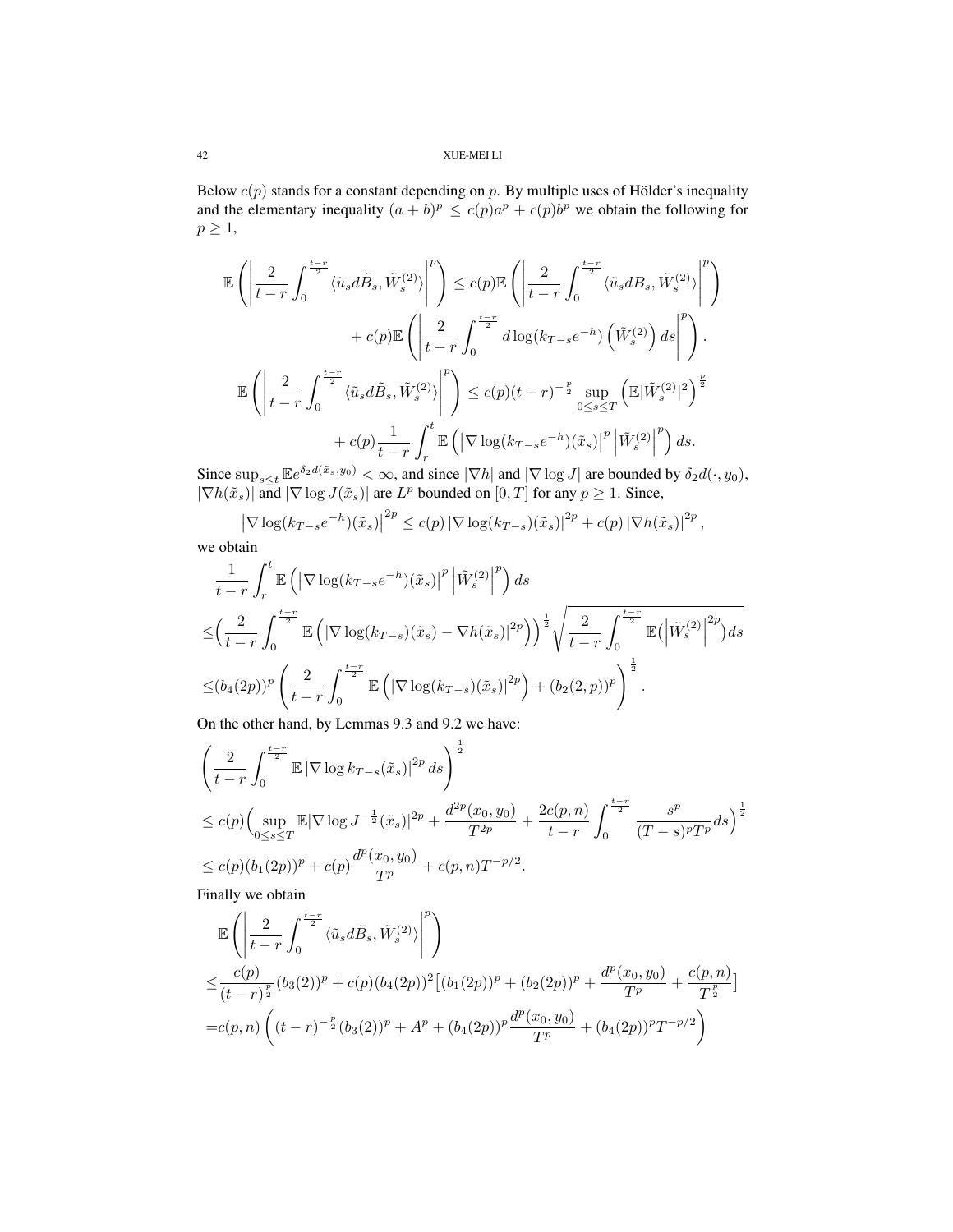For  $r = 0$ , this is (9.7), as required. For  $p \ge 1$  integrating both sides of the above inequality from 0 to  $t$  with respect to  $r$  leads to

$$
\mathbb{E}\left|\int_0^t \frac{2}{t-r} \int_0^{(t-r)/2} \langle \tilde{u}_s d\tilde{B}_s, \tilde{W}_s^{(2)}(v_1, v_2) \rangle dr \right|^p
$$
  

$$
\leq c(p,n)t^{\frac{p}{2}}(b_3(2))^p + t^p c(p,n) \left( A^p + (b_4(2p))^p \frac{d^p(x_0, y_0)}{T^p} + (b_4(2p))^p T^{-p/2} \right),
$$

giving the second required estimate.

From Lemma 9.3,  $e^{\int_0^t \Phi^h(\tilde{x}_s) ds}$  is also  $L^p$  bounded for any  $p \ge 1$ , from which we see that  $\exp\left[\int_0^t \Phi^h(\tilde{x}_s) ds\right] \cdot \frac{2}{t} \int_0^{t/2} \langle \tilde{u}_s d\tilde{B}_s, \tilde{W}_s^{(2)}(v_1, v_2) \rangle$  is  $L^p$  bounded. The  $L^p$  boundedness of the second stochastic process follows by the same argument, completing the proof of the lemma.  $\Box$ 

**Definition 9.6.** For  $0 < t \leq T$  we set

$$
\tilde{N}_t = \frac{4}{t^2} \int_{\frac{t}{2}}^t \langle d\{\tilde{x}_s\}, \tilde{W}_s(v_1) \rangle \int_0^{\frac{t}{2}} \langle d\{\tilde{x}_s\}, \tilde{W}_s(v_2) \rangle, \tag{9.8}
$$

and  $C_1(K,T) = \max_{0 \le r \le t \le T} \frac{e^{Kt} - e^{Kr}}{K(t-r)}$  $\frac{K(t-e^{i\lambda t})}{K(t-r)}$ . And for  $\alpha$ , *p* positive we define

$$
b_1(\alpha p) = \sup_{0 \le s \le T} \left| \nabla \log J^{-\frac{1}{2}}(\tilde{x}_s) \right|_{L^{p\alpha}(\Omega)},
$$
  
\n
$$
b_2(\alpha p) = \sup_{0 \le s \le T} |\nabla h(\tilde{x}_s)|_{L^{p\alpha}(\Omega)},
$$
  
\n
$$
a_1(\alpha, p, T) = e^{\lfloor K \rfloor T} ((b_1(\alpha' p))^2 + b_2(\alpha' p))^2 + (b_1(\alpha p))^2 + (b_2(\alpha p))^2),
$$
  
\n
$$
a_2(K, T) = C_1(K, T) + e^{\lfloor K \rfloor T}.
$$

**Lemma 9.7.** Assume **C4a, C4b**. Let  $\alpha, p \ge 1$  be real numbers such that  $\alpha p < 2$ . For a *constant*  $c(p)$  *depending only on* p *and* n, the following holds for  $t \in (0, T]$ ,

$$
\left| \tilde{N}_t \right|_{L^p(\Omega)} \le c(p,n) \left( a_1(\alpha, p, T) + e^{|K|T} \frac{d^2(x_0, y_0)}{T^2} + a_2(K, T) \frac{1}{T} \right).
$$

*Furthermore,*

$$
\sup_{\frac{T}{2} \leq t \leq T} \left( \mathbb{E} \left| \int_0^t \tilde{N}_{t-\tau} dr \right|^p \right)^{\frac{1}{p}} \n\leq c(p,n) \left( a_1(\alpha, p, T)T + e^{|K|T} \frac{d^2(x_0, y_0)}{T} + a_2(K, T) \right).
$$

As a consequence, for any number  $p \in [1, 2)$ ,  $(\tilde{N}_t)$  is  $L^p$  bounded on  $[\frac{T}{2}, T]$ ; and so are *the stochastic processes:*

$$
e^{\int_0^t \Phi^h(\tilde{x}_s)ds} \tilde{N}_t
$$
; and  $e^{\int_0^t \Phi^h(\tilde{x}_s)ds} \int_0^t |\tilde{N}_{t-r}| dr$ ,

*both converge in*  $L^1$  *as*  $t \uparrow T$ *.*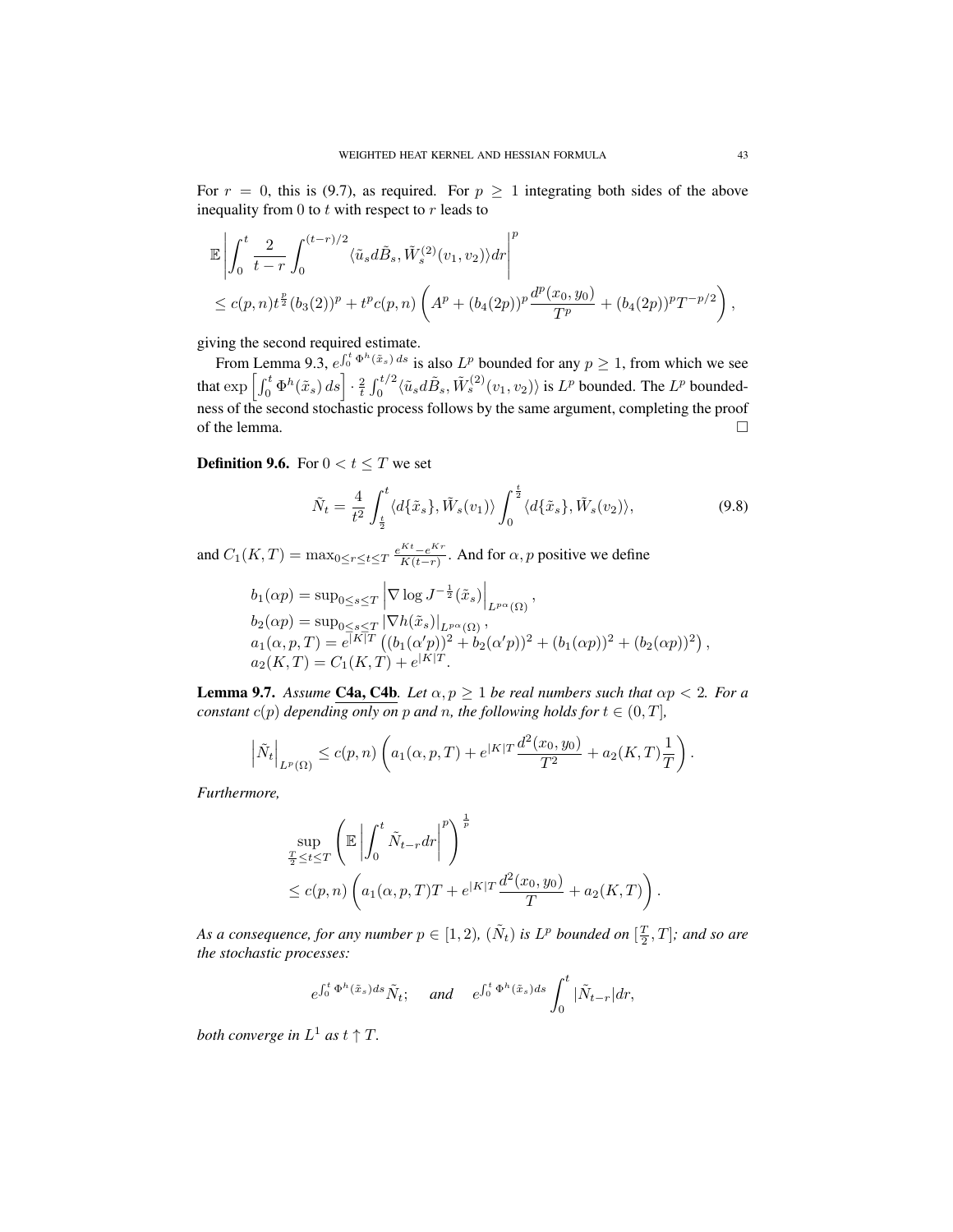*Proof.* Let us take  $v_1, v_2$  to be unit vectors and take the canonical representation of  $\tilde{x}_t$ so  $d\{\tilde{x}_s\} = \tilde{u}_s d\tilde{B}_s$ . We first compute  $\mathbb{E}|\tilde{N}_{t-r}|^p$  for which it is sufficient to split the products. For  $\alpha, \alpha' > 1$  conjugate,  $\frac{1}{\alpha} + \frac{1}{\alpha'} = 1$ , we have

$$
\begin{split} &\mathbb{E}|\tilde{N}_{t-r}|^p\\ &\leq \left(\mathbb{E}\left(\left|\frac{2}{t-r}\int_{\frac{t-r}{2}}^{t-r}\langle \tilde{u}_sd\tilde{B}_s,\tilde{W}_s(v_1)\rangle\right|^{p\alpha}\right)\right)^\frac{1}{\alpha}\left(\mathbb{E}\Big(\left|\frac{2}{t-r}\int_{0}^{\frac{t-r}{2}}\langle \tilde{u}_sd\tilde{B}_s,\tilde{W}_s(v_2)\rangle\right|^{p\alpha'}\right)\right)^\frac{1}{\alpha'}.\end{split}
$$

Below c denotes a constant whose value may change from line to line. Using the lower bound  $\rho^h \geq -K$  and Burkholder-Davis-Gundy inequality we see that, for any  $0 \leq r <$  $t \leq T$ ,

$$
\mathbb{E}\left|\frac{1}{t-r}\int_r^t\langle\tilde{u}_sdB_s,\tilde{W}_s(v_i)\rangle\right|^p\leq\frac{c(p)}{(t-r)^p}\mathbb{E}\left(\int_r^t|\tilde{W}_s(v_i)|^2ds\right)^{\frac{p}{2}}\leq\frac{c(p)C_1(K,T)^{\frac{p}{2}}}{(t-r)^{\frac{p}{2}}},
$$

where  $C_1(K,T) = \max_{0 \le r \le t \le T} \frac{-e^{Kr} + e^{Kt}}{K(t-r)}$  $\frac{e^{kt} + e^{kt}}{K(t-r)}$  if  $K \neq 0$ , and  $C_1(K,T) = 1$  for  $K = 0$ . By the definition of  $\tilde{B}$ , the estimate above, and repeated use of the elementary inequality  $(a + b)^p \le c(p)a^p + c(p)b^p$  we obtain the following estimates:

$$
\mathbb{E}\left(\left|\frac{1}{t-r}\int_{r}^{t}\langle\tilde{u}_{s}d\tilde{B}_{s},\tilde{W}_{s}(v_{1})\rangle\right|^{op}\right) \n\leq c(p,\alpha)\mathbb{E}\left(\left|\frac{1}{t-r}\int_{r}^{t}\langle\tilde{u}_{s}dB_{s},\tilde{W}_{s}(v_{1})\rangle\right|^{op}\right) \n+ c(p,\alpha)\mathbb{E}\left(\left|\frac{1}{t-r}\int_{r}^{t}\langle\nabla\log(k_{T-s}e^{-h},\tilde{W}_{s}(v_{1})\rangle\right|^{op}\right) \n\leq c(p,\alpha)\frac{(C_{1}(K,T))^{\frac{op}{2}}}{(t-r)^{\frac{op}{2}}}+c(p,\alpha)\mathbb{E}\left(\frac{1}{t-r}\int_{r}^{t}\left|\nabla\log(k_{T-s}e^{-h})\right|^{\alpha p}\left|\tilde{W}_{s}(v_{1})\right|^{\alpha p}ds\right) \n\leq c(p,\alpha)\frac{(C_{1}(K,T))^{\frac{op}{2}}}{(t-r)^{\frac{op}{2}}} \n+ c(p,\alpha)e^{\frac{1}{2}|K|p\alpha T}\mathbb{E}\left(\frac{1}{t-r}\int_{r}^{t}\left|\nabla\log k_{T-s}(\tilde{x}_{s})\right|^{\alpha p}ds+\frac{1}{t-r}\int_{r}^{t}\left|\nabla h(\tilde{x}_{s})\right|^{\alpha p}ds\right).
$$

We apply Lemma 9.3 to obtain that,

$$
\mathbb{E}\left(\left|\frac{2}{t-r}\int_{\frac{t-r}{2}}^{t-r}\langle\tilde{u}_sd\tilde{B}_s,\tilde{W}_s(v_1)\rangle\right|^{op}\right) \n\leq c(\alpha,p)\frac{(C_1(K,T))^{\frac{\alpha p}{2}}}{(t-r)^{\frac{\alpha p}{2}}} \n+ c(\alpha,p)e^{\frac{1}{2}|K|\alpha pT}\Big((b_1(\alpha,p))^{\alpha p} + (b_2(\alpha,p))^{\alpha p} + \frac{d^{\alpha p}(x_0,y_0)}{T^{\alpha p}}\Big) \n+ c(\alpha,p)e^{\frac{1}{2}|K|\alpha pT}F(\alpha p,(t-r)/2,t-r),
$$
\n(9.9)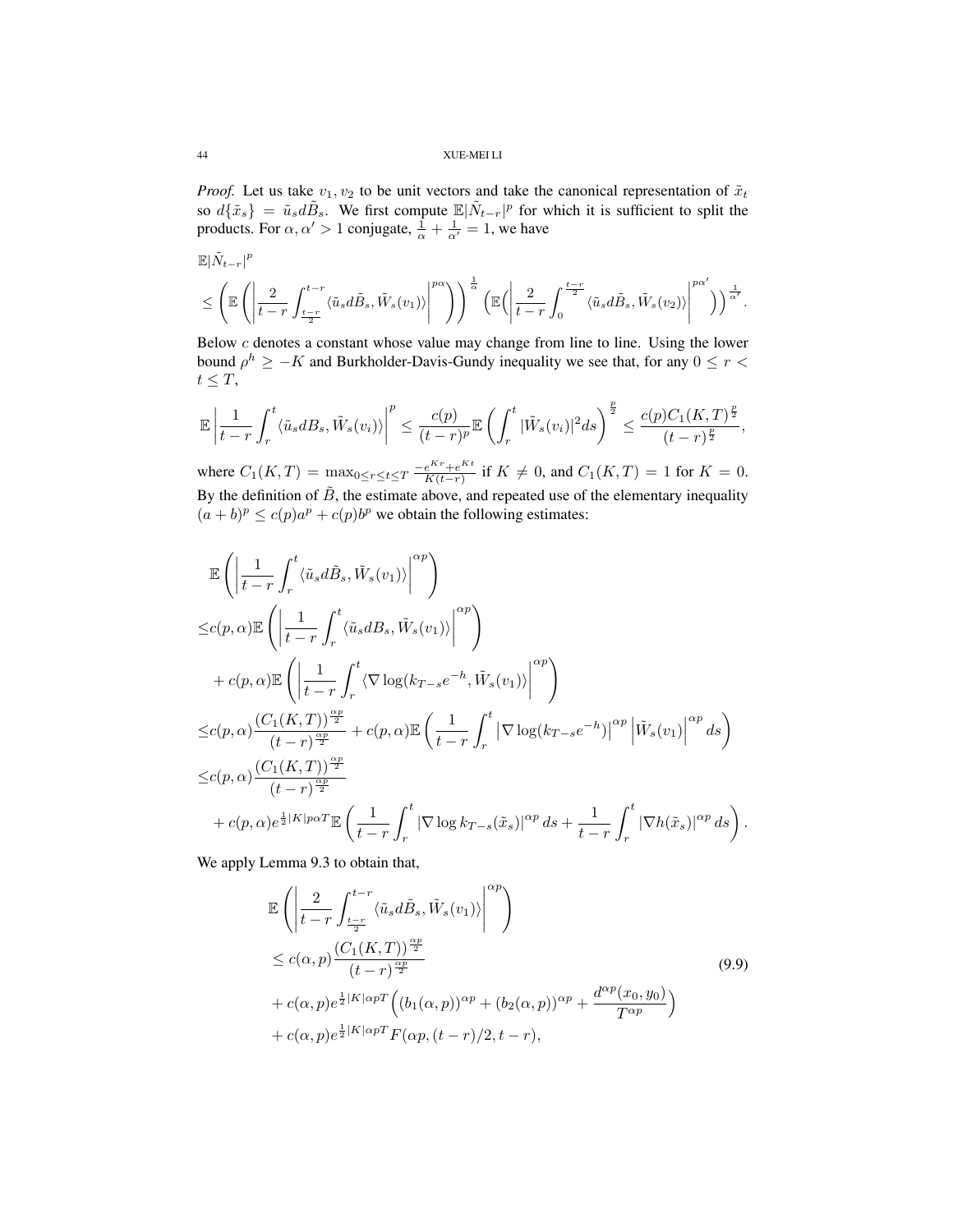where  $F(\alpha p, r, t) = \frac{1}{t-r} \int_r^t \left( \frac{s}{(T-s)T} \right)^{\frac{1}{2} \alpha p} ds$ . Consequently, the  $p^{th}$  moment of  $|\tilde{N}_{t-r}|^p$ has an upper bound of the same form:

$$
\mathbb{E}|\tilde{N}_{t-r}|^p
$$
\n
$$
\leq \left| \frac{2}{t-r} \int_{\frac{t-r}{2}}^{t-r} \langle \tilde{u}_s d\tilde{B}_s, \tilde{W}_s(v_1) \rangle \right|^p_{L^{p\alpha}(\Omega)} \left| \frac{2}{t-r} \int_0^{\frac{t-r}{2}} \langle \tilde{u}_s d\tilde{B}_s, \tilde{W}_s(v_2) \rangle \right|^p_{L^{p\alpha'}(\Omega)}
$$
\n
$$
\leq c(\alpha, p) \Big( D_1 + e^{\frac{1}{2}|K|pT} \Big( (b_1(\alpha p))^p + (b_2(\alpha p))^p + \frac{d^p(x_0, y_0)}{T^p} + \Big( F(\alpha p, \frac{t-r}{2}, t-r) \Big)^{\frac{1}{\alpha}} \Big) \Big) \times \left( D_1 + e^{\frac{1}{2}|K|pT} \Big( (b_1(\alpha' p))^p + (b_2(\alpha' p))^p + \frac{d^p(x_0, y_0)}{T^p} + \Big( F(\alpha' p, 0, t-r) \Big)^{\frac{1}{\alpha'}} \Big) \right).
$$

where  $D_1 = \frac{(C_1(K,T))^{\frac{p}{2}}}{(E+L)^{\frac{p}{2}}}$  $\frac{\Gamma(K,T))}{(t-r)^{\frac{p}{2}}}$ . If  $\alpha p < 2$ , we may apply Lemma 9.2,

$$
\sup_{0 \le t \le T} \left( F(\alpha p, (t - r)/2, t - r)) \right)^{\frac{1}{\alpha}} \le c(p, \alpha) T^{-p/2},
$$

$$
\sup_{0 \le t \le T} \left( F(\alpha' p, 0, t - r) \right)^{\frac{1}{\alpha'}} \le c(p, \alpha) T^{-p/2}.
$$

Thus, for  $b_3 := (b_1(\alpha'p))^2 + b_2(\alpha'p))^2 + (b_1(\alpha p))^2 + (b_2(\alpha p))^2$ ,

$$
\left(\mathbb{E}|\tilde{N}_{t-r}|^p\right)^{\frac{1}{p}} \le c(\alpha, p)\left(C_1(K,T)\frac{1}{t-r} + e^{|K|T}\left(b_3 + \frac{d^2(x_0, y_0)}{T^2} + \frac{1}{T}\right)\right).
$$

Set  $b_4 := (b_1(\alpha'p))^{2p} + b_2(\alpha'p))^{2p} + (b_1(\alpha p))^{2p} + (b_2(\alpha p))^{2p}$ . Since  $L^p$  norms in a probability space increases with p we may assume that  $p > 1$  and apply Hölder's inequality to obtain:

$$
\mathbb{E}\left|\int_{0}^{t}\tilde{N}_{t-r}dr\right|^{p}
$$
\n
$$
\leq t^{p-1}\mathbb{E}\left(\int_{0}^{t}\left|\frac{1}{t-r}\int_{r}^{t}\left\langle\tilde{u}_{s}d\tilde{B}_{s},\tilde{W}_{s}(v_{1})\right\rangle\cdot\frac{1}{r}\int_{0}^{r}\left\langle\tilde{u}_{s}d\tilde{B}_{s},\tilde{W}_{s}(v_{2})\right\rangle\right|^{p}dr\right)
$$
\n
$$
\leq t^{p-1}\int_{0}^{t}\left|\frac{2}{t-r}\int_{\frac{t-r}{2}}^{t-r}\left\langle\tilde{u}_{s}d\tilde{B}_{s},\tilde{W}_{s}(v_{1})\right\rangle\right|^{p}
$$
\n
$$
\left|\frac{2}{t-r}\int_{0}^{\frac{t-r}{2}}\left\langle\tilde{u}_{s}d\tilde{B}_{s},\tilde{W}_{s}(v_{2})\right\rangle\right|^{p}
$$
\n
$$
\leq c(\alpha,p)t^{p-1}\int_{0}^{t}\left(\frac{(C_{1}(K,T))^{p}}{(t-r)^{p}}+e^{\left|K\right|pT}\left(b_{4}+\frac{d^{2p}(x_{0},y_{0})}{T^{2p}}+T^{-p}\right)\right)dr
$$
\n
$$
\leq c(\alpha,p)\left((C_{1}(K,T))^{p}+T^{p}e^{\left|K\right|pT}\left(b_{4}+\frac{d^{2p}(x_{0},y_{0})}{T^{2p}}+T^{-p}\right)\right).
$$
\nThis completes the proof.

9.2. Hessian formula in terms of the semi-classical bridge. We are ready to prove a formula for  $\nabla dp_T^{h,V}$  in terms of the semi-classical bridge. The idea is to use Grisanov transform to transform our Hessian formula in terms of the  $h$ -Brownian motion to the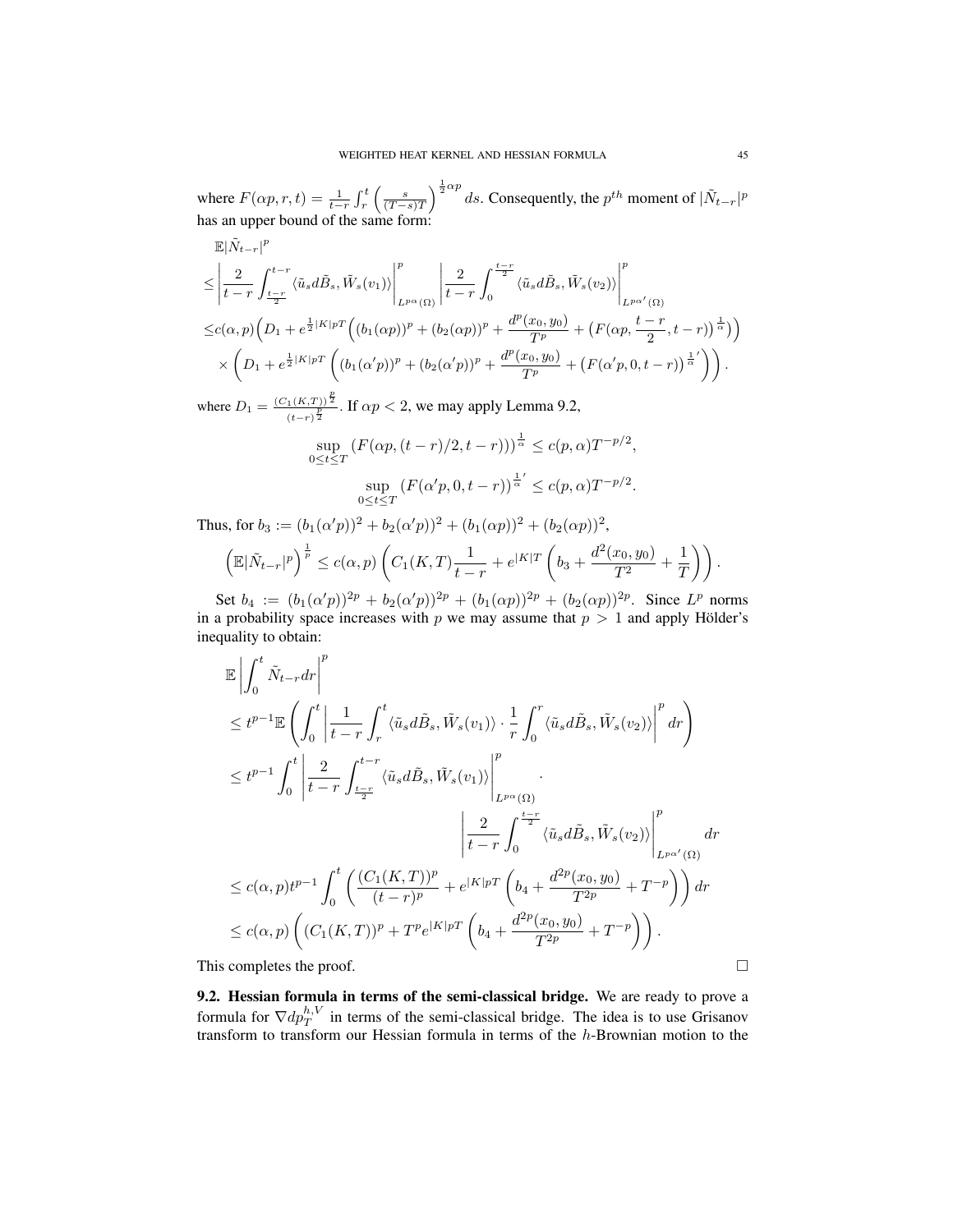semi-classical bridge with terminal time T, which is valid on any interval  $[0, t]$  where  $t < T$ . The previous estimates allow us to take  $t \to T$  in the formula. Set

$$
\tilde{\mathbb{V}}_{a,t} = (V(\tilde{x}_a) - V(x_0))e^{-\int_a^t (V(\tilde{x}_s) - V(x_0))ds}.
$$

Theorem 9.8. *Assume* C4*. Let* V *be a bounded Holder continuous function. Then the ¨ following formula holds where*  $T > 0$ *:* 

$$
\frac{\nabla dp_T^{h,V}(v_1, v_2)}{k_T(x_0, y_0)} e^{h(x_0) - h(y_0) + V(x_0)T}
$$
\n
$$
= \mathbb{E}\left[e^{\int_0^T \Phi^h(\tilde{x}_s)ds} \tilde{N}_T\right] + \frac{2}{T} \mathbb{E}\left[e^{\int_0^T \Phi^h(\tilde{x}_s)ds} \int_0^{T/2} \langle d\{\tilde{x}_s\}, \tilde{W}_s^{(2)}(v_1, v_2)\rangle\right]
$$
\n
$$
+ \int_0^T \mathbb{E}\left[\tilde{V}_{T-r,T} e^{\int_0^T \Phi^h(\tilde{x}_s)ds} \frac{2}{T-r} \int_0^{(T-r)/2} \langle d\{\tilde{x}_s\}, \tilde{W}_s^{(2)}(v_1, v_2)\rangle\right] dr
$$
\n
$$
+ \int_0^T \mathbb{E}\left[\tilde{V}_{T-r,T} e^{\int_0^T \Phi^h(\tilde{x}_s)ds} \tilde{N}_{T-r}\right] dr.
$$

*Proof.* We may assume  $V(x_0) = 0$ , and work with  $V - V(x_0)$  otherwise. We may also take  $x_t = \pi(u_t)$  and  $\tilde{x}_t = \pi(\tilde{u}_t)$  so  $d\{x_s\} = u_s dB_s$ . In the formula of Theorem 7.6, we take  $f = k_{T-\epsilon}(\cdot, y_0) \phi$  where  $\epsilon$  is a positive number smaller than  $T$ ,  $\phi$  is a smooth function with compact support such that  $\phi(y_0) = 1$ , thus

$$
\nabla dP_t^{h,V}(k_{T-\epsilon}(\cdot,y_0)\phi)(v_1,v_2)
$$
\n
$$
= \mathbb{E}\left[k_{T-\epsilon}(x_t,y_0)\phi(x_t)N_t\right] + \mathbb{E}\left[k_{T-\epsilon}(x_t,y_0)\phi(x_t)\frac{2}{t}\int_0^{t/2}\langle u_s dB_s, W_s^{(2)}(v_1,v_2)\rangle\right]
$$
\n
$$
+ \int_0^t \mathbb{E}\left[V(x_{t-r})k_{T-\epsilon}(x_t,y_0)\phi(x_t)e^{-\int_{t-r}^t V(x_s)ds}\frac{2}{t-r}\int_0^{(t-r)/2}\langle u_s dB_s, W_s^{(2)}(v_1,v_2)\rangle dr\right]
$$
\n
$$
+ \int_0^t \mathbb{E}\left[V(x_{t-r})k_{T-\epsilon}(x_t,y_0)\phi(x_t)e^{-\int_{t-r}^t V(x_s)ds}N_{t-r}dr\right].
$$

Take  $\epsilon \uparrow t$  in the above identity, followed by taking  $t \uparrow T$ . The left hand side is:

$$
\lim_{t \uparrow T} \lim_{\epsilon \uparrow t} \nabla dP_t^{h,V} (k_{T-\epsilon}(\cdot, y_0)\phi) (v_1, v_2)
$$
\n
$$
= \lim_{t \uparrow T} \lim_{\epsilon \uparrow t} \nabla d \left( \int_M p_t^{h,V} (\cdot, z) k_{T-\epsilon}(z, y_0)\phi(z) dz \right) (v_1, v_2)
$$
\n
$$
= \lim_{t \uparrow T} \lim_{\epsilon \uparrow t} \int_M \nabla dp_t^{h,V} (\cdot, z) (v_1, v_2) k_{T-\epsilon}(z, y_0)\phi(z) dz
$$
\n
$$
= \nabla dp_T^{h,V} (\cdot, y_0) (v_1, v_2).
$$

In the last step we use the fact that  $k_{T-t}$  is an approximation of the delta measure at  $y_0$ ,  $J(y_0) = 1$ , and  $\phi$  has compact support, so we may exchange the order of taking limits and integration.

On the right hand side, we note that  $k_{T-\epsilon}(\cdot, y_0)\phi$  is bounded uniformly in  $\epsilon$  for  $\epsilon$  small, V is bounded. Also, by Lemma 5.5, the stochastic integrals on the right hand side are  $L^p$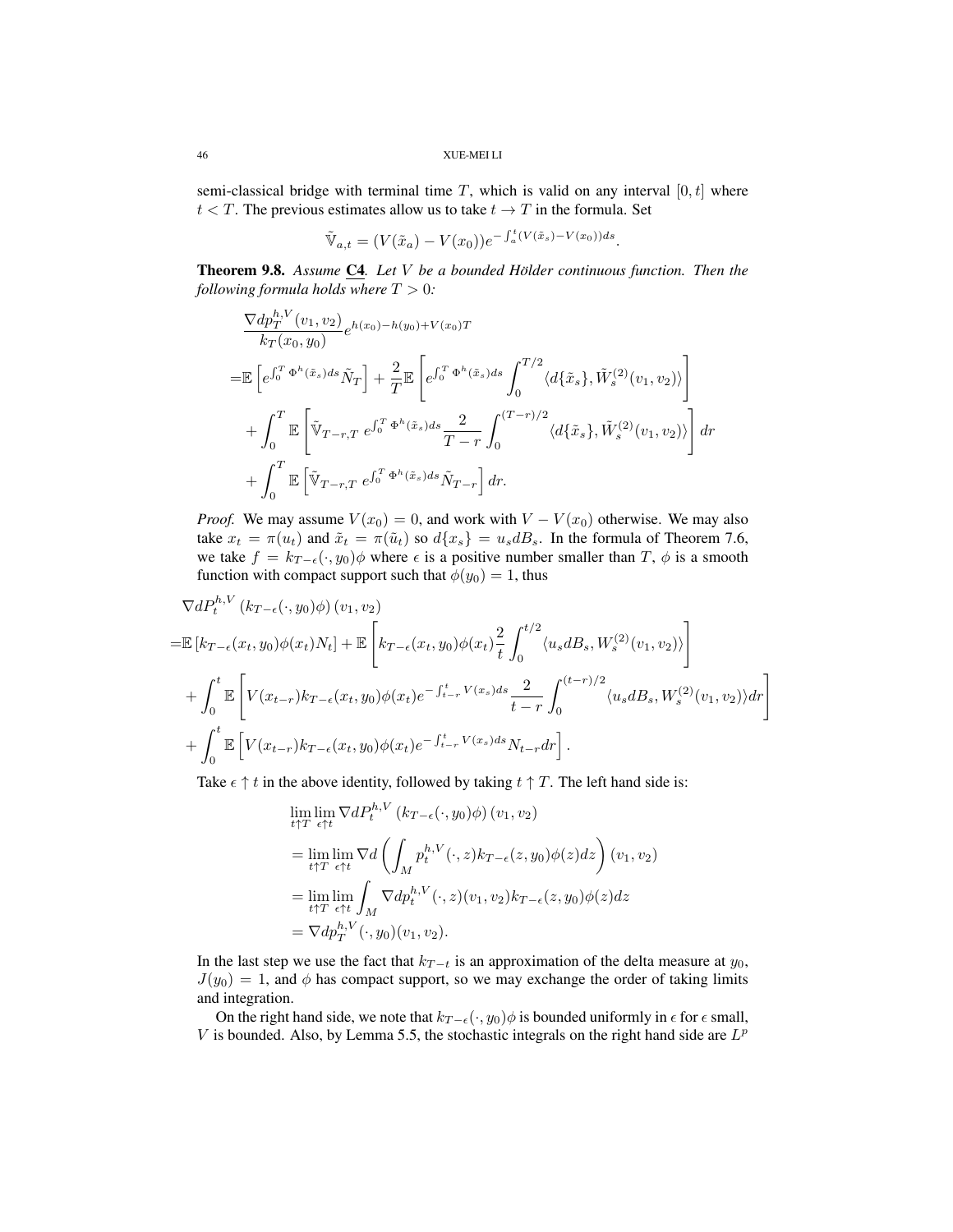integrable for any  $p \geq 1$ . We may therefor interchange the order of taking limits and taking expectations. The right hand side, after taking  $\epsilon \uparrow t$ , is:

$$
\mathbb{E}\left[k_{T-t}(x_t, y_0)\phi(x_t)N_t\right] + \mathbb{E}\left[k_{T-t}(x_t, y_0)\phi(x_t)\frac{2}{t}\int_0^{t/2}\langle u_s dB_s, W_s^{(2)}(v_1, v_2)\rangle\right] + \int_0^t \mathbb{E}\left[V(x_{t-r})k_{T-t}(x_t, y_0)\phi(x_t)e^{-\int_{t-r}^t V(x_s)ds}\frac{2}{t-r}\int_0^{(t-r)/2}\langle u_s dB_s, W_s^{(2)}(v_1, v_2)\rangle\right]dr + \int_0^t \mathbb{E}\left[V(x_{t-r})k_{T-t}(x_t, y_0)\phi(x_t)e^{-\int_{t-r}^t V(x_s)ds}N_{t-r}\right]dr.
$$

To the above, we make a Girsanov transform and apply Lemma 9.1 to transfer the  $x_t$ process to the  $\tilde{x}_t$  process and obtain:

$$
\mathbb{E}\left[M_t k_{T-t}(\tilde{x}_t, y_0)\phi(\tilde{x}_t)\tilde{N}_t\right] + \mathbb{E}\left[M_t k_{T-t}(\tilde{x}_t, y_0)\phi(\tilde{x}_t)\frac{2}{t}\int_0^{t/2} \langle \tilde{u}_s d\tilde{B}_s, \tilde{W}_s^{(2)}(v_1, v_2)\rangle \right]
$$
  
+ 
$$
\int_0^t \mathbb{E}\left[M_t V(\tilde{x}_{t-r})k_{T-t}(\tilde{x}_t, y_0)\phi(\tilde{x}_t)e^{-\int_{t-r}^t V(\tilde{x}_s)ds}\frac{2}{t-r}\int_0^{(t-r)/2} \langle \tilde{u}_s d\tilde{B}_s, \tilde{W}_s^{(2)}(v_1, v_2)\rangle \right] dr
$$
  
+ 
$$
\int_0^t \mathbb{E}\left[M_t V(\tilde{x}_{t-r})k_{T-t}(\tilde{x}_t, y_0)\phi(\tilde{x}_t)e^{-\int_{t-r}^t V(\tilde{x}_s)ds}\tilde{N}_{t-r}\right] dr.
$$

The  $k_{T-t}(\tilde{x}_t, y_0)$  term in the above integrals cancels with that in  $M_t$ , where

$$
M_t = e^{h(\tilde{x}_t) - h(x_0)} \frac{k_T(x_0, y_0)}{k_{T-t}(\tilde{x}_t, y_0)} \exp\left[\int_0^t \Phi^h(\tilde{x}_s) ds\right].
$$

Set  $A_t = e^{h(\tilde{x}_t) - h(x_0)} k_T(x_0, y_0) \exp\left[\int_0^t \Phi^h(\tilde{x}_s) ds\right]$ , the right hand side simplifies to the following expression:

$$
\mathbb{E}\left[A_t\phi(\tilde{x}_t)\tilde{N}_t\right] + \mathbb{E}\left[A_t\phi(\tilde{x}_t)\frac{2}{t}\int_0^{t/2}\langle \tilde{u}_sd\tilde{B}_s, \tilde{W}_s^{(2)}(v_1, v_2)\rangle\right] + \int_0^t \mathbb{E}\left[A_tV(\tilde{x}_{t-r})\phi(\tilde{x}_t)e^{-\int_{t-r}^t V(\tilde{x}_s)ds}\frac{2}{t-r}\int_0^{(t-r)/2}\langle \tilde{u}_sd\tilde{B}_s, \tilde{W}_s^{(2)}(v_1, v_2)\rangle\right]dr + \int_0^t \mathbb{E}\left[A_tV(\tilde{x}_{t-r})\phi(\tilde{x}_t)e^{-\int_{t-r}^t V(\tilde{x}_s)ds}\tilde{N}_{t-r}\right]dr.
$$

We are now free to take the limit  $t \uparrow T$ . Since  $\phi(\tilde{x}_t) \to 1$  and  $\Phi^h$  does not depend on time,  $A_t \phi(\tilde{x}_t)$  converges almost surely to

$$
A_T \phi(\tilde{x}_T) = e^{h(y_0) - h(x_0)} k_T(x_0, y_0) \exp\left[\int_0^T \Phi^h(\tilde{x}_s) ds\right].
$$

Since  $\phi$  has compact support and  $\int_0^T \Phi^h(\tilde{x}_s)$  is  $L^p$  bounded  $L^p$  for all  $p$ , the above convergence holds in  $L^p$  for any p. By Lemma 9.7, we may exchange the order of taking the limit  $t \to T$  and taking expectation the convergence of the earlier long expression to the following :

$$
\nabla dp_T^{h,V}(\cdot,y_0)(v_1,v_2)
$$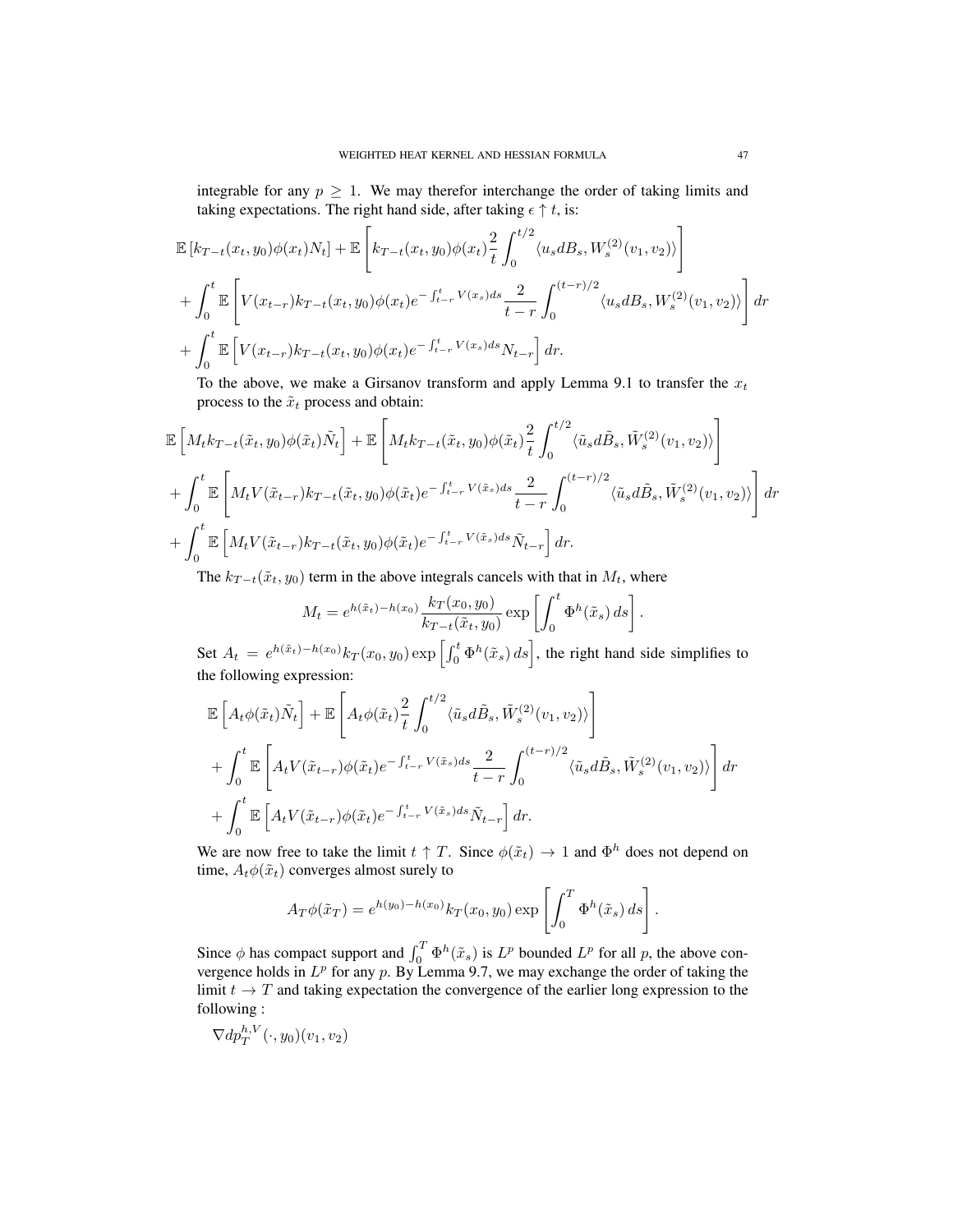$$
= \mathbb{E}\left[A_T\tilde{N}_T\right] + \mathbb{E}\left[A_T\frac{2}{T}\int_0^{T/2}\langle \tilde{u}_sd\tilde{B}_s, \tilde{W}_s^{(2)}(v_1, v_2)\rangle\right]
$$
  
+ 
$$
\int_0^T \mathbb{E}\left[A_TV(\tilde{x}_{T-r})e^{-\int_{T-r}^T V(\tilde{x}_s)ds}\frac{2}{T-r}\int_0^{(T-r)/2}\langle \tilde{u}_sd\tilde{B}_s, \tilde{W}_s^{(2)}(v_1, v_2)\rangle\right]dr
$$
  
+ 
$$
\int_0^T \mathbb{E}\left[A_TV(\tilde{x}_{T-r})e^{-\int_{T-r}^T V(\tilde{x}_s)ds}\tilde{N}_{T-r}\right]dr.
$$

To summarise this is exactly  $\nabla dp_T^{h,V}(\cdot, y_0)(v_1, v_2)$  and the proof is complete.

## 10. Exact Gaussian Bounds for Weighted Laplacian

Let  $T > 0$  and  $x_0 \in M$ . Set  $\beta_T^h = e^{\int_0^T \Phi^h(\tilde{x}_s) ds}$  and  $Z_T = \frac{e^{\int_0^T \Phi^h(\tilde{x}_s) ds}}{\mathbb{E}[\epsilon_n \int_0^T \Phi^h(\tilde{x}_s) ds]}$  $\frac{e^{j_0} + e^{j_0} \sqrt{x_s - x_s}}{\mathbb{E}\left[e^{\int_0^T \Phi^h(\tilde{x}_s) ds}\right]}$ . Let  $ST_{x_0}M$  denote the unit sphere in the tangent space  $T_{x_0}M$ .

**Corollary 10.1.** Assume  $\underline{C4}$ . Let  $q \geq 1$ . Then there exists a constant c, explicitly given in *the proof, s.t. for any*  $v_1, v_2 \in ST_{x_0}M$ ,

$$
\left|\nabla dp_T^h(v_1, v_2)\right| \le c T^{-\frac{n}{2}} e^{-\frac{d^2(x_0, y_0)}{2T}} J_{y_0}^{-\frac{1}{2}}(x_0) e^{h(y_0) - h(x_0)} |\beta_T^h|_{L^q(\Omega)} \left(\frac{d^2}{T^2} + \frac{1}{T} + 1\right)
$$

*Also, the following formula holds:*

$$
\frac{\nabla dp_T^h(v_1, v_2)}{p_T^h(x_0, y_0)} = \mathbb{E}\left[Z_T \tilde{N}_T\right] + \mathbb{E}\left[Z_T \frac{2}{T} \int_0^{T/2} \langle d\{\tilde{x}_s\}, \tilde{W}_s^{(2)}(v_1, v_2)\rangle\right].
$$
 (10.1)

*Furthermore, there exists a function* C *locally bounded in* t *and explicitly given in the proof, such that*

$$
\left|\nabla d\log p_T^h\right| \le C(T, K, q, \delta_1, \delta_2) \left|Z_T|_{L^q(\Omega)}\left(\frac{d^2}{T^2} + \frac{1}{T} + 1\right) + |Z_T|_{L^2(\Omega)}^2 \frac{1}{T}\left(\frac{e^{KT} - 1}{KT}\right).
$$

*Proof.* Let  $v_1, v_2 \in T_{x_0}M$ . In Theorem 9.8 where we take  $V = 0$ 

$$
\frac{\nabla dp_T^h(v_1, v_2)}{k_T(x_0, y_0)} e^{h(x_0) - h(y_0)}
$$
\n
$$
= \mathbb{E}\left[e^{\int_0^T \Phi^h(\tilde{x}_s)ds} \tilde{N}_T\right] + \frac{2}{T} \mathbb{E}\left[e^{\int_0^T \Phi^h(\tilde{x}_s)ds} \int_0^{T/2} \langle d\{\tilde{x}_s\}, \tilde{W}_s^{(2)}(v_1, v_2)\rangle\right],
$$

to see that for constant  $p \ge 1$  and  $p'$  satisfying  $\frac{1}{p} + \frac{1}{p'} = 1$ ,

$$
\frac{|\nabla dp_T^h(v_1, v_2)|}{k_T(x_0, y_0)} e^{h(x_0) - h(y_0)}\n\leq \left| e^{\int_0^T \Phi^h(\tilde{x}_s) ds} \right|_{L^{p'}(\Omega)} \left( |N_T|_{L^p(\Omega)} + \left| \frac{2}{T} \int_0^{T/2} \langle d\{\tilde{x}_s\}, \tilde{W}_s^{(2)}(v_1, v_2) \rangle \right|_{L^p(\Omega)} \right).
$$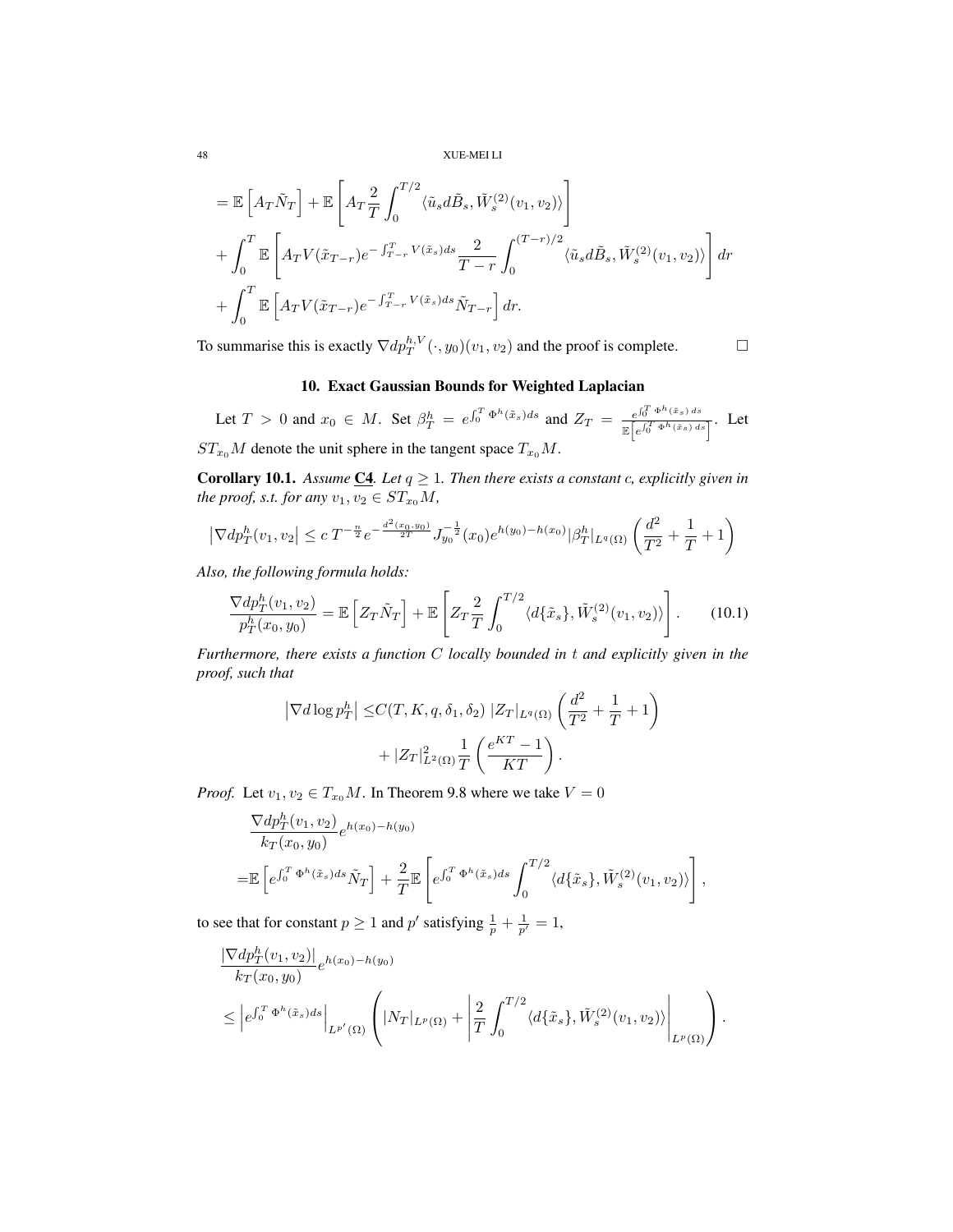The first required estimate follows from the following estimates in Lemma 9.7 and Lemma 9.5:

$$
\begin{split}\n&\left|\tilde{N}_{T}\right|_{L^{p}(\Omega)} \leq c(p,n)\left(a_{1}(\alpha,p,T)+e^{|K|T}\frac{d^{2}(x_{0},y_{0})}{T^{2}}+a_{2}(K,T)\frac{1}{T}\right),\\
&\left|\frac{2}{T}\int_{0}^{T/2}\langle d\{\tilde{x}_{s}\},\tilde{W}_{s}^{(2)}(v_{1},v_{2})\rangle\right|_{L^{p}(\Omega)}\\
&\leq c(p,n)\left(b_{4}(2p)\frac{d(x_{0},y_{0})}{T}+(b_{4}(2p)+b_{3}(2))\frac{1}{\sqrt{T}}+A\right).\n\end{split}
$$

We take  $q = p'$  and set

$$
S_T = a_1(\alpha, p, T) + A + e^{|K|T} \frac{d^2(x_0, y_0)}{T^2} + b_4(2p) \frac{d(x_0, y_0)}{T} + \frac{a_2(K, T)}{T} + \frac{b_4(2p) + b_3(2)}{\sqrt{T}}.
$$

Then there exists a universal constant  $c(p, n)$  s.t.

$$
\left|\nabla dp^h_T(v_1, v_2)\right| \le c(q, n)T^{-\frac{n}{2}} e^{-\frac{d^2(x_0, y_0)}{2T}} J_{y_0}^{-\frac{1}{2}}(x_0) e^{h(y_0) - h(x_0)} |\beta_T^h|_{L^q(\Omega)} S_T.
$$

Next by the Girsanov transform in Lemma 9.1, we see that

$$
p_T^h(x_0, y_0) = k_T(x_0, y_0)e^{h(y_0) - h(x_0)} \mathbb{E}\left[e^{\int_0^T \Phi^h(\tilde{x}_s) ds}\right],
$$

formula  $(10.1)$  follows immediately. To formula  $(10.1)$  we apply Hölder's inequality to see

$$
\begin{aligned}\n&\left|\frac{\nabla dp_T^h(v_1, v_2)}{p_T(x_0, y_0)}\right| \\
&\leq |Z_T|_{L^{p'}(\Omega)}c(p, n)\left(b_4(2p)\frac{d(x_0, y_0)}{T} + (b_4(2p) + b_3(2))\frac{1}{\sqrt{T}} + A\right) \\
&+ |Z_T|_{L^{p'}(\Omega)}c(p, n)\left(a_1(\alpha, p, T) + e^{|K|T}\frac{d^2(x_0, y_0)}{T^2} + a_2(K, T)\frac{1}{T}\right).\n\end{aligned}
$$

Finally, the following formula holds,

$$
dp_T^h(\cdot, y_0) = \frac{1}{T} e^{h(y_0) - h(x_0)} k_T(x_0, y_0) \mathbb{E}\left[e^{\int_0^T \Phi^h(\tilde{x}_s) ds} \left(\int_0^T \langle \tilde{W}_r(\cdot), \tilde{u}_r d\tilde{B}_r \rangle \right)\right],
$$

under our assumptions. This was proved in [71] under the assumption that  $\Phi^h$  is assumed to be bounded from below. It can be seen from the following formula

$$
dP_T^{h,V} f(v) = \frac{1}{T} \mathbb{E}\left[f(x_T) \int_0^T \langle W_s(v), u_s dB_s \rangle\right],
$$

holds for f bounded under the conditions that  $\rho^h$  bounded from below. The estimates in this section and the proof of Theorem 9.8 allow us to conclude this under C4(b) on the growth of  $\Phi^h$ , and use the exponential integrability of the distance function from  $y_0$ , c.f. Lemma 4.2. In particular we obtain

$$
|d\log p_T^h(\cdot, y_0)|^2 = \left| \mathbb{E}\left[Z_T\left(\frac{1}{T}\int_0^T \langle \tilde{W}_r(\cdot), \tilde{u}_r d\tilde{B}_r \rangle \right) \right] \right|^2 \le \mathbb{E}(|Z_T|^2) \frac{1}{T} \left(\frac{e^{KT}-1}{KT}\right)
$$

.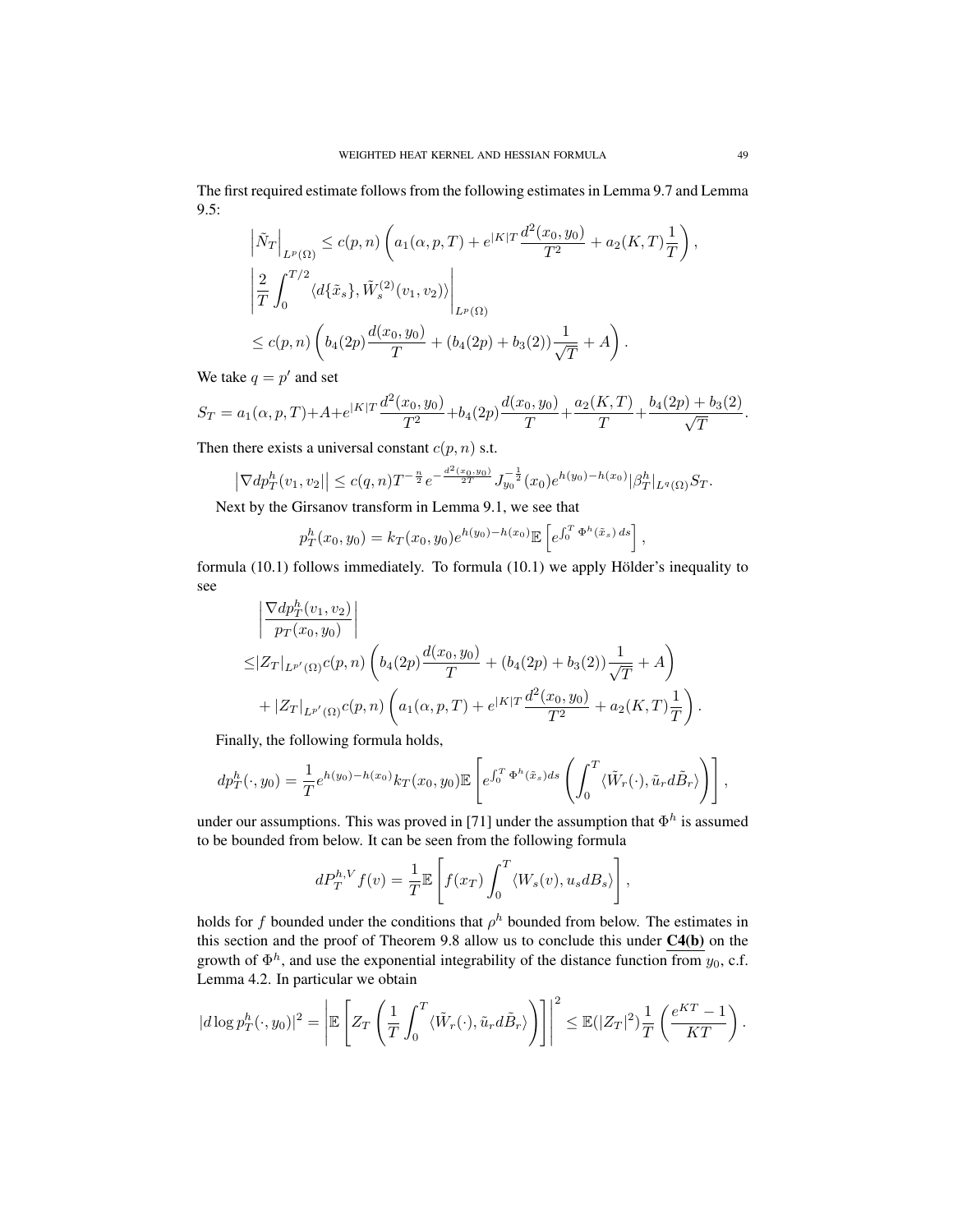Putting them together using  $\nabla d \log p_t = \frac{\nabla d p_t}{p_t} - \nabla \log p_t \otimes \nabla \log p_t$ ,

$$
\begin{split}\n& |\nabla d \log p_T^h(v_1, v_2)| \\
&\leq |Z_T|_{L^{p'}(\Omega)} c(p, n) \left( b_4(2p) \frac{d(x_0, y_0)}{T} + (b_4(2p) + b_3(2)) \frac{1}{\sqrt{T}} + A \right) \\
&+ |Z_T|_{L^{p'}(\Omega)} c(p, n) \left( a_1(\alpha, p, T) + e^{|K|T} \frac{d^2(x_0, y_0)}{T^2} + a_2(K, T) \frac{1}{T} \right) \\
&+ |Z_T|_{L^2(\Omega)}^2 \frac{1}{T} \left( \frac{e^{KT} - 1}{KT} \right).\n\end{split}
$$

This completes the proof of the corollary.

**Summary** To conclude, we obtained exact Gaussian estimates for  $\nabla dp_t^h$  on manifolds with a pole under condition  $\underline{\mathbf{C4}}$ ; and formulas for Hess  $P_t^{h,V} f$  and for  $p_t^{h,V}$  on general manifolds, from which estimates are given under condition C2.

*Remark* 10.2*.* Noted added: Since this article appeared in our arxiv version, there have been beautiful advancements. See [87, 90]. In a more recent work, an intrinsic formula featuring a more 'local' nature, is obtained in [21] for the heat semigroup on complete Riemannian manifolds without any curvature restrictions. See also [48].

Acknowledgment. This research is partially supported by the EPSRC).

#### References

- 1. AIDA, S. Logarithmic derivatives of heat kernels and logarithmic Sobolev inequalities with unbounded diffusion coefficients on loop spaces. *J. Funct. Anal. 174*, 2 (2000), 430–477.
- 2. AIDA, S. Precise Gaussian estimates of heat kernels on asymptotically flat Riemannian manifolds with poles. In *Recent developments in stochastic analysis and related topics*. World Sci. Publ., Hackensack, NJ, 2004, pp. 1–19.
- 3. AIDA, S., MASUDA, T., AND SHIGEKAWA, I. Logarithmic Sobolev inequalities and exponential integrability. *J. Funct. Anal. 126*, 1 (1994), 83–101.
- 4. AIRAULT, H. Subordination de processus dans le fibré tangent et formes harmoniques. C. R. Acad. Sci. *Paris Ser. A-B 282 ´* , 22 (1976), Aiii, A1311–A1314.
- 5. AIRAULT, H., AND MALLIAVIN, P. Integration on loop groups. II. Heat equation for the Wiener measure. *J. Funct. Anal. 104*, 1 (1992), 71–109.
- 6. AIZENMAN, M., AND SIMON, B. Brownian motion and Harnack inequality for Schrodinger operators. ¨ *Comm. Pure Appl. Math. 35*, 2 (1982), 209–273.
- 7. ALBEVERIO, S., KAWABI, H., AND RÖCKNER, M. Strong uniqueness for both Dirichlet operators and stochastic dynamics to Gibbs measures on a path space with exponential interactions. *J. Funct. Anal. 262*, 2 (2012), 602–638.
- 8. ALBEVERIO, S., AND MAZZUCCHI, S. Feynman path integrals for polynomially growing potentials. *J. Funct. Anal. 221*, 1 (2005), 83–121.
- 9. ARNAUDON, M., DRIVER, B. K., AND THALMAIER, A. Gradient estimates for positive harmonic functions by stochastic analysis. *Stochastic Process. Appl. 117*, 2 (2007), 202–220.
- 10. ARNAUDON, M., PLANK, H., AND THALMAIER, A. A Bismut type formula for the Hessian of heat semigroups. *C. R. Math. Acad. Sci. Paris 336*, 8 (2003), 661–666.
- 11. ARNAUDON, M., AND SIMON, T. Concentration of the Brownian bridge on Cartan-Hadamard manifolds with pinched negative sectional curvature. *Ann. Inst. Fourier (Grenoble) 55*, 3 (2005), 891–930.
- 12. ARNAUDON, M., THALMAIER, A., AND WANG, F.-Y. Harnack inequality and heat kernel estimates on manifolds with curvature unbounded below. *Bull. Sci. Math. 130*, 3 (2006), 223–233.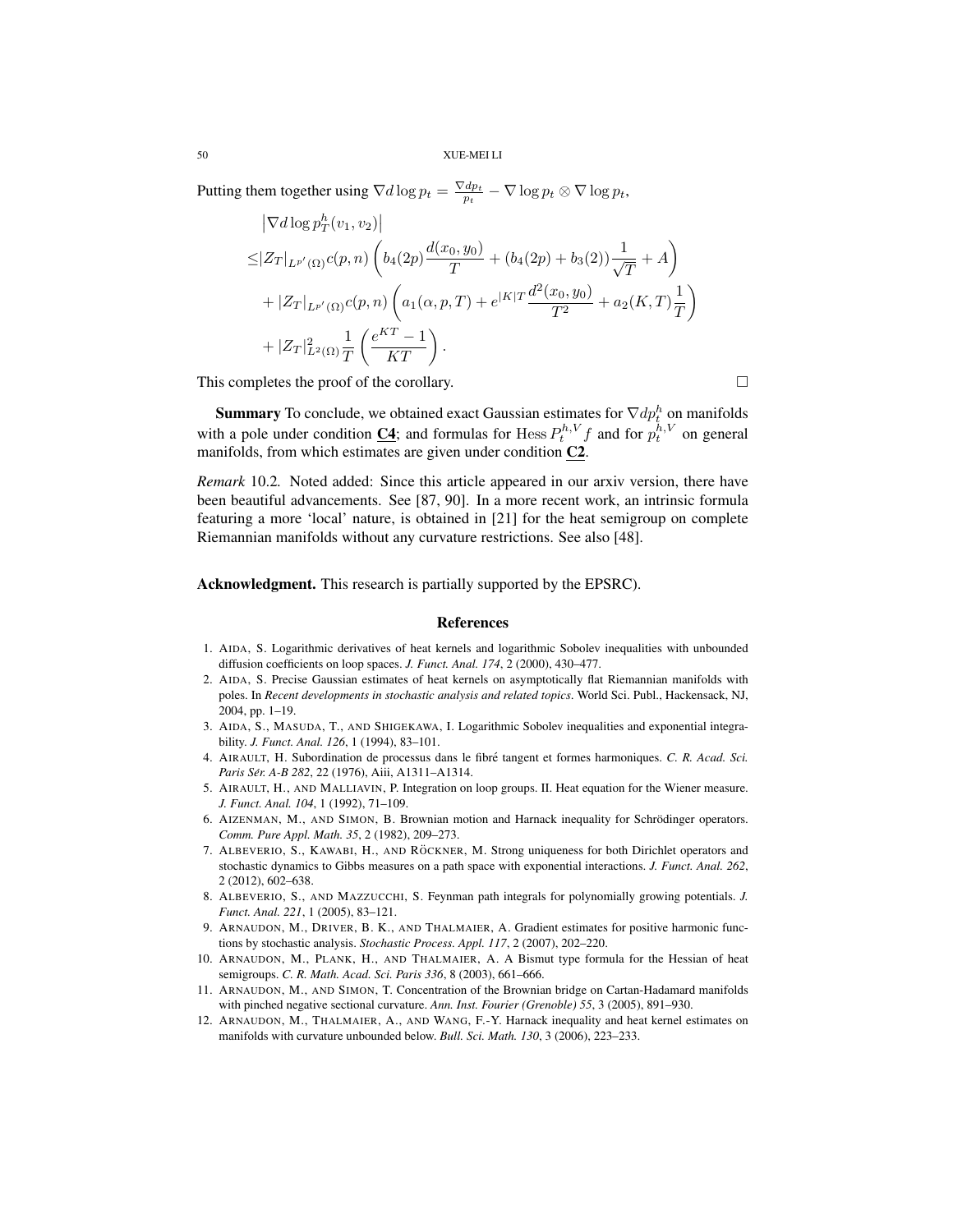- 13. ARONSON, D. G. Bounds for the fundamental solution of a parabolic equation. *Bull. Amer. Math. Soc. 73* (1967), 890–896.
- 14. AZENCOTT, R. Behavior of diffusion semi-groups at infinity. *Bull. Soc. Math. France 102* (1974), 193–240.
- 15. BAKRY, D., AND QIAN, Z. On Harnack estimates for positive solutions of the heat equation on a complete manifold. *C. R. Acad. Sci. Paris Sér. I Math. 324*, 9 (1997), 1037-1042.
- 16. BARLOW, M. T., GRIGOR'YAN, A., AND KUMAGAI, T. On the equivalence of parabolic Harnack inequalities and heat kernel estimates. *J. Math. Soc. Japan 64*, 4 (2012), 1091–1146.
- 17. BISMUT, J.-M. *Large deviations and the Malliavin calculus*, vol. 45 of *Progress in Mathematics*. Birkhäuser Boston, Inc., Boston, MA, 1984.
- 18. CHEEGER, J., GROMOV, M., AND TAYLOR, M. Finite propagation speed, kernel estimates for functions of the Laplace operator, and the geometry of complete Riemannian manifolds. *J. Differential Geom. 17*, 1 (1982), 15–53.
- 19. CHEN, X., AND LI, X.-M. Strong completeness for a class of stochastic differential equations with irregular coefficients. *Electron. J. Probab. 19* (2014), no. 91, 34.
- 20. CHEN, X., LI, X.-M., AND WU, B. A Poincaré inequality on loop spaces. *J. Funct. Anal. 259*, 6 (2010), 1421–1442.
- 21. CHEN, X., LI, X. M., AND WU, B. Logarithmic heat kernels: estimates without curvature restrictions, 2021.
- 22. CHENG, S. Y., LI, P., AND YAU, S. T. On the upper estimate of the heat kernel of a complete Riemannian manifold. *Amer. J. Math. 103*, 5 (1981), 1021–1063.
- 23. COULHON, T., AND ZHANG, Q. S. Large time behavior of heat kernels on forms. *J. Differential Geom. 77*, 3 (2007), 353–384.
- 24. CRANSTON, M., KENDALL, W. S., AND MARCH, P. The radial part of Brownian motion. II. Its life and times on the cut locus. *Probab. Theory Related Fields 96*, 3 (1993), 353–368.
- 25. CYCON, H. L., FROESE, R. G., KIRSCH, W., AND SIMON, B. *Schrodinger operators with application ¨ to quantum mechanics and global geometry*, study ed. Texts and Monographs in Physics. Springer-Verlag, Berlin, 1987.
- 26. DAVIES, B., AND SAFAROV, Y., Eds. *Spectral theory and geometry*, vol. 273 of *London Mathematical Society Lecture Note Series*. Cambridge University Press, Cambridge, 1999. Papers from the ICMS Instructional Conference held in Edinburgh, March 30–April 9, 1998.
- 27. DAVIES, E. B. Gaussian upper bounds for the heat kernels of some second-order operators on Riemannian manifolds. *J. Funct. Anal. 80*, 1 (1988), 16–32.
- 28. DONNELLY, H. Spectral geometry for certain noncompact Riemannian manifolds. *Math. Z. 169*, 1 (1979), 63–76.
- 29. DRIVER, B. K. A Cameron-Martin type quasi-invariance theorem for Brownian motion on a compact Riemannian manifold. *J. Funct. Anal. 110*, 2 (1992), 272–376.
- 30. DRIVER, B. K., AND LOHRENZ, T. Logarithmic Sobolev inequalities for pinned loop groups. *J. Funct. Anal. 140*, 2 (1996), 381–448.
- 31. DRIVER, B. K., AND THALMAIER, A. Heat equation derivative formulas for vector bundles. *J. Funct. Anal. 183*, 1 (2001), 42–108.
- 32. EBERLE, A. Spectral gaps on loop spaces: a counterexample. *C. R. Acad. Sci. Paris Sér. I Math.* 330, 3 (2000), 237–242.
- 33. ELWORTHY, D., AND TRUMAN, A. Classical mechanics, the diffusion (heat) equation and the Schrodinger ¨ equation on a Riemannian manifold. *J. Math. Phys. 22*, 10 (1981), 2144–2166.
- 34. ELWORTHY, K. D. *Stochastic differential equations on manifolds*, vol. 70 of *London Mathematical Society Lecture Note Series*. Cambridge University Press, Cambridge-New York, 1982.
- 35. ELWORTHY, K. D., LE JAN, Y., AND LI, X.-M. *On the geometry of diffusion operators and stochastic flows*, vol. 1720 of *Lecture Notes in Mathematics*. Springer-Verlag, Berlin, 1999.
- 36. ELWORTHY, K. D., LE JAN, Y., AND LI, X.-M. *The geometry of filtering*. Frontiers in Mathematics. Birkhäuser Verlag, Basel, 2010.
- 37. ELWORTHY, K. D., AND LI, X.-M. Formulae for the derivatives of heat semigroups. *J. Funct. Anal. 125*, 1 (1994), 252–286.
- 38. ELWORTHY, K. D., AND LI, X.-M. Bismut type formulae for differential forms. *C. R. Acad. Sci. Paris Ser. ´ I Math. 327*, 1 (1998), 87–92.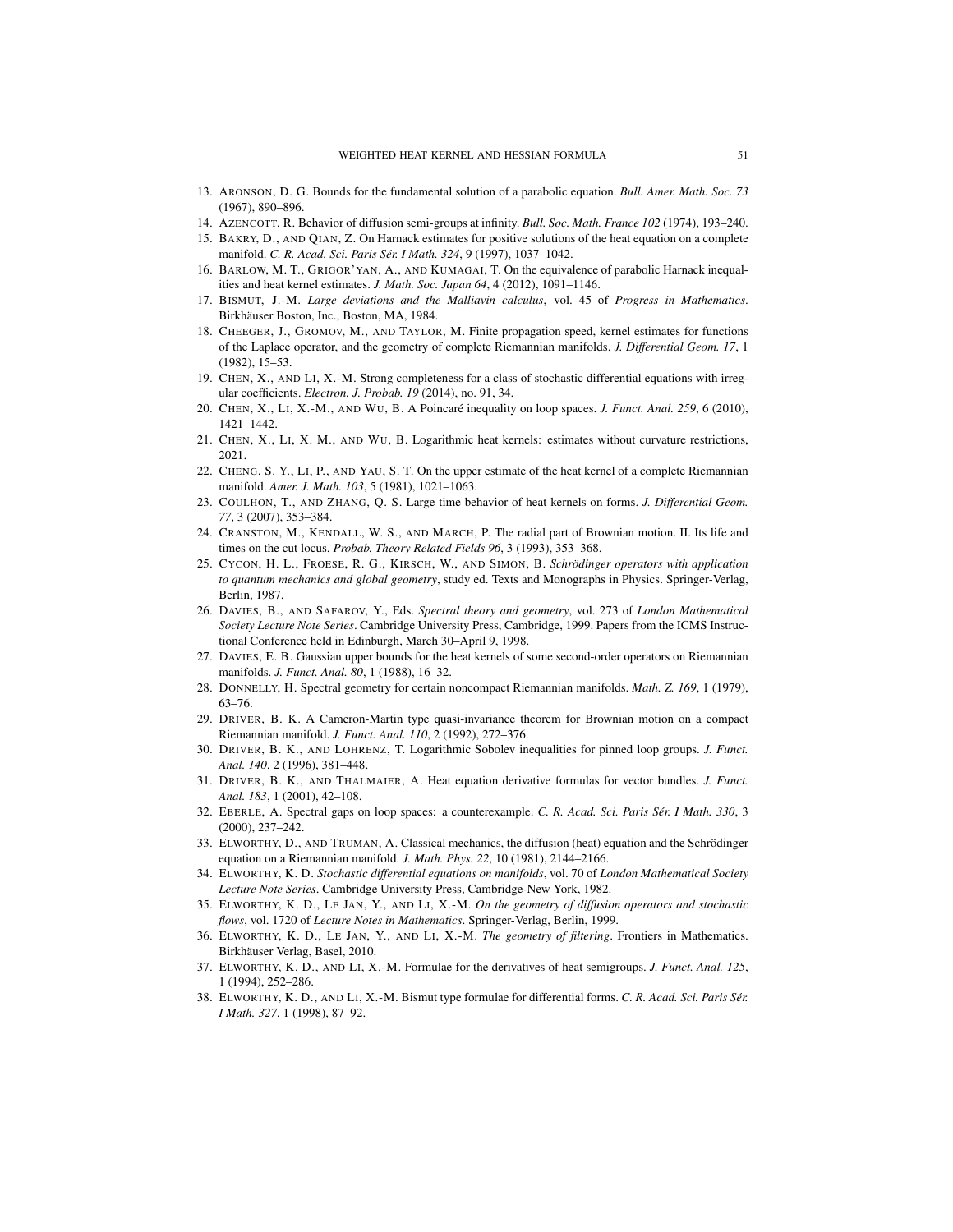- 39. ELWORTHY, K. D., AND LI, X.-M. Geometric stochastic analysis on path spaces. In *International Congress of Mathematicians. Vol. III*. Eur. Math. Soc., Zurich, 2006, pp. 575–594. ¨
- 40. ELWORTHY, K. D., AND LI, X.-M. Itô maps and analysis on path spaces. *Math. Z. 257*, 3 (2007), 643–706.
- 41. ENGOULATOV, A. A universal bound on the gradient of logarithm of the heat kernel for manifolds with bounded Ricci curvature. *J. Funct. Anal. 238*, 2 (2006), 518–529.
- 42. FABES, E. B., AND STROOCK, D. W. A new proof of Moser's parabolic Harnack inequality using the old ideas of Nash. *Arch. Rational Mech. Anal. 96*, 4 (1986), 327–338.
- 43. FANG, S. Integration by parts formula and logarithmic Sobolev inequality on the path space over loop groups. *Ann. Probab. 27*, 2 (1999), 664–683.
- 44. FANG, S., AND FRANCHI, J. De Rham-Hodge-Kodaira operator on loop groups. *J. Funct. Anal. 148*, 2 (1997), 391–407.
- 45. FREIDLIN, M. *Functional integration and partial differential equations*, vol. 109 of *Annals of Mathematics Studies*. Princeton University Press, Princeton, NJ, 1985.
- 46. GONG, F., RÖCKNER, M., AND WU, L. Poincaré inequality for weighted first order Sobolev spaces on loop spaces. *J. Funct. Anal. 185*, 2 (2001), 527–563.
- 47. GONG, F.-Z., AND MA, Z.-M. The log-Sobolev inequality on loop space over a compact Riemannian manifold. *J. Funct. Anal. 157*, 2 (1998), 599–623.
- 48. GOZLAN, N., LI, X.-M., MADIMAN, M., ROBERTO, C., AND SAMSON, P. M. Log-hessian formula and the talagrand conjecture, 2019. arXiv:1907.10896, To appear in *Potential Analysis*.
- 49. GRIGOR<sup>'</sup>YAN, A. Estimates of heat kernels on Riemannian manifolds. In *Spectral theory and geometry (Edinburgh, 1998)*, vol. 273 of *London Math. Soc. Lecture Note Ser.* Cambridge Univ. Press, Cambridge, 1999, pp. 140–225.
- 50. GRIGOR'YAN, A., HU, J., AND LAU, K.-S. Obtaining upper bounds of heat kernels from lower bounds. *Comm. Pure Appl. Math. 61*, 5 (2008), 639–660.
- 51. GROSS, L. Logarithmic Sobolev inequalities on loop groups. *J. Funct. Anal. 102*, 2 (1991), 268–313.
- 52. GÜNEYSU, B. On generalized Schrödinger semigroups. *J. Funct. Anal. 262*, 11 (2012), 4639-4674.
- 53. HAMILTON, R. S. A matrix Harnack estimate for the heat equation. *Comm. Anal. Geom. 1*, 1 (1993), 113–126.
- 54. HEBISCH, W., AND SALOFF-COSTE, L. On the relation between elliptic and parabolic Harnack inequalities. *Ann. Inst. Fourier (Grenoble) 51*, 5 (2001), 1437–1481.
- 55. HSU, E. P. Estimates of derivatives of the heat kernel on a compact Riemannian manifold. *Proc. Amer. Math. Soc. 127*, 12 (1999), 3739–3744.
- 56. JOST, J. *Riemannian geometry and geometric analysis*, sixth ed. Universitext. Springer, Heidelberg, 2011.
- 57. KUNITA, H. *Stochastic flows and stochastic differential equations*, vol. 24 of *Cambridge Studies in Advanced Mathematics*. Cambridge University Press, Cambridge, 1990.
- 58. LI, J., AND XU, X. Differential Harnack inequalities on Riemannian manifolds I: linear heat equation. *Adv. Math. 226*, 5 (2011), 4456–4491.
- 59. LI, P., AND YAU, S.-T. On the parabolic kernel of the Schrödinger operator. Acta Math. 156, 3-4 (1986), 153–201.
- 60. LI, X.-D. Liouville theorems for symmetric diffusion operators on complete Riemannian manifolds. *J. Math. Pures Appl. (9) 84*, 10 (2005), 1295–1361.
- 61. LI, X.-D. Hamilton's Harnack inequality and the W-entropy formula on complete Riemannian manifolds. *Stochastic Process. Appl. 126*, 4 (2016), 1264–1283.
- 62. LI, X.-M. Stochastic differential equations on noncompact manifolds. University of Warwick Thesis, 1992.
- 63. LI, X.-M. Stochastic differential equations on noncompact manifolds: moment stability and its topological consequences. *Probab. Theory Related Fields 100*, 4 (1994), 417–428.
- 64. LI, X.-M. Strong p-completeness of stochastic differential equations and the existence of smooth flows on noncompact manifolds. *Probab. Theory Related Fields 100*, 4 (1994), 485–511.
- 65. LI, X.-M. On extensions of Myers' theorem Bull. London Math. Soc. 27, 4 (1995), 392–396.
- 66. LI, X.-M. Hessian formulas and estimates for parabolic schrödinger operators. arxiv:1610.09538, 2016.
- 67. LI, X.-M. On hypoelliptic bridge. *Electron. Commun. Probab. 21* (2016), Paper No. 24, 12.
- 68. LI, X.-M. On the semi-classical Brownian bridge measure. *Electron. Commun. Probab. 22* (2017), Paper No. 38, 15.